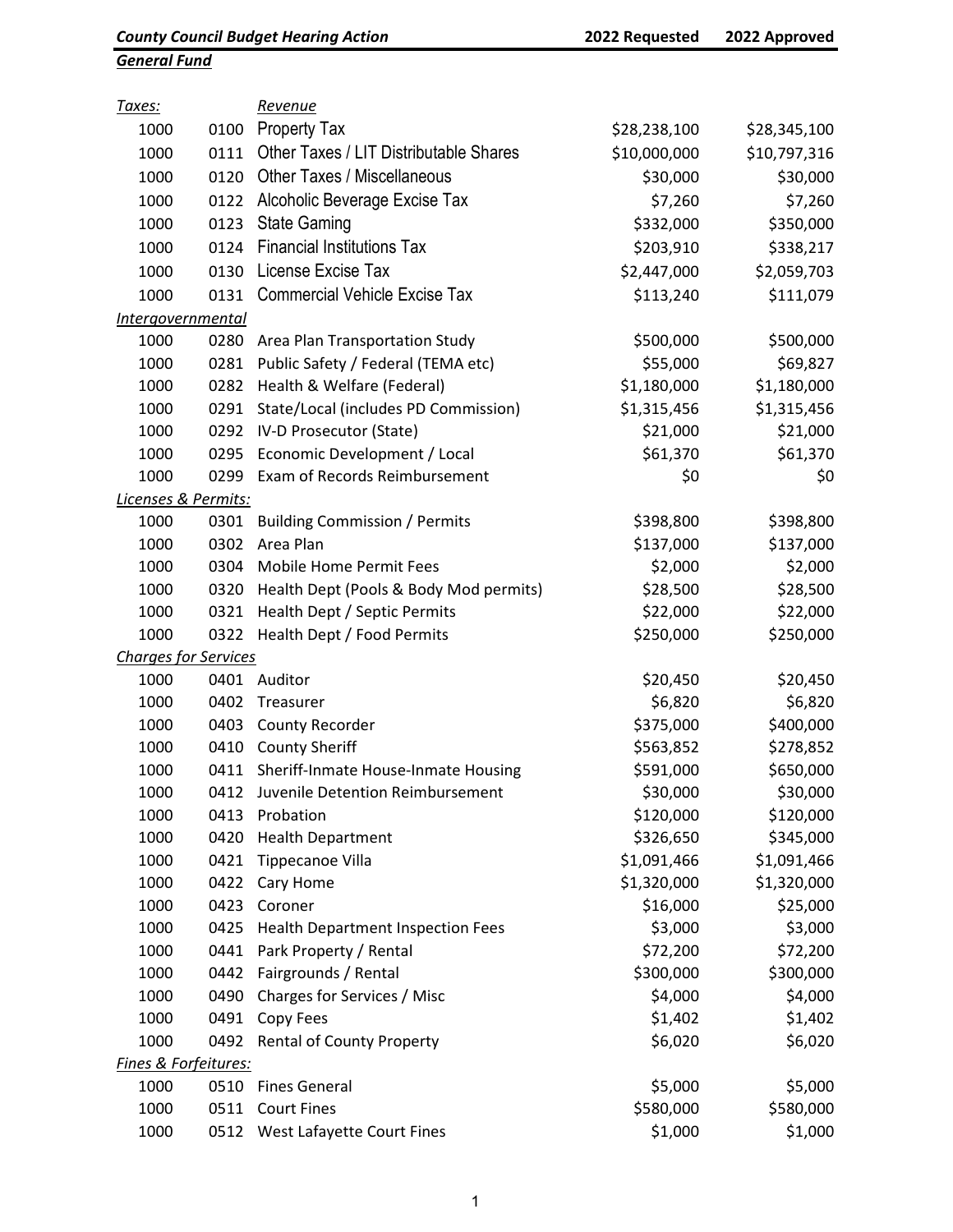| <b>County Council Budget Hearing Action</b> |      | 2022 Requested                    | 2022 Approved |              |
|---------------------------------------------|------|-----------------------------------|---------------|--------------|
| Other Receipts:                             |      |                                   |               |              |
| 1000                                        | 0660 | <b>Interest Earnings</b>          | \$503,656     | \$578,656    |
| 1000                                        | 0670 | Other Financial Services / Misc   | \$2,775       | \$7,775      |
| <b>Other Financial Services:</b>            |      |                                   |               |              |
| 1000                                        |      | 0730 Rebate & Refunds             | \$650         | \$650        |
| 1000                                        | 0731 | Tax Refunds & Reimbursements      | \$0           | \$0          |
| 1000                                        | 0740 | Sale of County Property           | \$1,000       | \$1,000      |
| 1000                                        | 0741 | <b>Unclaimed Surplus Tax</b>      | \$0           | \$0          |
| 1000                                        | 0761 | Reimbursements / Internal Refunds | \$0           | \$1,920,000  |
| 1000                                        | 0991 | <b>Unclaimed Tax Sale Surplus</b> | \$0           | \$0          |
| <b>Total General Fund Revenue</b>           |      |                                   | \$51,284,577  | \$53,792,919 |
| <b>County Auditor</b>                       |      |                                   |               |              |
| 10000110                                    | 1110 | <b>Full Time Employees</b>        | \$390,376     | \$390,376    |
| 10000110                                    | 1111 | <b>Elected Official</b>           | \$80,389      | \$80,389     |
| 10000110                                    | 1112 | <b>Chief Deputy</b>               | \$64,311      | \$64,311     |
| 10000110                                    | 1210 | <b>Social Security</b>            | \$40,934      | \$40,934     |
| 10000110                                    | 1220 | Retirement / PERF                 | \$50,925      | \$50,925     |
|                                             |      | <b>Total Auditor</b>              | \$626,935     | \$626,935    |
| <b>County Treasurer</b>                     |      |                                   |               |              |
| 10000210                                    | 1110 | <b>Full Time Employees</b>        | \$99,098      | \$99,098     |
| 10000210                                    | 1111 | <b>Elected Official</b>           | \$76,149      | \$76,149     |
| 10000210                                    | 1112 | <b>Chief Deputy</b>               | \$60,919      | \$60,919     |
| 10000210                                    | 1130 | Part Time                         | \$23,000      | \$23,000     |
| 10000210                                    | 1210 | Social Security                   | \$19,827      | \$19,827     |
| 10000210                                    | 1220 | Retirement / PERF                 | \$26,451      | \$26,451     |
| 10000210                                    | 2110 | <b>Office Supplies</b>            | \$1,000       | \$1,000      |
| 10000210                                    | 2120 | <b>Printed Forms</b>              | \$3,500       | \$3,500      |
| 10000210                                    | 3210 | <b>Travel and Training</b>        | \$350         | \$350        |
| 10000210                                    | 3910 | Dues & Subscriptions              | \$400         | \$400        |
|                                             |      | <b>Total Treasurer</b>            | \$310,694     | \$310,694    |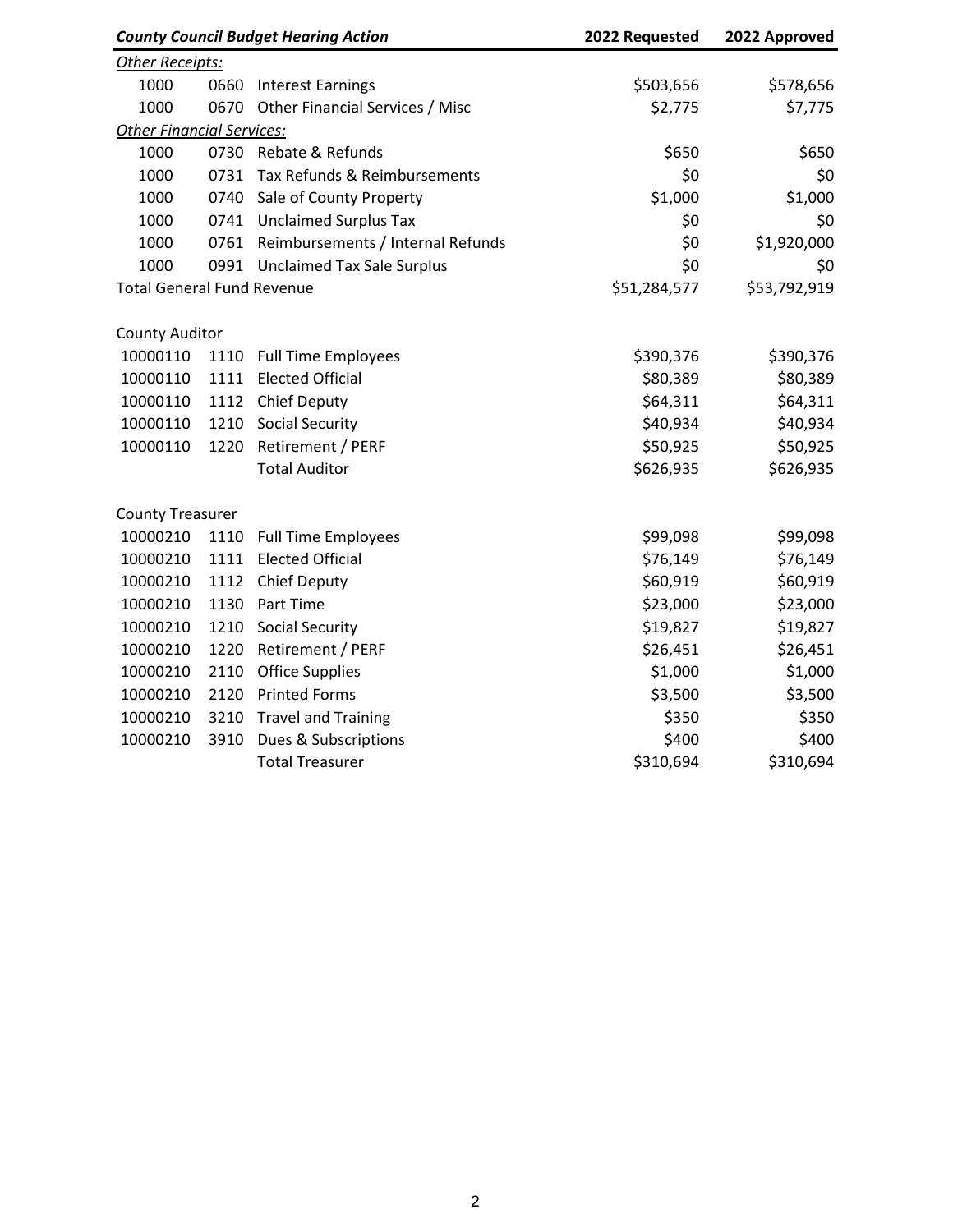| <b>County Council Budget Hearing Action</b> |      | 2022 Requested                  | 2022 Approved |             |
|---------------------------------------------|------|---------------------------------|---------------|-------------|
| <b>County Surveyor</b>                      |      |                                 |               |             |
| 10000410                                    | 1110 | <b>Full time Employees</b>      | \$42,397      | \$42,397    |
| 10000410                                    | 1111 | <b>Elected Official</b>         | \$0           | \$0         |
| 10000410                                    | 1130 | Part Time                       | \$2,500       | \$1,000     |
| 10000410                                    | 1150 | Overtime                        | \$1,500       | \$1,500     |
| 10000410                                    | 1210 | <b>Social Security</b>          | \$3,550       | \$3,435     |
| 10000410                                    | 1220 | Retirement / PERF               | \$4,917       | \$4,917     |
| 10000410                                    | 2110 | <b>Office Supplies</b>          | \$1,000       | \$1,000     |
| 10000410                                    | 2210 | Gasoline, Oil & Lube            | \$1,500       | \$1,500     |
| 10000410                                    | 2290 | Operating Supplies / Other      | \$3,000       | \$3,000     |
| 10000410                                    | 2990 | Supplies / Non-Specified        | \$750         | \$750       |
| 10000410                                    | 3120 | <b>Engineering Services</b>     | \$15,000      | \$15,000    |
| 10000410                                    | 3150 | Training                        | \$1,000       | \$1,000     |
| 10000410                                    | 3210 | <b>Travel and Training</b>      | \$1,200       | \$1,200     |
| 10000410                                    | 3310 | Advertising                     | \$500         | \$500       |
| 10000410                                    | 3320 | Adv Photography Blue Prints     | \$200         | \$200       |
| 10000410                                    | 3510 | Utilities                       | \$1,800       | \$1,800     |
| 10000410                                    | 3620 | Repair & Maintenance / Vehicle  | \$1,500       | \$1,500     |
| 10000410                                    | 3910 | Dues & Subscriptions            | \$750         | \$750       |
|                                             |      | <b>Total Surveyor</b>           | \$83,064      | \$81,449    |
|                                             |      |                                 |               |             |
| Drainage Board                              |      |                                 |               |             |
| 10000430                                    | 1110 | <b>Full Time Employee</b>       | \$59,038      | \$59,038    |
| 10000430                                    | 1130 | Part Time                       | \$2,500       | \$1,000     |
| 10000430                                    | 1150 | Overtime                        | \$1,500       | \$1,500     |
| 10000430                                    | 1210 | Social Security                 | \$4,823       | \$4,708     |
| 10000430                                    | 1220 | Retirement / PERF               | \$6,781       | \$6,781     |
| 10000430                                    | 2110 | <b>Office Supplies</b>          | \$1,500       | \$1,500     |
| 10000430                                    | 2210 | Gasoline Oil & Lube             | \$1,500       | \$1,500     |
| 10000430                                    | 3110 | Legal Services                  | \$15,000      | \$15,000    |
| 10000430                                    | 3120 | <b>Engineering Services</b>     | \$15,000      | \$15,000    |
| 10000430                                    | 3150 | Training                        | \$1,000       | \$1,000     |
| 10000430                                    | 3190 | <b>Professional Services</b>    | \$5,000       | \$5,000     |
| 10000430                                    | 3210 | <b>Travel &amp; Training</b>    | \$1,200       | \$1,200     |
| 10000430                                    | 3310 | Advertising                     | \$1,000       | \$1,000     |
| 10000430                                    | 3510 | Utilites                        | \$500         | \$500       |
| 10000430                                    | 3610 | <b>Buildings &amp; Property</b> | \$1,500       | \$1,500     |
| 10000430                                    | 3620 | Repair & Main / Vehicle         | \$1,500       | \$1,500     |
|                                             |      | <b>Total Drainage Board</b>     | \$119,342     | \$117,727   |
|                                             |      |                                 |               |             |
| <b>County Assessor</b>                      |      |                                 |               |             |
| 10000510                                    | 1110 | <b>Full Time Employees</b>      | \$840,591     | \$699,432   |
| 10000510                                    | 1111 | <b>Elected Official</b>         | \$76,149      | \$76,149    |
| 10000510                                    | 1112 | Chief Deputy                    | \$57,693      | \$60,919    |
| 10000510                                    | 1113 | Part Time/ Benefits             | \$37,130      | \$0         |
| 10000510                                    | 1132 | <b>Board Members</b>            | \$9,100       | \$9,100     |
| 10000510                                    | 1210 | Social Security                 | \$78,081      | \$64,689    |
| 10000510                                    | 1220 | Retirement / PERF               | \$109,137     | \$93,688    |
|                                             |      | <b>Total Assessor</b>           | \$1,207,881   | \$1,003,977 |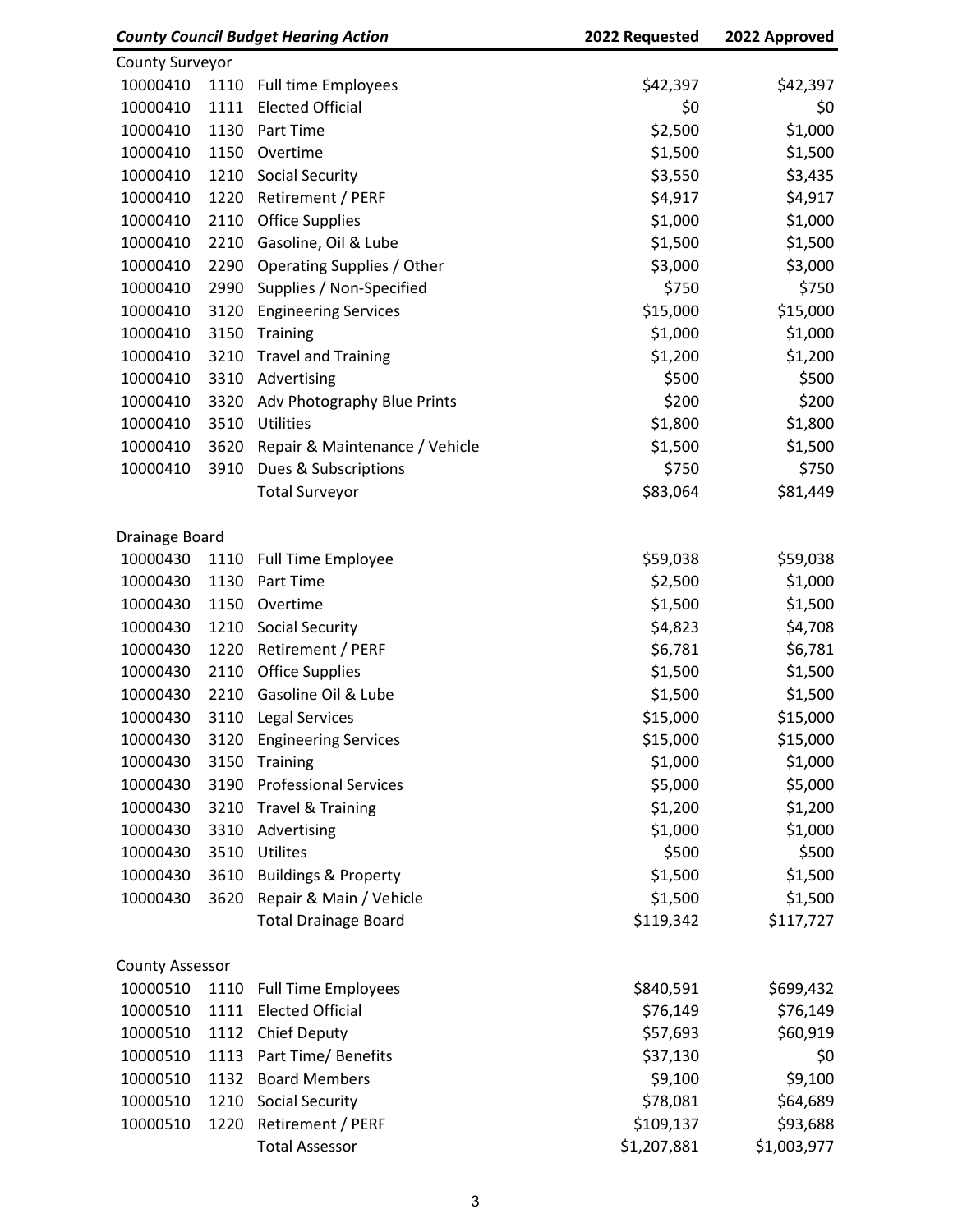| <b>County Council</b><br>10001010<br>1111<br><b>Elected Officials</b><br>\$133,266<br>\$133,266<br>10001010<br>1210<br><b>Social Security</b><br>\$10,195<br>\$10,195<br>\$140<br>\$140<br>Dues & Subscriptions<br>10001010<br>3910<br><b>Total County Council</b><br>\$143,601<br>\$143,601<br><b>County Commissioners</b><br>10001110<br>1110<br><b>Full Time Employees</b><br>\$141,142<br>\$141,142<br>Elected Officials (3)<br>\$207,102<br>\$207,102<br>10001110<br>1111<br>\$71,137<br>10001110<br>1112<br><b>Appointed Officials</b><br>\$71,137<br>\$2,500<br>\$2,500<br>1130<br>Part Time<br>10001110<br>10001110<br>1210<br><b>Social Security</b><br>\$32,274<br>\$32,274<br>\$46,971<br>10001110<br>1220<br>Retirement / PERF<br>\$46,971<br>\$35,000<br>\$35,000<br>10001110<br>2110<br><b>Office Supplies</b><br>10001110<br>2120<br><b>Printed Forms</b><br>\$1,500<br>\$1,500<br>\$250,000<br>\$250,000<br>3110<br><b>Legal Services</b><br>10001110<br>\$4,000<br>10001110<br>3145<br><b>Institutional Care</b><br>\$4,000<br>10001110<br>3230<br>\$200,000<br>\$200,000<br>Postage<br>\$10,000<br>\$10,000<br>10001110<br>3310<br>Advertising<br>10001110<br>3410<br>Insurance / Property<br>\$225,000<br>\$225,000<br>\$125,000<br>3420<br>Insurance / Vehicle<br>\$125,000<br>10001110<br>10001110<br>\$200,000<br>\$200,000<br>3430<br>Insurance / Liability<br>\$4,500<br>Insurance / Public Official Bonds<br>\$4,500<br>10001110<br>3440<br>\$16,000<br>\$16,000<br>10001110<br>3910<br>Dues & Subscriptions<br>10001110<br>Other Distributions/Tax Levies<br>\$2,338,000<br>\$2,313,780<br>3930<br><b>Total Commissioners</b><br>\$3,910,126<br>\$3,885,906<br><b>Human Resources</b><br>10001120<br>1110<br><b>Full Time Employees</b><br>87,432<br>48,574<br><b>Appointed Officials</b><br>78,040<br>78,040<br>10001120<br>1112<br>10001120<br><b>Social Security</b><br>12,659<br>9,686<br>1210<br>10001120<br>1220<br>Retirement / PERF<br>18,533<br>14,181<br><b>Total Human Resources</b><br>\$196,664<br>\$150,481<br>Maintenance<br>10001130<br>1110<br>\$782,758<br>\$798,726<br><b>Full Time Employee</b><br>1112<br><b>Appointed Official</b><br>\$78,040<br>\$78,040<br>10001130<br>\$2,500<br>\$2,500<br>1130<br>Part Time<br>10001130<br>10001130<br>1150<br>Overtime<br>\$2,500<br>\$2,500<br>\$66,234<br>\$67,456<br>10001130<br>1210<br><b>Social Security</b><br>Retirement / PERF<br>\$96,690<br>10001130<br>1220<br>\$98,478<br><b>Uniforms &amp; Clothing</b><br>\$6,000<br>2220<br>\$6,000<br>10001130<br>\$1,200<br>\$1,200<br>10001130<br>3210<br><b>Travel and Training</b><br>10001130<br>3510<br>Utilities<br>\$600,000<br>\$600,000 | <b>County Council Budget Hearing Action</b> |  | 2022 Requested           | 2022 Approved |             |
|-------------------------------------------------------------------------------------------------------------------------------------------------------------------------------------------------------------------------------------------------------------------------------------------------------------------------------------------------------------------------------------------------------------------------------------------------------------------------------------------------------------------------------------------------------------------------------------------------------------------------------------------------------------------------------------------------------------------------------------------------------------------------------------------------------------------------------------------------------------------------------------------------------------------------------------------------------------------------------------------------------------------------------------------------------------------------------------------------------------------------------------------------------------------------------------------------------------------------------------------------------------------------------------------------------------------------------------------------------------------------------------------------------------------------------------------------------------------------------------------------------------------------------------------------------------------------------------------------------------------------------------------------------------------------------------------------------------------------------------------------------------------------------------------------------------------------------------------------------------------------------------------------------------------------------------------------------------------------------------------------------------------------------------------------------------------------------------------------------------------------------------------------------------------------------------------------------------------------------------------------------------------------------------------------------------------------------------------------------------------------------------------------------------------------------------------------------------------------------------------------------------------------------------------------------------------------------------------------------------------------------------------------------------------------------------------|---------------------------------------------|--|--------------------------|---------------|-------------|
|                                                                                                                                                                                                                                                                                                                                                                                                                                                                                                                                                                                                                                                                                                                                                                                                                                                                                                                                                                                                                                                                                                                                                                                                                                                                                                                                                                                                                                                                                                                                                                                                                                                                                                                                                                                                                                                                                                                                                                                                                                                                                                                                                                                                                                                                                                                                                                                                                                                                                                                                                                                                                                                                                           |                                             |  |                          |               |             |
|                                                                                                                                                                                                                                                                                                                                                                                                                                                                                                                                                                                                                                                                                                                                                                                                                                                                                                                                                                                                                                                                                                                                                                                                                                                                                                                                                                                                                                                                                                                                                                                                                                                                                                                                                                                                                                                                                                                                                                                                                                                                                                                                                                                                                                                                                                                                                                                                                                                                                                                                                                                                                                                                                           |                                             |  |                          |               |             |
|                                                                                                                                                                                                                                                                                                                                                                                                                                                                                                                                                                                                                                                                                                                                                                                                                                                                                                                                                                                                                                                                                                                                                                                                                                                                                                                                                                                                                                                                                                                                                                                                                                                                                                                                                                                                                                                                                                                                                                                                                                                                                                                                                                                                                                                                                                                                                                                                                                                                                                                                                                                                                                                                                           |                                             |  |                          |               |             |
|                                                                                                                                                                                                                                                                                                                                                                                                                                                                                                                                                                                                                                                                                                                                                                                                                                                                                                                                                                                                                                                                                                                                                                                                                                                                                                                                                                                                                                                                                                                                                                                                                                                                                                                                                                                                                                                                                                                                                                                                                                                                                                                                                                                                                                                                                                                                                                                                                                                                                                                                                                                                                                                                                           |                                             |  |                          |               |             |
|                                                                                                                                                                                                                                                                                                                                                                                                                                                                                                                                                                                                                                                                                                                                                                                                                                                                                                                                                                                                                                                                                                                                                                                                                                                                                                                                                                                                                                                                                                                                                                                                                                                                                                                                                                                                                                                                                                                                                                                                                                                                                                                                                                                                                                                                                                                                                                                                                                                                                                                                                                                                                                                                                           |                                             |  |                          |               |             |
|                                                                                                                                                                                                                                                                                                                                                                                                                                                                                                                                                                                                                                                                                                                                                                                                                                                                                                                                                                                                                                                                                                                                                                                                                                                                                                                                                                                                                                                                                                                                                                                                                                                                                                                                                                                                                                                                                                                                                                                                                                                                                                                                                                                                                                                                                                                                                                                                                                                                                                                                                                                                                                                                                           |                                             |  |                          |               |             |
|                                                                                                                                                                                                                                                                                                                                                                                                                                                                                                                                                                                                                                                                                                                                                                                                                                                                                                                                                                                                                                                                                                                                                                                                                                                                                                                                                                                                                                                                                                                                                                                                                                                                                                                                                                                                                                                                                                                                                                                                                                                                                                                                                                                                                                                                                                                                                                                                                                                                                                                                                                                                                                                                                           |                                             |  |                          |               |             |
|                                                                                                                                                                                                                                                                                                                                                                                                                                                                                                                                                                                                                                                                                                                                                                                                                                                                                                                                                                                                                                                                                                                                                                                                                                                                                                                                                                                                                                                                                                                                                                                                                                                                                                                                                                                                                                                                                                                                                                                                                                                                                                                                                                                                                                                                                                                                                                                                                                                                                                                                                                                                                                                                                           |                                             |  |                          |               |             |
|                                                                                                                                                                                                                                                                                                                                                                                                                                                                                                                                                                                                                                                                                                                                                                                                                                                                                                                                                                                                                                                                                                                                                                                                                                                                                                                                                                                                                                                                                                                                                                                                                                                                                                                                                                                                                                                                                                                                                                                                                                                                                                                                                                                                                                                                                                                                                                                                                                                                                                                                                                                                                                                                                           |                                             |  |                          |               |             |
|                                                                                                                                                                                                                                                                                                                                                                                                                                                                                                                                                                                                                                                                                                                                                                                                                                                                                                                                                                                                                                                                                                                                                                                                                                                                                                                                                                                                                                                                                                                                                                                                                                                                                                                                                                                                                                                                                                                                                                                                                                                                                                                                                                                                                                                                                                                                                                                                                                                                                                                                                                                                                                                                                           |                                             |  |                          |               |             |
|                                                                                                                                                                                                                                                                                                                                                                                                                                                                                                                                                                                                                                                                                                                                                                                                                                                                                                                                                                                                                                                                                                                                                                                                                                                                                                                                                                                                                                                                                                                                                                                                                                                                                                                                                                                                                                                                                                                                                                                                                                                                                                                                                                                                                                                                                                                                                                                                                                                                                                                                                                                                                                                                                           |                                             |  |                          |               |             |
|                                                                                                                                                                                                                                                                                                                                                                                                                                                                                                                                                                                                                                                                                                                                                                                                                                                                                                                                                                                                                                                                                                                                                                                                                                                                                                                                                                                                                                                                                                                                                                                                                                                                                                                                                                                                                                                                                                                                                                                                                                                                                                                                                                                                                                                                                                                                                                                                                                                                                                                                                                                                                                                                                           |                                             |  |                          |               |             |
|                                                                                                                                                                                                                                                                                                                                                                                                                                                                                                                                                                                                                                                                                                                                                                                                                                                                                                                                                                                                                                                                                                                                                                                                                                                                                                                                                                                                                                                                                                                                                                                                                                                                                                                                                                                                                                                                                                                                                                                                                                                                                                                                                                                                                                                                                                                                                                                                                                                                                                                                                                                                                                                                                           |                                             |  |                          |               |             |
|                                                                                                                                                                                                                                                                                                                                                                                                                                                                                                                                                                                                                                                                                                                                                                                                                                                                                                                                                                                                                                                                                                                                                                                                                                                                                                                                                                                                                                                                                                                                                                                                                                                                                                                                                                                                                                                                                                                                                                                                                                                                                                                                                                                                                                                                                                                                                                                                                                                                                                                                                                                                                                                                                           |                                             |  |                          |               |             |
|                                                                                                                                                                                                                                                                                                                                                                                                                                                                                                                                                                                                                                                                                                                                                                                                                                                                                                                                                                                                                                                                                                                                                                                                                                                                                                                                                                                                                                                                                                                                                                                                                                                                                                                                                                                                                                                                                                                                                                                                                                                                                                                                                                                                                                                                                                                                                                                                                                                                                                                                                                                                                                                                                           |                                             |  |                          |               |             |
|                                                                                                                                                                                                                                                                                                                                                                                                                                                                                                                                                                                                                                                                                                                                                                                                                                                                                                                                                                                                                                                                                                                                                                                                                                                                                                                                                                                                                                                                                                                                                                                                                                                                                                                                                                                                                                                                                                                                                                                                                                                                                                                                                                                                                                                                                                                                                                                                                                                                                                                                                                                                                                                                                           |                                             |  |                          |               |             |
|                                                                                                                                                                                                                                                                                                                                                                                                                                                                                                                                                                                                                                                                                                                                                                                                                                                                                                                                                                                                                                                                                                                                                                                                                                                                                                                                                                                                                                                                                                                                                                                                                                                                                                                                                                                                                                                                                                                                                                                                                                                                                                                                                                                                                                                                                                                                                                                                                                                                                                                                                                                                                                                                                           |                                             |  |                          |               |             |
|                                                                                                                                                                                                                                                                                                                                                                                                                                                                                                                                                                                                                                                                                                                                                                                                                                                                                                                                                                                                                                                                                                                                                                                                                                                                                                                                                                                                                                                                                                                                                                                                                                                                                                                                                                                                                                                                                                                                                                                                                                                                                                                                                                                                                                                                                                                                                                                                                                                                                                                                                                                                                                                                                           |                                             |  |                          |               |             |
|                                                                                                                                                                                                                                                                                                                                                                                                                                                                                                                                                                                                                                                                                                                                                                                                                                                                                                                                                                                                                                                                                                                                                                                                                                                                                                                                                                                                                                                                                                                                                                                                                                                                                                                                                                                                                                                                                                                                                                                                                                                                                                                                                                                                                                                                                                                                                                                                                                                                                                                                                                                                                                                                                           |                                             |  |                          |               |             |
|                                                                                                                                                                                                                                                                                                                                                                                                                                                                                                                                                                                                                                                                                                                                                                                                                                                                                                                                                                                                                                                                                                                                                                                                                                                                                                                                                                                                                                                                                                                                                                                                                                                                                                                                                                                                                                                                                                                                                                                                                                                                                                                                                                                                                                                                                                                                                                                                                                                                                                                                                                                                                                                                                           |                                             |  |                          |               |             |
|                                                                                                                                                                                                                                                                                                                                                                                                                                                                                                                                                                                                                                                                                                                                                                                                                                                                                                                                                                                                                                                                                                                                                                                                                                                                                                                                                                                                                                                                                                                                                                                                                                                                                                                                                                                                                                                                                                                                                                                                                                                                                                                                                                                                                                                                                                                                                                                                                                                                                                                                                                                                                                                                                           |                                             |  |                          |               |             |
|                                                                                                                                                                                                                                                                                                                                                                                                                                                                                                                                                                                                                                                                                                                                                                                                                                                                                                                                                                                                                                                                                                                                                                                                                                                                                                                                                                                                                                                                                                                                                                                                                                                                                                                                                                                                                                                                                                                                                                                                                                                                                                                                                                                                                                                                                                                                                                                                                                                                                                                                                                                                                                                                                           |                                             |  |                          |               |             |
|                                                                                                                                                                                                                                                                                                                                                                                                                                                                                                                                                                                                                                                                                                                                                                                                                                                                                                                                                                                                                                                                                                                                                                                                                                                                                                                                                                                                                                                                                                                                                                                                                                                                                                                                                                                                                                                                                                                                                                                                                                                                                                                                                                                                                                                                                                                                                                                                                                                                                                                                                                                                                                                                                           |                                             |  |                          |               |             |
|                                                                                                                                                                                                                                                                                                                                                                                                                                                                                                                                                                                                                                                                                                                                                                                                                                                                                                                                                                                                                                                                                                                                                                                                                                                                                                                                                                                                                                                                                                                                                                                                                                                                                                                                                                                                                                                                                                                                                                                                                                                                                                                                                                                                                                                                                                                                                                                                                                                                                                                                                                                                                                                                                           |                                             |  |                          |               |             |
|                                                                                                                                                                                                                                                                                                                                                                                                                                                                                                                                                                                                                                                                                                                                                                                                                                                                                                                                                                                                                                                                                                                                                                                                                                                                                                                                                                                                                                                                                                                                                                                                                                                                                                                                                                                                                                                                                                                                                                                                                                                                                                                                                                                                                                                                                                                                                                                                                                                                                                                                                                                                                                                                                           |                                             |  |                          |               |             |
|                                                                                                                                                                                                                                                                                                                                                                                                                                                                                                                                                                                                                                                                                                                                                                                                                                                                                                                                                                                                                                                                                                                                                                                                                                                                                                                                                                                                                                                                                                                                                                                                                                                                                                                                                                                                                                                                                                                                                                                                                                                                                                                                                                                                                                                                                                                                                                                                                                                                                                                                                                                                                                                                                           |                                             |  |                          |               |             |
|                                                                                                                                                                                                                                                                                                                                                                                                                                                                                                                                                                                                                                                                                                                                                                                                                                                                                                                                                                                                                                                                                                                                                                                                                                                                                                                                                                                                                                                                                                                                                                                                                                                                                                                                                                                                                                                                                                                                                                                                                                                                                                                                                                                                                                                                                                                                                                                                                                                                                                                                                                                                                                                                                           |                                             |  |                          |               |             |
|                                                                                                                                                                                                                                                                                                                                                                                                                                                                                                                                                                                                                                                                                                                                                                                                                                                                                                                                                                                                                                                                                                                                                                                                                                                                                                                                                                                                                                                                                                                                                                                                                                                                                                                                                                                                                                                                                                                                                                                                                                                                                                                                                                                                                                                                                                                                                                                                                                                                                                                                                                                                                                                                                           |                                             |  |                          |               |             |
|                                                                                                                                                                                                                                                                                                                                                                                                                                                                                                                                                                                                                                                                                                                                                                                                                                                                                                                                                                                                                                                                                                                                                                                                                                                                                                                                                                                                                                                                                                                                                                                                                                                                                                                                                                                                                                                                                                                                                                                                                                                                                                                                                                                                                                                                                                                                                                                                                                                                                                                                                                                                                                                                                           |                                             |  |                          |               |             |
|                                                                                                                                                                                                                                                                                                                                                                                                                                                                                                                                                                                                                                                                                                                                                                                                                                                                                                                                                                                                                                                                                                                                                                                                                                                                                                                                                                                                                                                                                                                                                                                                                                                                                                                                                                                                                                                                                                                                                                                                                                                                                                                                                                                                                                                                                                                                                                                                                                                                                                                                                                                                                                                                                           |                                             |  |                          |               |             |
|                                                                                                                                                                                                                                                                                                                                                                                                                                                                                                                                                                                                                                                                                                                                                                                                                                                                                                                                                                                                                                                                                                                                                                                                                                                                                                                                                                                                                                                                                                                                                                                                                                                                                                                                                                                                                                                                                                                                                                                                                                                                                                                                                                                                                                                                                                                                                                                                                                                                                                                                                                                                                                                                                           |                                             |  |                          |               |             |
|                                                                                                                                                                                                                                                                                                                                                                                                                                                                                                                                                                                                                                                                                                                                                                                                                                                                                                                                                                                                                                                                                                                                                                                                                                                                                                                                                                                                                                                                                                                                                                                                                                                                                                                                                                                                                                                                                                                                                                                                                                                                                                                                                                                                                                                                                                                                                                                                                                                                                                                                                                                                                                                                                           |                                             |  |                          |               |             |
|                                                                                                                                                                                                                                                                                                                                                                                                                                                                                                                                                                                                                                                                                                                                                                                                                                                                                                                                                                                                                                                                                                                                                                                                                                                                                                                                                                                                                                                                                                                                                                                                                                                                                                                                                                                                                                                                                                                                                                                                                                                                                                                                                                                                                                                                                                                                                                                                                                                                                                                                                                                                                                                                                           |                                             |  |                          |               |             |
|                                                                                                                                                                                                                                                                                                                                                                                                                                                                                                                                                                                                                                                                                                                                                                                                                                                                                                                                                                                                                                                                                                                                                                                                                                                                                                                                                                                                                                                                                                                                                                                                                                                                                                                                                                                                                                                                                                                                                                                                                                                                                                                                                                                                                                                                                                                                                                                                                                                                                                                                                                                                                                                                                           |                                             |  |                          |               |             |
|                                                                                                                                                                                                                                                                                                                                                                                                                                                                                                                                                                                                                                                                                                                                                                                                                                                                                                                                                                                                                                                                                                                                                                                                                                                                                                                                                                                                                                                                                                                                                                                                                                                                                                                                                                                                                                                                                                                                                                                                                                                                                                                                                                                                                                                                                                                                                                                                                                                                                                                                                                                                                                                                                           |                                             |  |                          |               |             |
|                                                                                                                                                                                                                                                                                                                                                                                                                                                                                                                                                                                                                                                                                                                                                                                                                                                                                                                                                                                                                                                                                                                                                                                                                                                                                                                                                                                                                                                                                                                                                                                                                                                                                                                                                                                                                                                                                                                                                                                                                                                                                                                                                                                                                                                                                                                                                                                                                                                                                                                                                                                                                                                                                           |                                             |  |                          |               |             |
|                                                                                                                                                                                                                                                                                                                                                                                                                                                                                                                                                                                                                                                                                                                                                                                                                                                                                                                                                                                                                                                                                                                                                                                                                                                                                                                                                                                                                                                                                                                                                                                                                                                                                                                                                                                                                                                                                                                                                                                                                                                                                                                                                                                                                                                                                                                                                                                                                                                                                                                                                                                                                                                                                           |                                             |  |                          |               |             |
|                                                                                                                                                                                                                                                                                                                                                                                                                                                                                                                                                                                                                                                                                                                                                                                                                                                                                                                                                                                                                                                                                                                                                                                                                                                                                                                                                                                                                                                                                                                                                                                                                                                                                                                                                                                                                                                                                                                                                                                                                                                                                                                                                                                                                                                                                                                                                                                                                                                                                                                                                                                                                                                                                           |                                             |  |                          |               |             |
|                                                                                                                                                                                                                                                                                                                                                                                                                                                                                                                                                                                                                                                                                                                                                                                                                                                                                                                                                                                                                                                                                                                                                                                                                                                                                                                                                                                                                                                                                                                                                                                                                                                                                                                                                                                                                                                                                                                                                                                                                                                                                                                                                                                                                                                                                                                                                                                                                                                                                                                                                                                                                                                                                           |                                             |  |                          |               |             |
|                                                                                                                                                                                                                                                                                                                                                                                                                                                                                                                                                                                                                                                                                                                                                                                                                                                                                                                                                                                                                                                                                                                                                                                                                                                                                                                                                                                                                                                                                                                                                                                                                                                                                                                                                                                                                                                                                                                                                                                                                                                                                                                                                                                                                                                                                                                                                                                                                                                                                                                                                                                                                                                                                           |                                             |  |                          |               |             |
|                                                                                                                                                                                                                                                                                                                                                                                                                                                                                                                                                                                                                                                                                                                                                                                                                                                                                                                                                                                                                                                                                                                                                                                                                                                                                                                                                                                                                                                                                                                                                                                                                                                                                                                                                                                                                                                                                                                                                                                                                                                                                                                                                                                                                                                                                                                                                                                                                                                                                                                                                                                                                                                                                           |                                             |  |                          |               |             |
|                                                                                                                                                                                                                                                                                                                                                                                                                                                                                                                                                                                                                                                                                                                                                                                                                                                                                                                                                                                                                                                                                                                                                                                                                                                                                                                                                                                                                                                                                                                                                                                                                                                                                                                                                                                                                                                                                                                                                                                                                                                                                                                                                                                                                                                                                                                                                                                                                                                                                                                                                                                                                                                                                           |                                             |  |                          |               |             |
|                                                                                                                                                                                                                                                                                                                                                                                                                                                                                                                                                                                                                                                                                                                                                                                                                                                                                                                                                                                                                                                                                                                                                                                                                                                                                                                                                                                                                                                                                                                                                                                                                                                                                                                                                                                                                                                                                                                                                                                                                                                                                                                                                                                                                                                                                                                                                                                                                                                                                                                                                                                                                                                                                           |                                             |  |                          |               |             |
|                                                                                                                                                                                                                                                                                                                                                                                                                                                                                                                                                                                                                                                                                                                                                                                                                                                                                                                                                                                                                                                                                                                                                                                                                                                                                                                                                                                                                                                                                                                                                                                                                                                                                                                                                                                                                                                                                                                                                                                                                                                                                                                                                                                                                                                                                                                                                                                                                                                                                                                                                                                                                                                                                           |                                             |  | <b>Total Maintenance</b> | \$1,635,922   | \$1,654,900 |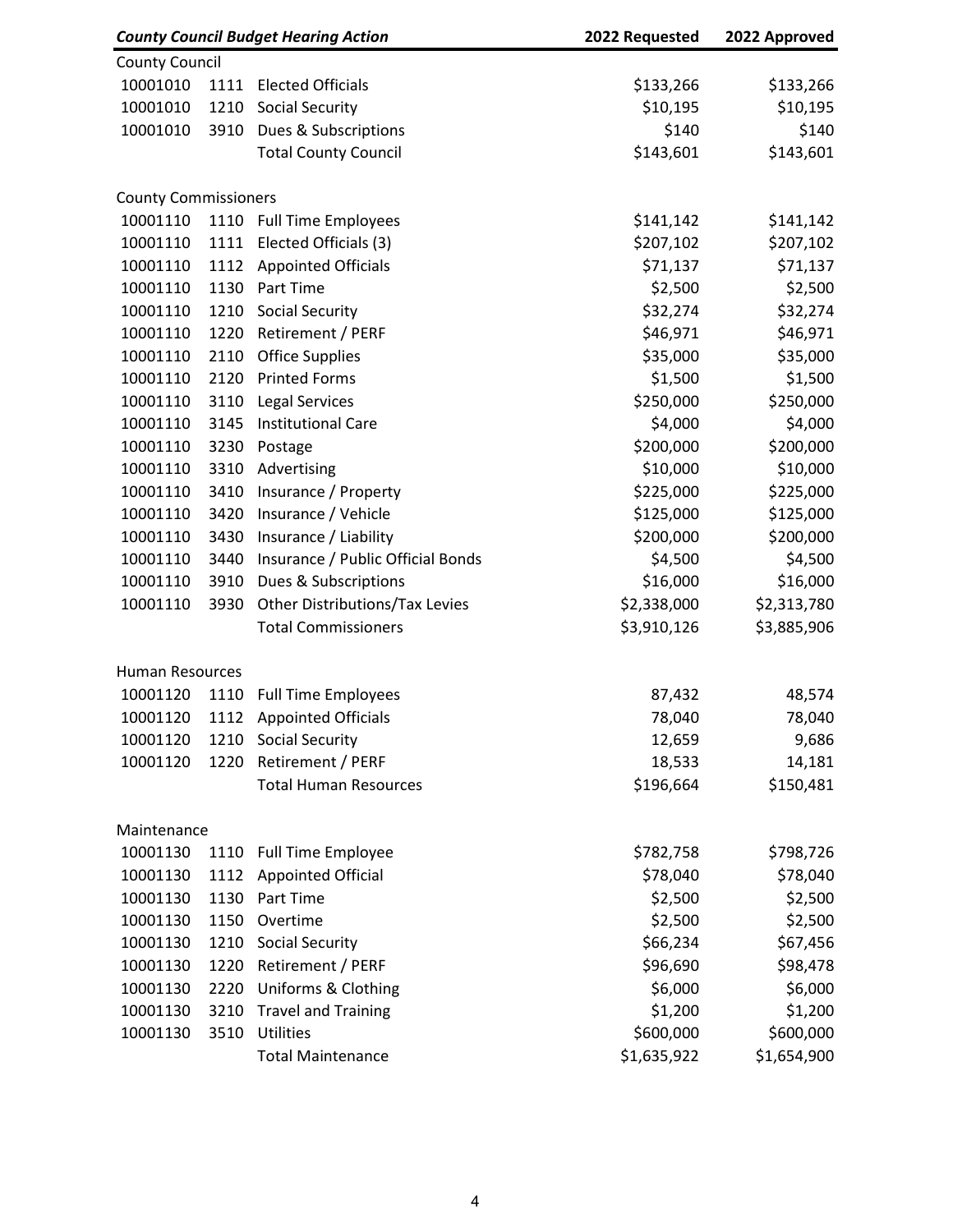| <b>County Council Budget Hearing Action</b> |      | 2022 Requested                  | 2022 Approved |           |  |
|---------------------------------------------|------|---------------------------------|---------------|-----------|--|
| Soil & Water                                |      |                                 |               |           |  |
| 10001140                                    | 1110 | <b>Full Time Employees</b>      | \$110,639     | \$110,639 |  |
| 10001140                                    | 1210 | <b>Social Security</b>          | \$8,464       | \$8,464   |  |
| 10001140                                    | 1220 | Retirement / PERF               | \$12,392      | \$12,392  |  |
| 10001140                                    | 3920 | <b>Agency Support</b>           | \$15,000      | \$15,000  |  |
|                                             |      | <b>Total Soil and Water</b>     | \$146,495     | \$146,495 |  |
| DolT (MITS)                                 |      |                                 |               |           |  |
| 10001410                                    | 1110 | <b>Full Time Employees</b>      | \$430,623     | \$430,623 |  |
| 10001410                                    | 1112 | <b>Appointed Official</b>       | \$43,656      | \$43,656  |  |
| 10001410                                    | 1130 | Part Time                       | \$25,000      | \$25,000  |  |
| 10001410                                    | 1210 | <b>Social Security</b>          | \$38,195      | \$38,195  |  |
| 10001410                                    | 1220 | Retirement / PERF               | \$53,120      | \$53,120  |  |
| 10001410                                    | 2110 | <b>Office Supplies</b>          | \$1,500       | \$1,500   |  |
| 10001410                                    | 2130 | <b>Printing Supplies</b>        | \$23,000      | \$23,000  |  |
| 10001410                                    | 3150 | Training                        | \$8,000       | \$4,000   |  |
| 10001410                                    | 3210 | <b>Travel &amp; Training</b>    | \$3,800       | \$1,900   |  |
| 10001410                                    | 3910 | Dues & Subscriptions            | \$375         | \$375     |  |
|                                             |      | <b>Total DoIT</b>               | \$627,269     | \$621,369 |  |
| <b>Voter Registration &amp; Elections</b>   |      |                                 |               |           |  |
| 10002010                                    |      | 1112 Appointed Officials        | \$89,546      | \$89,546  |  |
| 10002010                                    | 1130 | Part Time                       | \$25,000      | \$25,000  |  |
| 10002010                                    | 1131 | <b>Election Workers</b>         | \$30,000      | \$30,000  |  |
| 10002010                                    | 1132 | <b>Board Members</b>            | \$22,300      | \$22,300  |  |
| 10002010                                    | 1150 | Overtime                        | \$3,000       | \$3,000   |  |
| 10002010                                    | 1210 | <b>Social Security</b>          | \$12,994      | \$12,994  |  |
| 10002010                                    | 1220 | Retirement / PERF               | \$11,198      | \$11,198  |  |
| 10002010                                    | 2110 | <b>Office Supplies</b>          | \$3,000       | \$3,000   |  |
| 10002010                                    | 2120 | <b>Printed Forms</b>            | \$5,000       | \$5,000   |  |
| 10002010                                    | 2250 | Meals (Election Workers)        | \$1,000       | \$1,000   |  |
| 10002010                                    | 2290 | Operating Supplies / Other      | \$6,000       | \$6,000   |  |
| 10002010                                    | 3190 | Professional / Ballot Prep      | \$60,000      | \$20,000  |  |
| 10002010                                    | 3210 | <b>Travel and Training</b>      | \$2,500       | \$2,500   |  |
| 10002010                                    | 3230 | Postage                         | \$2,000       | \$2,000   |  |
| 10002010                                    | 3240 | Software                        | \$14,000      | \$14,000  |  |
| 10002010                                    | 3310 | Advertising                     | \$1,200       | \$1,200   |  |
| 10002010                                    | 3620 | <b>Hardware Maint Contract</b>  | \$4,000       | \$4,000   |  |
| 10002010                                    | 3730 | Minor Equipment (Rentals)       | \$2,500       | \$2,500   |  |
| 10002010                                    | 3910 | Dues & Subscriptions            | \$200         | \$200     |  |
| 10002010                                    | 3955 | <b>Election Workers</b>         | \$41,000      | \$41,000  |  |
| 10002010                                    | 4510 | Capital Outlay / Equipment      | \$13,000      | \$0       |  |
|                                             |      | <b>Total Voter Registration</b> | \$349,438     | \$296,438 |  |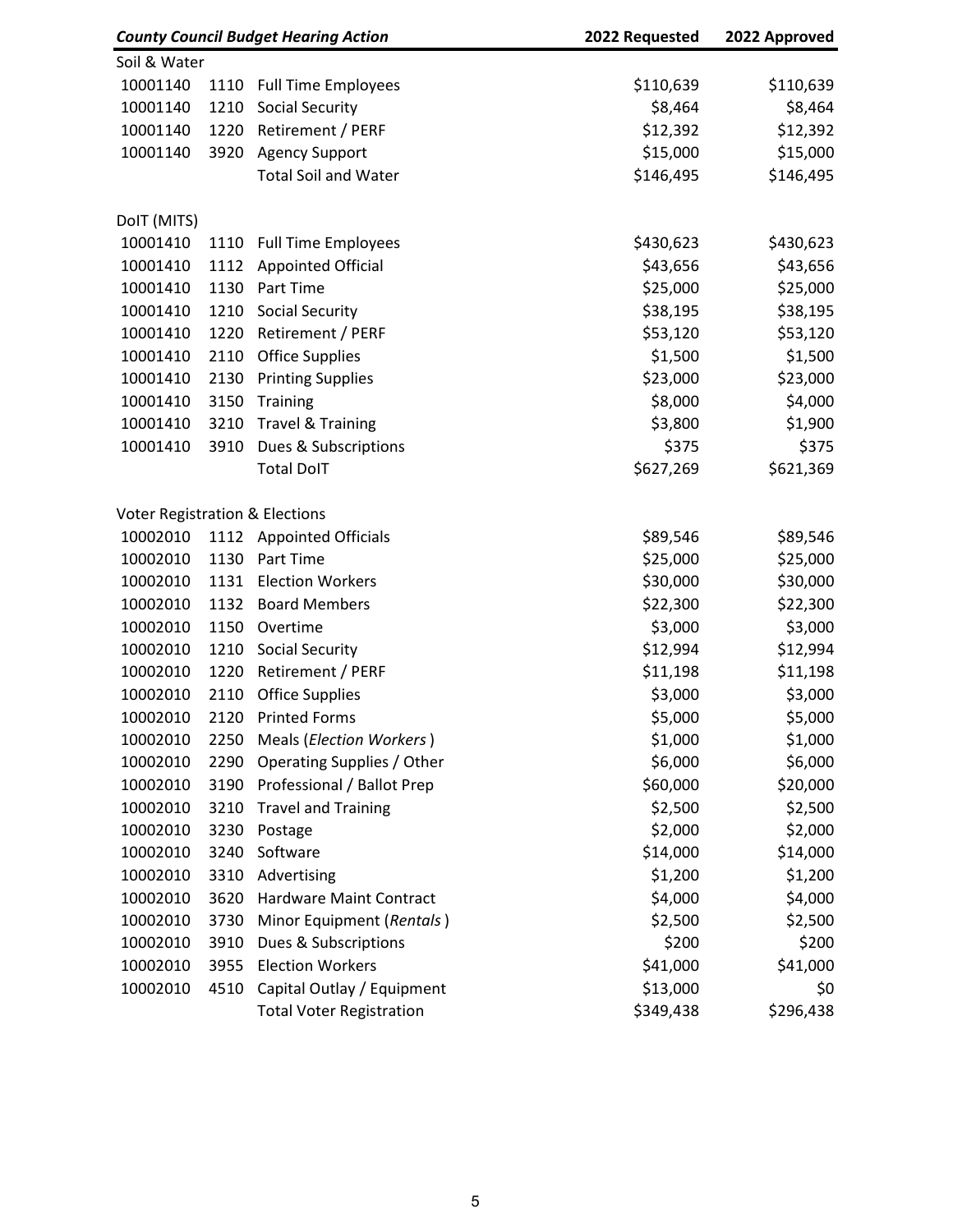| <b>County Council Budget Hearing Action</b> |      | 2022 Requested                   | 2022 Approved |             |
|---------------------------------------------|------|----------------------------------|---------------|-------------|
| Area Plan                                   |      |                                  |               |             |
| 10002510                                    | 1110 | <b>Full Time Employees</b>       | \$814,900     | \$814,900   |
| 10002510                                    | 1112 | <b>Appointed Director</b>        | \$92,517      | \$92,517    |
| 10002510                                    | 1130 | Part Time                        | \$7,000       | \$7,000     |
| 10002510                                    | 1210 | <b>Social Security</b>           | \$69,953      | \$69,953    |
| 10002510                                    | 1220 | Retirement / PERF                | \$101,631     | \$101,631   |
| 10002510                                    | 2110 | <b>Office Supplies</b>           | \$2,500       | \$2,500     |
| 10002510                                    | 2130 | Printing (Signage)               | \$1,000       | \$1,000     |
| 10002510                                    | 2140 | Minor Equipment                  | \$1,000       | \$1,000     |
| 10002510                                    | 3110 | <b>Professional Services</b>     | \$27,600      | \$27,600    |
| 10002510                                    | 3190 | Professional Services / Other    | \$10,273      | \$500       |
| 10002510                                    | 3210 | <b>Travel &amp; Training</b>     | \$8,014       | \$8,000     |
| 10002510                                    | 3310 | <b>Legal Advertising</b>         | \$750         | \$750       |
| 10002510                                    | 3320 | Photocopying/Blue Printing       | \$0           | \$0         |
| 10002510                                    | 3620 | Repair & Maintenance             | \$1,500       | \$1,500     |
| 10002510                                    | 3910 | Dues & Subscriptions             | \$5,632       | \$5,300     |
|                                             |      | <b>Total Area Plan</b>           | \$1,144,270   | \$1,134,151 |
| <b>Building Permits</b>                     |      |                                  |               |             |
| 10002610                                    | 1110 | <b>Full Time Employees</b>       | \$264,286     | \$264,286   |
| 10002610                                    | 1112 | <b>Appointed Official</b>        | \$71,137      | \$71,137    |
| 10002610                                    | 1210 | <b>Social Security</b>           | \$25,660      | \$25,660    |
| 10002610                                    | 1220 | Retirement / PERF                | \$37,568      | \$37,568    |
| 10002610                                    | 2110 | <b>Office Supplies</b>           | \$4,500       | \$4,500     |
| 10002610                                    | 2210 | Gasoline & Oil                   | \$6,000       | \$6,000     |
| 10002610                                    | 3210 | Travel & Training / Mileage      | \$2,500       | \$2,500     |
| 10002610                                    | 3510 | Utilities (Cell Phones)          | \$1,300       | \$1,300     |
| 10002610                                    | 3620 | Maintenance & Repairs            | \$4,500       | \$4,500     |
| 10002610                                    | 3910 | Dues & Subscriptions             | \$1,300       | \$1,300     |
|                                             |      | <b>Total Building Permits</b>    | \$418,751     | \$418,751   |
| <b>Veteran Services</b>                     |      |                                  |               |             |
| 10002810                                    | 1110 | <b>Full Time Employee</b>        | \$46,413      | \$46,413    |
| 10002810                                    | 1112 | <b>Appointed Official</b>        | \$55,767      | \$55,767    |
| 10002810                                    | 1210 | <b>Social Security</b>           | \$7,817       | \$7,817     |
| 10002810                                    | 1220 | Retirement / PERF                | \$11,445      | \$11,445    |
| 10002810                                    | 2110 | Office Supplies (includes flags) | \$3,000       | \$3,000     |
| 10002810                                    | 3190 | Professional Services / Other    | \$10,000      | \$10,000    |
| 10002810                                    | 3210 | <b>Travel and Training</b>       | \$600         | \$600       |
| 10002810                                    | 3925 | <b>Burial of Servicemen</b>      | \$20,000      | \$20,000    |
|                                             |      | <b>Total Veteran Services</b>    | \$155,042     | \$155,042   |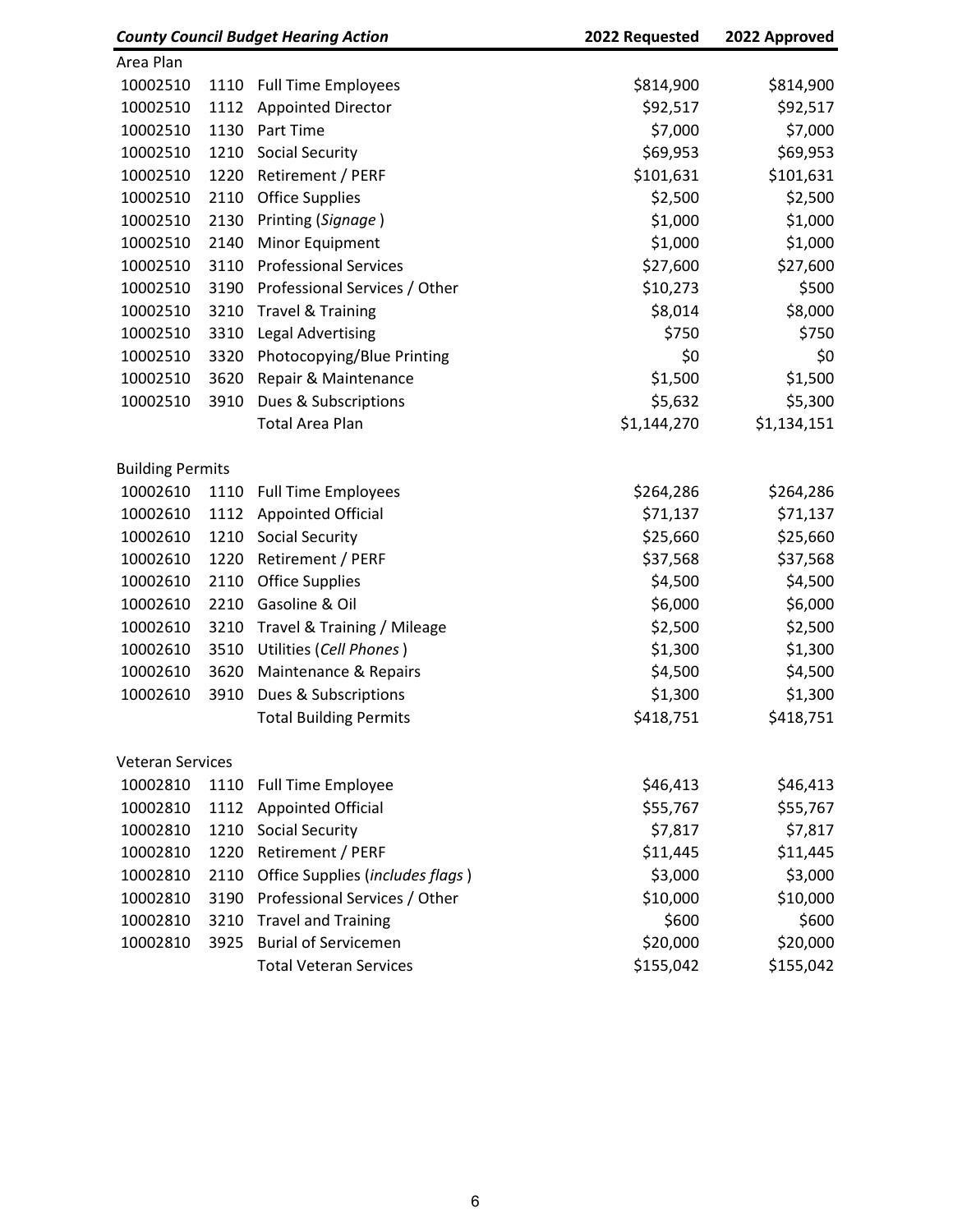| <b>County Council Budget Hearing Action</b> |      | 2022 Requested                    | 2022 Approved |             |
|---------------------------------------------|------|-----------------------------------|---------------|-------------|
| <b>Weights and Measures</b>                 |      |                                   |               |             |
| 10002910                                    | 1112 | <b>Appointed Official</b>         | \$57,045      | \$57,045    |
| 10002910                                    | 1210 | <b>Social Security</b>            | \$4,364       | \$4,364     |
| 10002910                                    | 1220 | Retirement / PERF                 | \$6,390       | \$6,390     |
| 10002910                                    | 2110 | <b>Office Supplies</b>            | \$700         | \$700       |
| 10002910                                    | 2210 | Gasoline Oil & Lube               | \$2,000       | \$2,000     |
| 10002910                                    | 3210 | <b>Travel and Training</b>        | \$750         | \$750       |
| 10002910                                    | 3610 | Maintenance & Repair              | \$750         | \$750       |
| 10002910                                    | 3910 | Dues & Subscriptions              | \$200         | \$200       |
|                                             |      | <b>Total Weights and Measures</b> | \$72,199      | \$72,199    |
| Tippecanoe Villa                            |      |                                   |               |             |
| 10003510                                    | 1110 | <b>Full Time Employee</b>         | \$929,362     | \$929,362   |
| 10003510                                    | 1112 | <b>Appointed Official</b>         | \$78,040      | \$78,040    |
| 10003510                                    | 1130 | Part Time                         | \$30,000      | \$30,000    |
| 10003510                                    | 1150 | Overtime                          | \$10,000      | \$10,000    |
| 10003510                                    | 1210 | <b>Social Security</b>            | \$80,127      | \$80,127    |
| 10003510                                    | 1220 | Retirement / PERF                 | \$113,950     | \$113,950   |
| 10003510                                    | 2110 | <b>Office Supplies</b>            | \$500         | \$500       |
| 10003510                                    | 2220 | <b>Medical Supplies</b>           | \$20,000      | \$20,000    |
| 10003510                                    | 2250 | Food                              | \$115,000     | \$115,000   |
| 10003510                                    | 2990 | Operating Supplies (inc farm)     | \$63,600      | \$63,600    |
| 10003510                                    | 3145 | Professional / Health             | \$31,000      | \$31,000    |
| 10003510                                    | 3150 | <b>Training</b>                   | \$1,000       | \$1,000     |
| 10003510                                    | 3210 | Travel & Mileage                  | \$300         | \$300       |
| 10003510                                    | 3510 | Utilities                         | \$110,680     | \$110,680   |
| 10003510                                    | 3610 | Building & Structures R/M         | \$10,000      | \$10,000    |
| 10003510                                    | 3620 | Maintenance Equip & Vehicles      | \$10,000      | \$5,000     |
| 10003510                                    | 3730 | <b>Office Equipment Rentals</b>   | \$1,176       | \$1,176     |
|                                             |      | <b>Total Villa</b>                | \$1,604,735   | \$1,599,735 |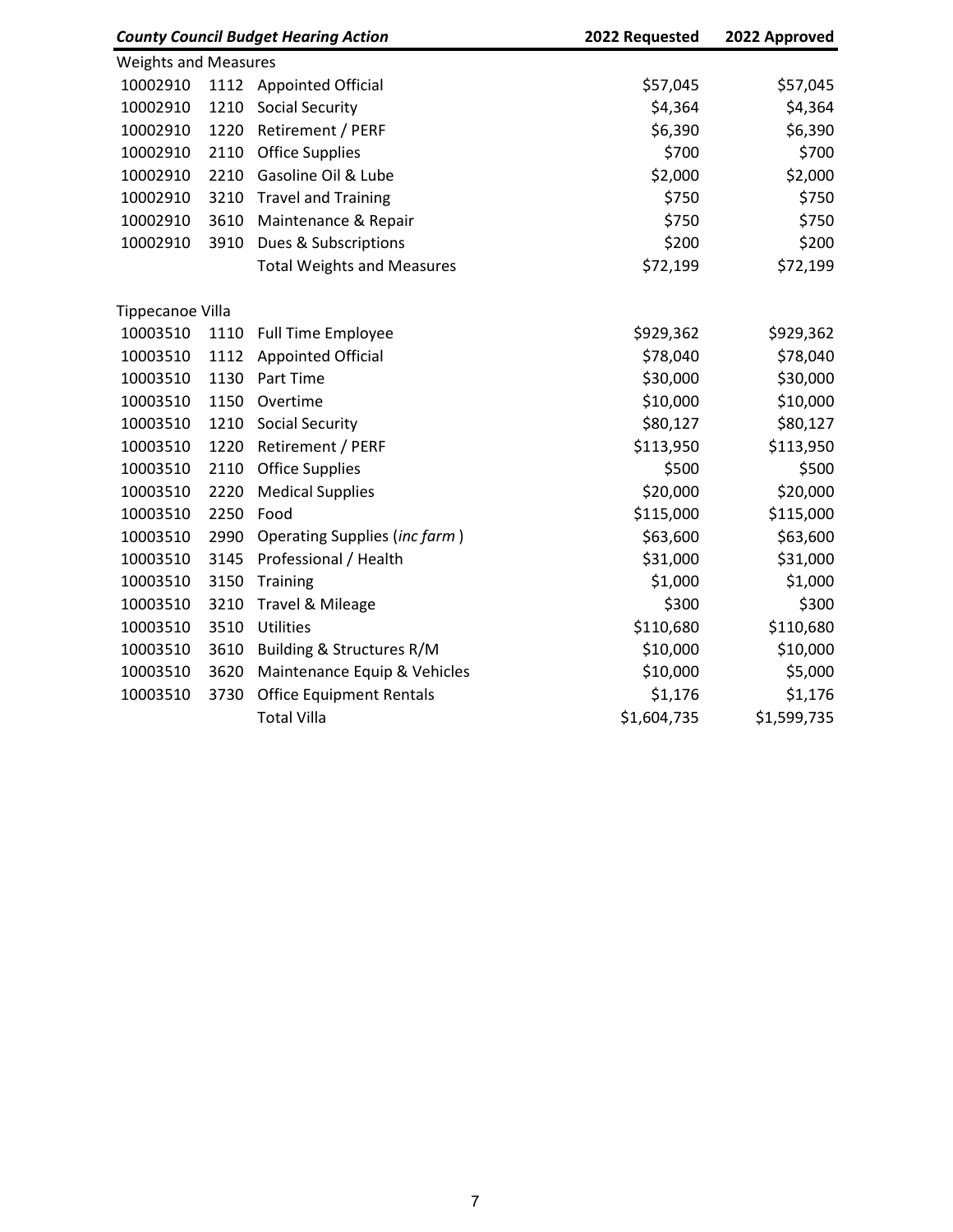| <b>County Council Budget Hearing Action</b> |      | 2022 Requested                  | 2022 Approved |             |
|---------------------------------------------|------|---------------------------------|---------------|-------------|
| Cary Home                                   |      |                                 |               |             |
| 10003610                                    | 1110 | <b>Full Time Employee</b>       | \$1,298,137   | \$1,289,162 |
| 10003610                                    | 1112 | <b>Appointed Official</b>       | \$99,110      | \$99,110    |
| 10003610                                    | 1113 | Part Time / Benefits            | \$29,310      | \$29,310    |
| 10003610                                    | 1130 | Part Time                       | \$120,000     | \$100,000   |
| 10003610                                    | 1150 | Overtime                        | \$50,000      | \$50,000    |
| 10003610                                    | 1210 | <b>Social Security</b>          | \$122,137     | \$119,921   |
| 10003610                                    | 1220 | Retirement / PERF               | \$162,092     | \$161,087   |
| 10003610                                    | 2110 | <b>Office Supplies</b>          | \$7,250       | \$7,250     |
| 10003610                                    | 2220 | <b>Institutional Supplies</b>   | \$8,000       | \$8,000     |
| 10003610                                    | 2230 | <b>Cleaning Supplies</b>        | \$7,000       | \$7,000     |
| 10003610                                    | 2245 | Maintenance / Grounds           | \$20,000      | \$20,000    |
| 10003610                                    | 2250 | Food                            | \$44,000      | \$44,000    |
| 10003610                                    | 2340 | Minor Equip (Garage & Auto)     | \$12,000      | \$12,000    |
| 10003610                                    | 3140 | <b>Counseling Consultations</b> | \$40,000      | \$40,000    |
| 10003610                                    | 3210 | <b>Travel and Training</b>      | \$9,000       | \$9,000     |
| 10003610                                    | 3510 | Utilities                       | \$42,000      | \$42,000    |
| 10003610                                    | 3610 | Building / Repair & Maint       | \$35,000      | \$35,000    |
| 10003610                                    | 3630 | Mach & Equip/Repair & Maint     | \$5,000       | \$5,000     |
| 10003610                                    | 3910 | Dues and Subscriptions          | \$5,000       | \$5,000     |
|                                             |      | <b>Total Cary Home</b>          | \$2,115,036   | \$2,082,840 |
| Juvenile Alternatives                       |      |                                 |               |             |
| 10003710                                    | 1110 | <b>Full Time Employee</b>       | \$101,589     | \$101,589   |
| 10003710                                    | 1113 | Part Time / Benefits            | \$32,659      | \$32,659    |
| 10003710                                    | 1130 | Part Time                       | \$15,000      | \$15,000    |
| 10003710                                    | 1210 | <b>Social Security</b>          | \$11,418      | \$11,418    |
| 10003710                                    | 1220 | Retirement / PERF               | \$11,378      | \$11,378    |
| 10003710                                    | 2110 | <b>Office Supplies</b>          | \$750         | \$750       |
| 10003710                                    | 3210 | <b>Travel &amp; Training</b>    | \$500         | \$500       |
|                                             |      | <b>Total Juv Alt</b>            | \$173,294     | \$173,294   |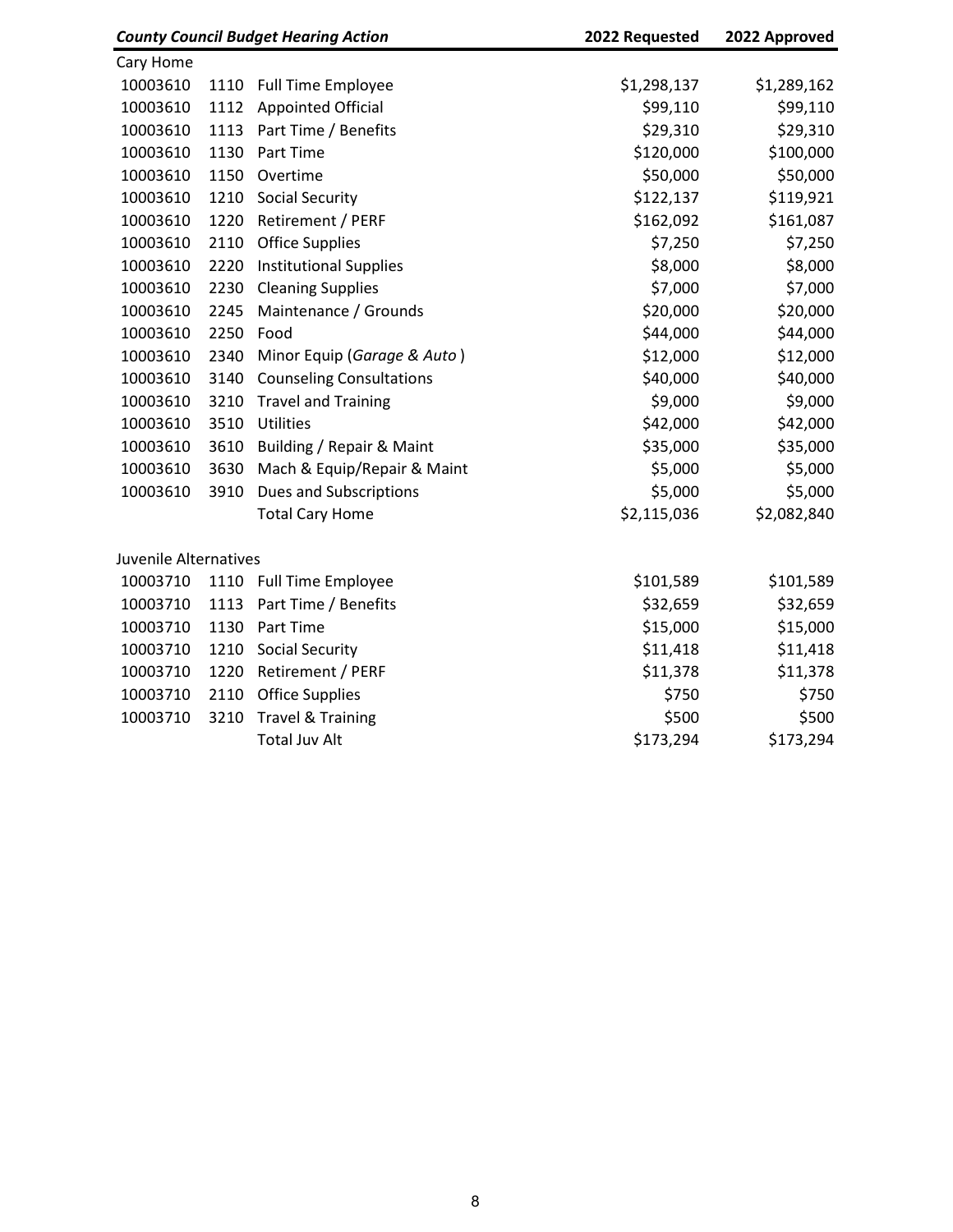| <b>County Council Budget Hearing Action</b> |      | 2022 Requested                     | 2022 Approved |             |
|---------------------------------------------|------|------------------------------------|---------------|-------------|
| Parks & Recreation                          |      |                                    |               |             |
| 10004310                                    | 1110 | <b>Full Time Employees</b>         | \$597,755     | \$597,755   |
| 10004310                                    | 1112 | <b>Appointed Official</b>          | \$78,040      | \$78,040    |
| 10004310                                    | 1130 | Part Time                          | \$42,500      | \$42,500    |
| 10004310                                    | 1210 | <b>Social Security</b>             | \$54,950      | \$54,950    |
| 10004310                                    | 1220 | Retirement / PERF                  | \$75,690      | \$75,690    |
| 10004310                                    | 1910 | <b>Workers Compensation</b>        | \$20,500      | \$0         |
| 10004310                                    | 2110 | <b>Office Supplies</b>             | \$3,000       | \$3,000     |
| 10004310                                    | 2210 | Garage Gasoline & Oil              | \$26,500      | \$26,500    |
| 10004310                                    | 2320 | Repair & Maint (Parts)             | \$7,000       | \$7,000     |
| 10004310                                    | 2220 | Uniform & Clothing                 | \$500         | \$500       |
| 10004310                                    | 2245 | <b>Grounds Supplies</b>            | \$7,500       | \$7,500     |
| 10004310                                    | 2310 | Repair & Maintenance (Bldgs)       | \$38,500      | \$38,500    |
| 10004310                                    | 2320 | <b>Ground Maintenance</b>          | \$5,000       | \$5,000     |
| 10004310                                    | 2340 | Repair & Maintenance (Equip)       | \$6,800       | \$6,800     |
| 10004310                                    | 3110 | Professional Services (Legal)      | \$6,500       | \$6,500     |
| 10004310                                    | 3190 | <b>Board Members</b>               | \$4,500       | \$4,500     |
| 10004310                                    | 3210 | <b>Travel &amp; Training</b>       | \$750         | \$750       |
| 10004310                                    | 3230 | Postage                            | \$150         | \$150       |
| 10004310                                    | 3410 | Insurance / Building               | \$35,000      | \$35,000    |
| 10004310                                    | 3510 | Utilities                          | \$122,000     | \$122,000   |
| 10004310                                    | 3610 | Maintenance & Repair / Bldgs       | \$91,000      | \$91,000    |
| 10004310                                    | 3620 | Repair & Maintenance (Vehicle)     | \$10,000      | \$10,000    |
| 10004310                                    | 3910 | Dues & Subscriptions               | \$500         | \$500       |
| 10004310                                    | 3970 | Cost of Business (Recording/Taxes) | \$250         | \$250       |
| 10004310                                    | 4590 | Capital / Machinery & Equipment    | \$5,000       | \$5,000     |
|                                             |      | <b>Total Parks and Rec</b>         | \$1,239,885   | \$1,219,385 |
| <b>County Extension</b>                     |      |                                    |               |             |
| 10004410                                    | 1110 | <b>Full Time Employees</b>         | \$85,159      | \$85,159    |
| 10004410                                    | 1130 | Part Time                          | \$24,400      | \$24,400    |
| 10004410                                    | 1150 | Overtime                           | \$8,000       | \$6,000     |
| 10004410                                    | 1210 | <b>Social Security</b>             | \$8,994       | \$8,841     |
| 10004410                                    | 1220 | Retirement / PERF                  | \$10,434      | \$10,210    |
| 10004410                                    | 2110 | <b>Office Supplies</b>             | \$11,000      | \$11,000    |
| 10004410                                    | 2230 | <b>Cleaning/Other Supplies</b>     | \$1,500       | \$0         |
| 10004410                                    | 2330 | Repair & Maint / Small Tools       | \$400         | \$0         |
| 10004410                                    | 3150 | Training                           | \$5,000       | \$5,000     |
| 10004410                                    | 3190 | <b>Professional Services</b>       | \$232,945     | \$232,945   |
| 10004410                                    | 3210 | <b>Travel &amp; Training</b>       | \$8,000       | \$8,000     |
| 10004410                                    | 3230 | Postage                            | \$6,000       | \$6,000     |
| 10004410                                    | 3510 | Utilities                          | \$17,200      | \$0         |
| 10004410                                    | 3610 | Maintenance & Repair / Bldgs       | \$4,000       | \$0         |
| 10004410                                    | 3730 | Minor Equip (Computer Lease)       | \$6,800       | \$6,800     |
| 10004410                                    | 3910 | Dues & Subscriptions               | \$1,000       | \$1,000     |
|                                             |      | <b>Total Extension</b>             | \$430,832     | \$405,355   |
|                                             |      |                                    |               |             |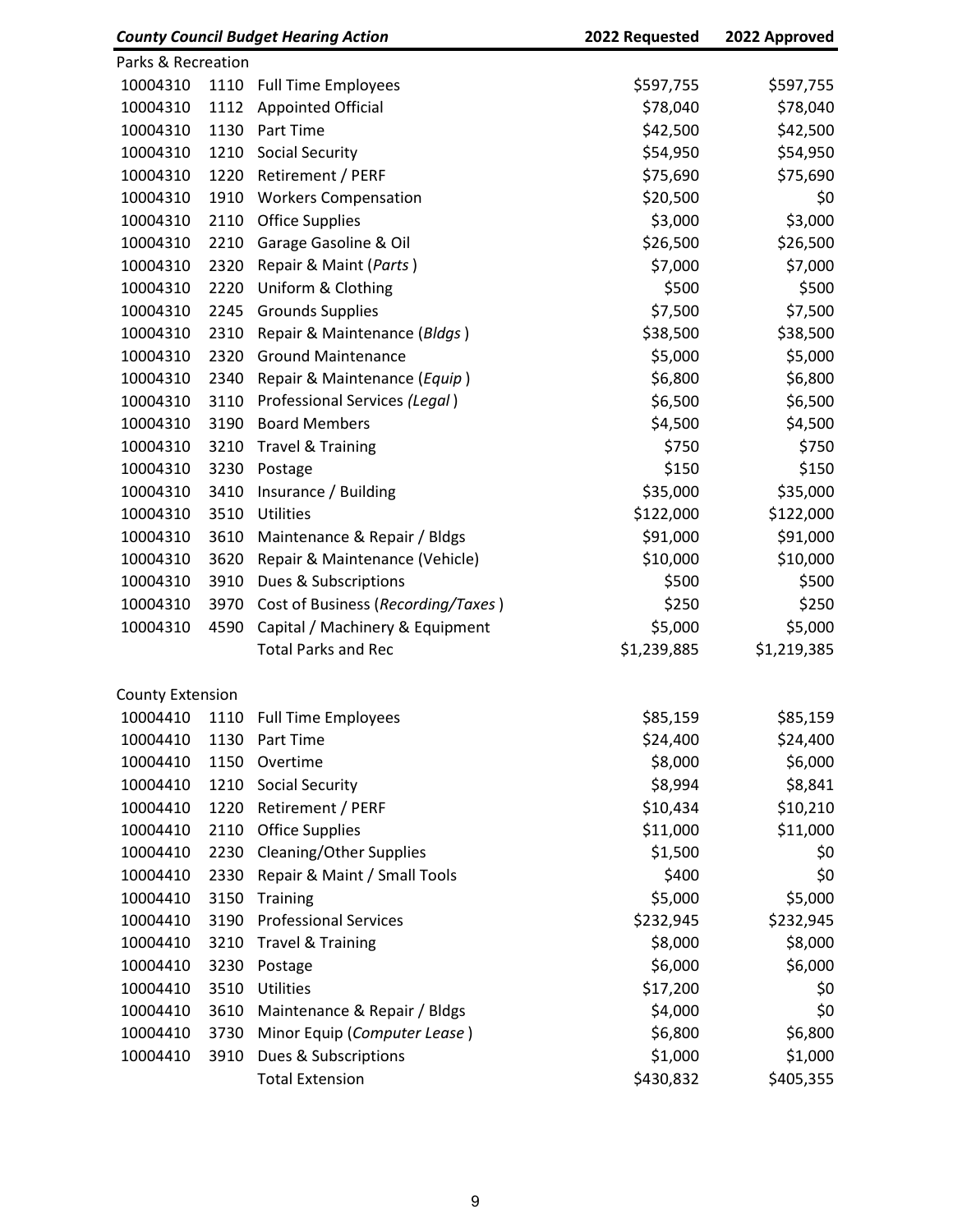| <b>County Council Budget Hearing Action</b> |      | 2022 Requested                     | 2022 Approved |           |
|---------------------------------------------|------|------------------------------------|---------------|-----------|
| Fairgrounds                                 |      |                                    |               |           |
| 10004510                                    | 1110 | <b>Full Time Employee</b>          | \$39,207      | \$78,414  |
| 10004510                                    | 1112 | <b>Appointed Official</b>          | \$63,305      | \$63,305  |
| 10004510                                    | 1130 | Part Time                          | \$0           | \$25,000  |
| 10004510                                    | 1210 | <b>Social Security</b>             | \$7,843       | \$12,755  |
| 10004510                                    | 1220 | Retirement / PERF                  | \$11,482      | \$15,873  |
| 10004510                                    | 2110 | Office Supplies                    | \$1,500       | \$1,500   |
| 10004510                                    | 2210 | Gasoline & Oil                     | \$6,000       | \$6,000   |
| 10004510                                    | 2115 | Garage & Fleet                     | \$6,000       | \$6,000   |
| 10004510                                    | 2230 | Cleaning & Other Supplies          | \$6,000       | \$6,000   |
| 10004510                                    | 2240 | Snow Removal                       | \$3,000       | \$3,000   |
| 10004510                                    | 2245 | Grounds                            | \$2,000       | \$2,000   |
| 10004510                                    | 2330 | <b>Grounds Maintenance</b>         | \$1,000       | \$1,000   |
| 10004510                                    | 2215 | Garage & Vehicle Supplies          | \$1,000       | \$1,000   |
| 10004510                                    | 2990 | Maintenance Supplies / Misc        | \$1,500       | \$1,500   |
| 10004510                                    | 3190 | <b>Other Professional Services</b> | \$4,000       | \$4,000   |
| 10004510                                    | 3210 | <b>Travel and Training</b>         | \$200         | \$200     |
| 10004510                                    | 3310 | <b>Legal Advertising</b>           | \$2,000       | \$2,000   |
| 10004510                                    | 3510 | Utilities                          | \$120,000     | \$120,000 |
| 10004510                                    | 3610 | Maintenance & Repair / Bldgs       | \$20,000      | \$20,000  |
| 10004510                                    | 3620 | Maintenance & Repair / Equip       | \$5,000       | \$5,000   |
| 10004510                                    | 3730 | Rentals & Leases / Minor Equipment | \$1,000       | \$1,000   |
| 10004510                                    | 3910 | Dues & Subscriptions               | \$1,000       | \$1,000   |
|                                             |      | <b>Total Fairgrounds</b>           | \$303,037     | \$376,547 |
| <b>County Coroner</b>                       |      |                                    |               |           |
| 10005010                                    | 1110 | <b>Full time Employees</b>         | \$43,710      | \$140,300 |
| 10005010                                    | 1111 | <b>Elected Official</b>            | \$33,386      | \$50,766  |
| 10005010                                    | 1130 | Part Time                          | \$71,000      | \$5,000   |
| 10005010                                    |      | 1190 Part Time / Miscellaneous     | \$70,000      | \$50,000  |
| 10005010                                    |      | 1210 Social Security               | \$16,685      | \$18,825  |
| 10005010                                    | 1220 | Retirement / PERF                  | \$8,635       | \$21,400  |
| 10005010                                    | 2110 | <b>Office Supplies</b>             | \$10,000      | \$5,000   |
| 10005010                                    | 2220 | Morgue Supplies                    | \$35,140      | \$35,140  |
| 10005010                                    | 3145 | Medical (Morgue Services)          | \$50,000      | \$20,000  |
| 10005010                                    | 3146 | Autopsies                          | \$341,280     | \$320,000 |
| 10005010                                    | 3147 | <b>Body Transfer Services</b>      | \$91,200      | \$80,000  |
| 10005010                                    | 3210 | Training                           | \$25,000      | \$25,000  |
| 10005010                                    | 3510 | Utilities                          | \$0           | \$3,200   |
| 10005010                                    | 3910 | Due & Subscriptions                | \$4,137       | \$4,137   |
|                                             |      | <b>Total Coroner</b>               | \$800,173     | \$778,768 |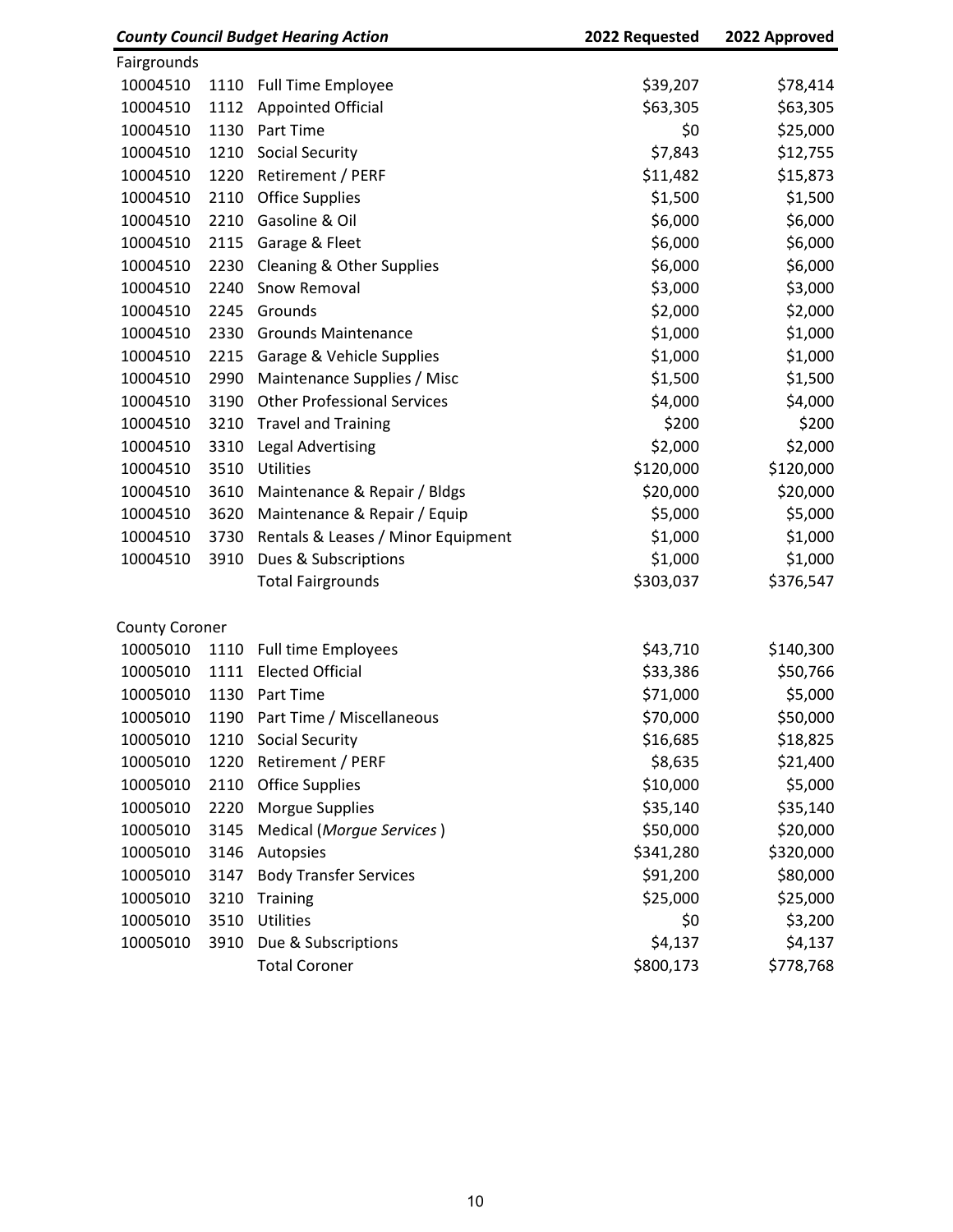| <b>County Council Budget Hearing Action</b> |      | 2022 Requested                     | 2022 Approved |              |
|---------------------------------------------|------|------------------------------------|---------------|--------------|
| <b>Emergency Management</b>                 |      |                                    |               |              |
| 10005210                                    |      | 1110 Full Time Employees           | \$153,772     | \$153,772    |
| 10005210                                    | 1112 | <b>Appointed Official</b>          | \$71,137      | \$71,137     |
| 10005210                                    | 1150 | Overtime                           | \$2,000       | \$2,000      |
| 10005210                                    | 1210 | <b>Social Security</b>             | \$17,359      | \$17,359     |
| 10005210                                    | 1220 | Retirement / PERF                  | \$25,414      | \$25,414     |
| 10005210                                    | 2110 | <b>Office Supplies</b>             | \$1,000       | \$1,000      |
| 10005210                                    | 2210 | Gasoline & Oil                     | \$8,200       | \$8,200      |
| 10005210                                    | 2220 | Institutional (Uniforms)           | \$800         | \$800        |
| 10005210                                    | 2340 | Minor Equip (Garage Supplies)      | \$12,400      | \$12,400     |
| 10005210                                    | 3210 | <b>Travel and Training</b>         | \$1,200       | \$1,200      |
| 10005210                                    | 3430 | Volunteer Insurance                | \$0           | \$0          |
| 10005210                                    | 3510 | Utilities                          | \$11,000      | \$11,000     |
| 10005210                                    | 3620 | Maintenance & Repair               | \$12,000      | \$12,000     |
| 10005210                                    | 3910 | Dues & Subscriptions               | \$5,500       | \$5,500      |
|                                             |      | <b>Total Emergency Management</b>  | \$321,782     | \$321,782    |
| <b>County Sheriff</b>                       |      |                                    |               |              |
| 10005410                                    | 1110 | <b>Full Time Employees</b>         | \$4,791,037   | \$4,568,590  |
| 10005410                                    | 1111 | <b>Elected Official</b>            | \$148,944     | \$143,955    |
| 10005410                                    | 1112 | Chief Deputy Sheriff               | \$83,619      | \$83,619     |
| 10005410                                    | 1115 | <b>Merit Deputies</b>              | \$3,941,803   | \$3,825,947  |
| 10005410                                    | 1130 | Part Time                          | \$60,000      | \$30,000     |
| 10005410                                    | 1132 | Merit Board                        | \$3,000       | \$3,000      |
| 10005410                                    | 1150 | Overtime                           | \$200,000     | \$200,000    |
| 10005410                                    | 1160 | <b>Additional Pay (Specialty)</b>  | \$50,000      | \$50,000     |
| 10005410                                    | 1210 | <b>Social Security</b>             | \$709,798     | \$681,241    |
| 10005410                                    | 1220 | Retirement / PERF                  | \$557,162     | \$526,228    |
| 10005410                                    | 1221 | <b>Sheriff Retirement</b>          | \$1,264,996   | \$1,249,722  |
| 10005410                                    | 2110 | <b>Office Supplies</b>             | \$33,600      | \$33,600     |
| 10005410                                    | 2215 | Supplies / Garage & Fleet          | \$315,000     | \$315,000    |
| 10005410                                    | 2220 | Medical / Institutional (Uniforms) | \$125,625     | \$125,625    |
| 10005410                                    | 2230 | Cleaning & Laundry                 | \$5,600       | \$5,600      |
| 10005410                                    | 2250 | Food                               | \$691,757     | \$691,757    |
| 10005410                                    | 2990 | <b>Miscellaneous Supplies</b>      | \$40,000      | \$30,000     |
| 10005410                                    | 3145 | Contracts / Institutional Care     | \$271,139     | \$271,139    |
| 10005410                                    | 3150 | Training / Certificates            | \$31,500      | \$31,500     |
| 10005410                                    | 3190 | <b>Other Professional Services</b> | \$1,080,820   | \$1,080,820  |
| 10005410                                    | 3210 | Mileage / Return of Fugitives      | \$13,000      | \$10,000     |
| 10005410                                    | 3230 | Postage                            | \$1,000       | \$1,000      |
| 10005410                                    | 3510 | Utilities                          | \$40,518      | \$40,518     |
| 10005410                                    | 3610 | Repair & Maintenance / Bldgs       | \$196,697     | \$196,697    |
| 10005410                                    | 3620 | Repair & Maint / Veh & Equip       | \$31,500      | \$31,500     |
|                                             |      | <b>Total Sheriff</b>               | \$14,688,115  | \$14,227,058 |
| County Jail                                 |      |                                    |               |              |
| 10005420                                    | 2110 | <b>Office Supplies</b>             | \$183,750     | \$183,750    |
| 10005420                                    | 2220 | <b>Uniforms &amp; Clothing</b>     | \$11,025      | \$11,025     |
| 10005420                                    | 3510 | Utilities                          | \$463,050     | \$463,050    |
|                                             |      | <b>Total Jail</b>                  | \$657,825     | \$657,825    |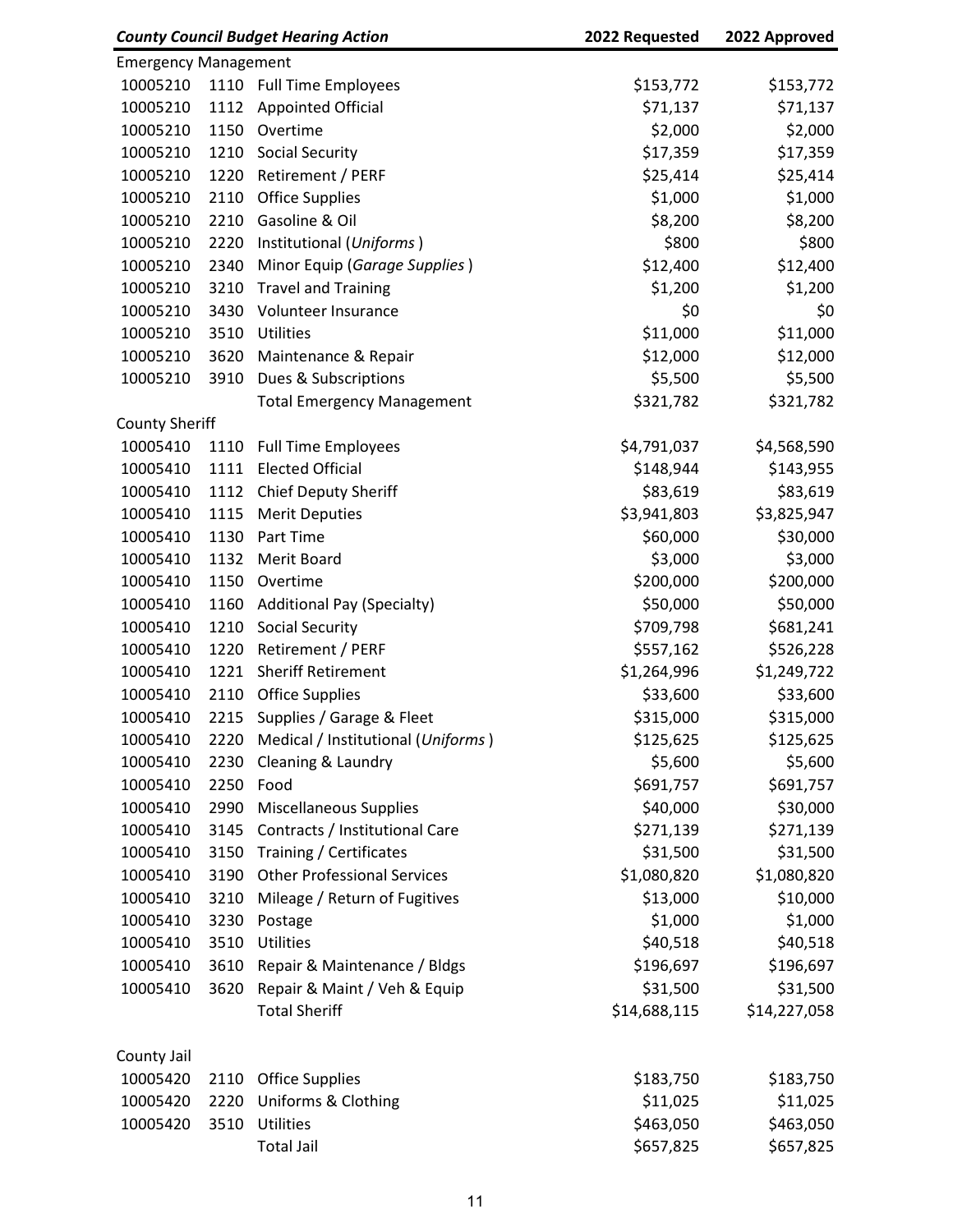| <b>County Council Budget Hearing Action</b> |      | 2022 Requested                     | 2022 Approved |             |
|---------------------------------------------|------|------------------------------------|---------------|-------------|
| <b>Community Corrections</b>                |      |                                    |               |             |
| 10005510                                    |      | 1110 Full Time Employees           | \$138,273     | \$138,273   |
| 10005510                                    | 1130 | Part Time                          | \$31,970      | \$31,970    |
| 10005510                                    | 1150 | Overtime                           | \$7,500       | \$7,500     |
| 10005510                                    | 1210 | <b>Social Security</b>             | \$13,598      | \$13,598    |
| 10005510                                    | 1220 | Retirement / PERF                  | \$16,327      | \$16,327    |
| 10005510                                    | 2250 | Food                               | \$45,000      | \$45,000    |
| 10005510                                    | 2990 | <b>Operating Supplies</b>          | \$18,000      | \$18,000    |
| 10005510                                    | 3190 | Professional Services / Other      | \$168,000     | \$168,000   |
| 10005510                                    | 3210 | Travel & Mileage                   | \$5,000       | \$5,000     |
| 10005510                                    | 3510 | Utilities                          | \$30,000      | \$20,000    |
| 10005510                                    | 3610 | Maintenance & Repair / Buildings   | \$10,000      | \$10,000    |
| 10005510                                    | 3620 | Maintenance & Repair/Veh & Equip   | \$7,000       | \$7,000     |
|                                             |      | <b>Total Community Corrections</b> | \$490,668     | \$480,668   |
| <b>County Clerk</b>                         |      |                                    |               |             |
| 10005810                                    | 1110 | <b>Full Time Employees</b>         | \$1,078,705   | \$1,078,705 |
| 10005810                                    | 1111 | <b>Elected Official</b>            | \$76,149      | \$76,149    |
| 10005810                                    | 1112 | <b>Chief Deputy</b>                | \$60,919      | \$60,919    |
| 10005810                                    | 1130 | Part Time                          | \$25,000      | \$25,000    |
| 10005810                                    | 1210 | <b>Social Security</b>             | \$94,920      | \$94,920    |
| 10005810                                    | 1220 | Retirement / PERF                  | \$136,167     | \$136,167   |
| 10005810                                    | 2110 | <b>Office Supplies</b>             | \$7,000       | \$7,000     |
| 10005810                                    | 2120 | <b>Printed Forms</b>               | \$8,000       | \$8,000     |
| 10005810                                    | 3190 | <b>Other Professional Services</b> | \$7,000       | \$7,000     |
| 10005810                                    | 3210 | <b>Travel &amp; Training</b>       | \$3,000       | \$3,000     |
| 10005810                                    | 3230 | Postage (PO Box)                   | \$250         | \$250       |
| 10005810                                    | 3620 | Repair & Maintenance / Equip       | \$1,000       | \$1,000     |
| 10005810                                    | 3910 | Dues & Subscriptions               | \$1,000       | \$1,000     |
| 10005810                                    | 4520 | Capital / Misc Equipment           | \$2,000       | \$0         |
|                                             |      | <b>Total Clerk</b>                 | \$1,501,110   | \$1,499,110 |
| <b>Prosecuting Attorney</b>                 |      |                                    |               |             |
| 10005910                                    |      | 1110 Full Time Employees           | \$2,988,707   | \$2,888,707 |
| 10005910                                    | 1130 | Part Time                          | \$20,000      | \$20,000    |
| 10005910                                    | 1210 | <b>Social Security</b>             | \$230,167     | \$222,517   |
| 10005910                                    | 1220 | Retirement / PERF                  | \$334,736     | \$323,536   |
|                                             |      | <b>Total Prosecuter</b>            | \$3,573,610   | \$3,454,760 |
| Prosecuting Attorney 4-D                    |      |                                    |               |             |
| 10005920                                    |      | 1110 Full Time Employees           | \$804,515     | \$804,515   |
| 10005920                                    | 1210 | <b>Social Security</b>             | \$61,546      | \$61,546    |
| 10005920                                    | 1220 | Retirement / PERF                  | \$90,106      | \$90,106    |
|                                             |      | Total 4-D                          | \$956,167     | \$956,167   |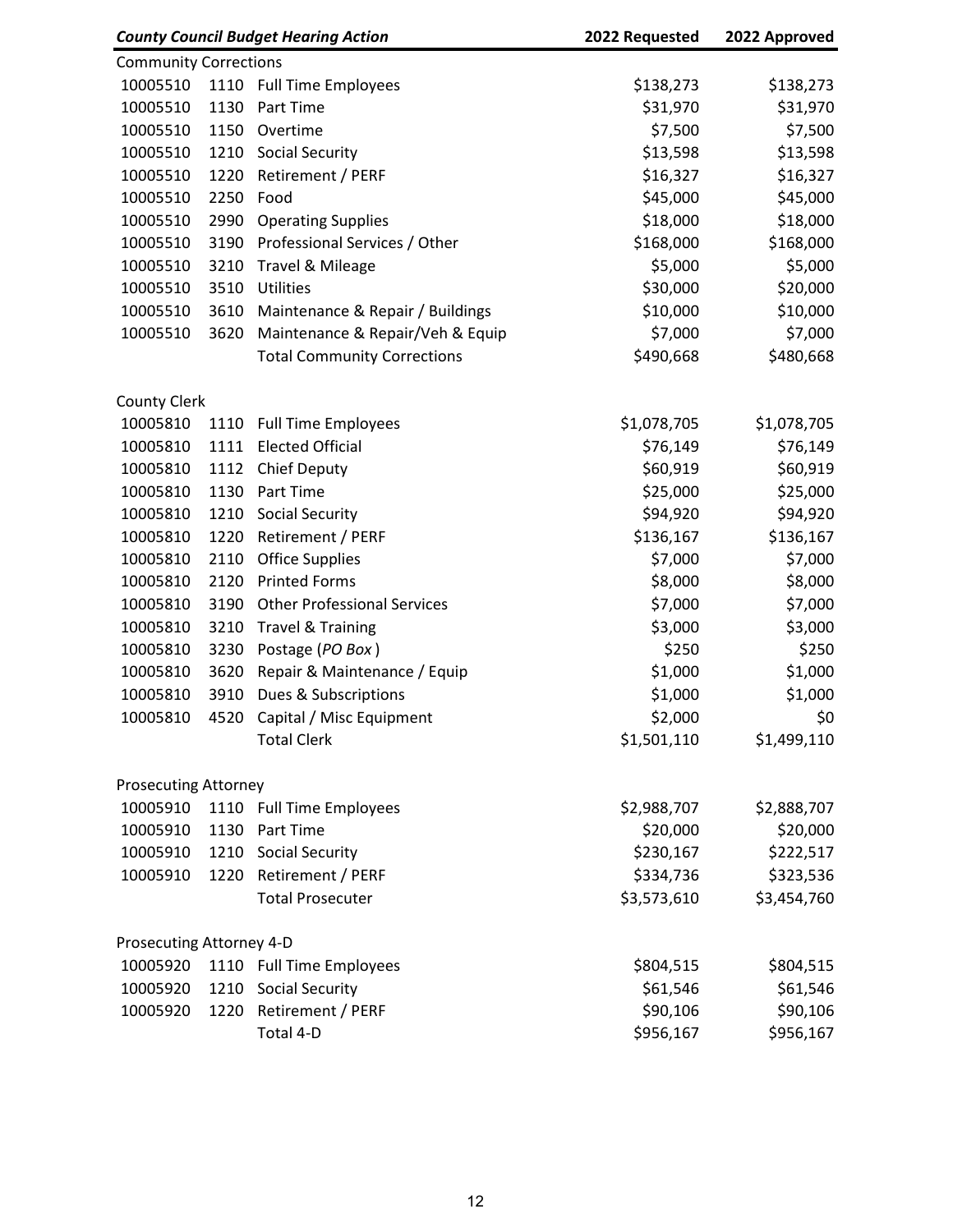|                        |      | <b>County Council Budget Hearing Action</b> | 2022 Requested | 2022 Approved |
|------------------------|------|---------------------------------------------|----------------|---------------|
| <b>Ancillary Court</b> |      |                                             |                |               |
| 10006010               | 1110 | <b>Full Time Employees</b>                  | \$109,433      | \$109,433     |
| 10006010               | 1210 | <b>Social Security</b>                      | \$8,372        | \$8,372       |
| 10006010               | 1220 | Retirement / PERF                           | \$12,257       | \$12,257      |
| 10006010               | 2110 | <b>Office Supplies</b>                      | \$500          | \$500         |
| 10006010               | 3170 | Translator                                  | \$1,000        | \$1,000       |
|                        |      | <b>Total Ancillary</b>                      | \$131,562      | \$131,562     |
| Public Defender        |      |                                             |                |               |
| 10006310               | 1110 | <b>Full Time Employees</b>                  | \$815,667      | \$1,105,563   |
| 10006310               | 1112 | Appointed & Chief Deputy                    | \$279,913      | \$279,913     |
| 10006310               | 1113 | Part Time / Benefits                        | \$1,574,036    | \$1,335,316   |
| 10006310               | 1130 | Part Time                                   | \$98,000       | \$98,000      |
| 10006310               | 1210 | <b>Social Security</b>                      | \$211,723      | \$215,638     |
| 10006310               | 1220 | Retirement / PERF                           | \$122,705      | \$155,174     |
| 10006310               | 2110 | <b>Office Supplies</b>                      | \$12,500       | \$12,500      |
| 10006310               | 3110 | Professional Services / Legal               | \$113,576      | \$30,000      |
| 10006310               | 3150 | Training                                    | \$3,000        | \$3,000       |
| 10006310               | 3190 | Professional Services / Other               | \$350,000      | \$350,000     |
| 10006310               | 3210 | <b>Travel &amp; Training</b>                | \$10,000       | \$10,000      |
| 10006310               | 3510 | Utilities (Cellular Telephone)              | \$140          | \$140         |
| 10006310               | 3910 | Dues & Subscriptions (Law Books)            | \$24,000       | \$18,000      |
|                        |      | <b>Total Public Defender</b>                | \$3,615,260    | \$3,613,244   |
| Probation              |      |                                             |                |               |
| 10006410               | 1110 | <b>Full Time Employees</b>                  | \$1,622,308    | \$1,622,308   |
| 10006410               | 1112 | <b>Appointed Official</b>                   | \$82,835       | \$82,835      |
| 10006410               | 1130 | Part Time                                   | \$61,000       | \$61,000      |
| 10006410               | 1210 | <b>Social Security</b>                      | \$135,110      | \$135,110     |
| 10006410               | 1220 | Retirement / PERF                           | \$190,977      | \$190,977     |
|                        |      | <b>Total Probation</b>                      | \$2,092,230    | \$2,092,230   |
| Magistrate             |      |                                             |                |               |
| 10006510               | 1110 | <b>Full Time Employee</b>                   | \$104,776      | \$104,776     |
| 10006510               | 1150 | Overtime                                    | \$2,000        | \$2,000       |
| 10006510               | 1210 | <b>Social Security</b>                      | \$8,115        | \$8,115       |
| 10006510               | 1220 | Retirement / PERF                           | \$11,959       | \$11,959      |
| 10006510               | 2110 | <b>Office Supplies</b>                      | \$800          | \$800         |
| 10006510               | 3210 | <b>Travel and Training</b>                  | \$800          | \$800         |
| 10006510               | 3910 | Dues & Subscriptions                        | \$800          | \$800         |
|                        |      | <b>Total Magistrate</b>                     | \$129,250      | \$129,250     |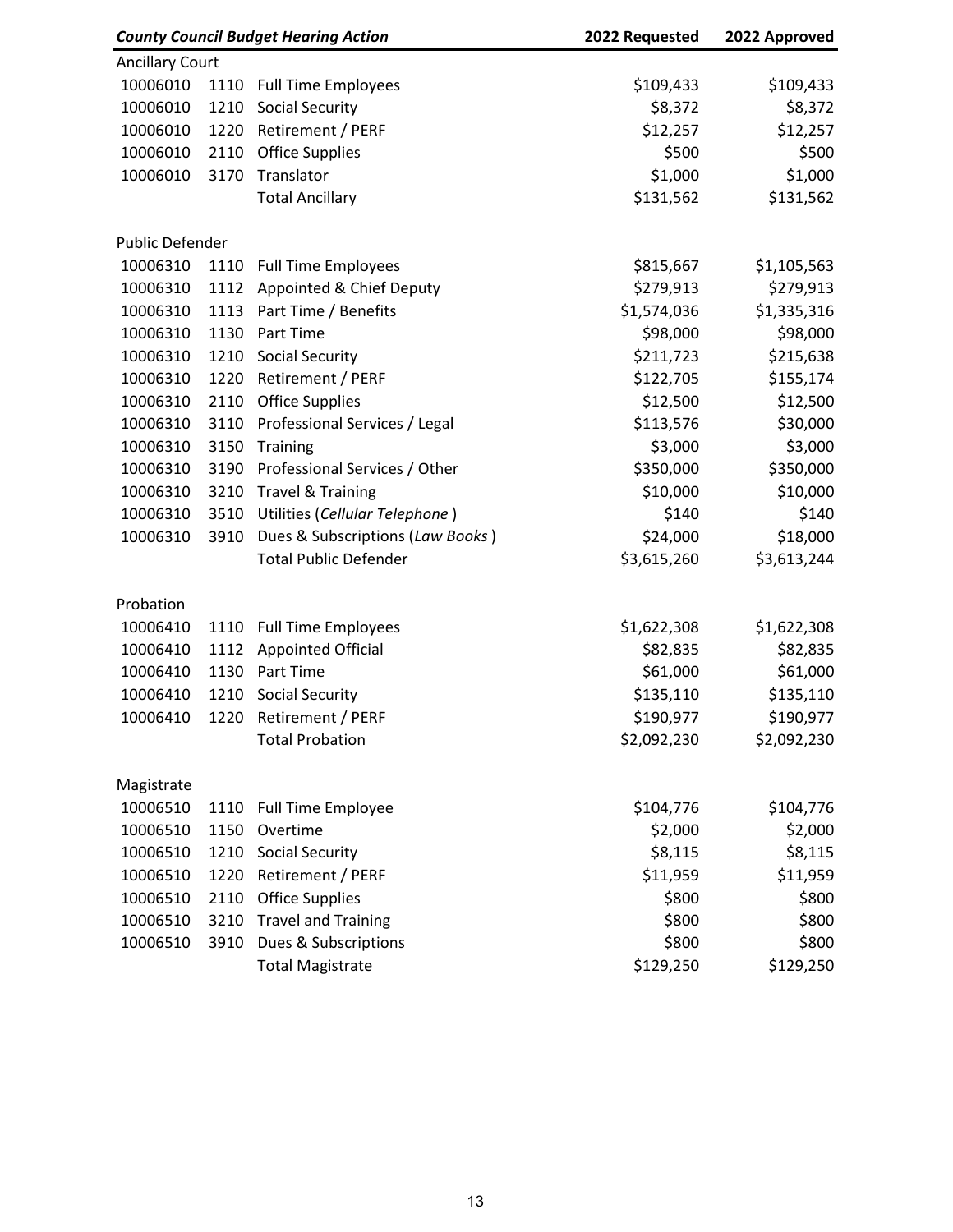|                          |      | <b>County Council Budget Hearing Action</b> | 2022 Requested | 2022 Approved |
|--------------------------|------|---------------------------------------------|----------------|---------------|
| <b>IV-D Commissioner</b> |      |                                             |                |               |
| 10006520                 | 1110 | <b>Full Time Employee</b>                   | \$52,388       | \$52,388      |
| 10006520                 | 1112 | <b>Appointed Official</b>                   | \$66,780       | \$66,780      |
| 10006520                 | 1130 | Part Time                                   | \$23,000       | \$23,000      |
| 10006520                 | 1210 | Social Security                             | \$10,876       | \$10,876      |
| 10006520                 | 1220 | Retirement / PERF                           | \$5,868        | \$5,868       |
| 10006520                 | 2110 | <b>Office Supplies</b>                      | \$300          | \$300         |
| 10006520                 | 3160 | Judge Pro-Tem                               | \$250          | \$250         |
| 10006520                 | 3210 | <b>Travel and Training</b>                  | \$600          | \$600         |
| 10006520                 | 3910 | Dues & Subscriptions                        | \$500          | \$500         |
|                          |      | <b>Total IV-D Commissioner</b>              | \$160,562      | \$160,562     |
| <b>Circuit Court</b>     |      |                                             |                |               |
| 10007010                 | 1110 | <b>Full Time Employee</b>                   | \$160,857      | \$160,857     |
| 10007010                 | 1210 | <b>Social Security</b>                      | \$12,306       | \$12,306      |
| 10007010                 | 1220 | Retirement / PERF                           | \$18,016       | \$18,016      |
| 10007010                 | 2110 | <b>Office Supplies</b>                      | \$1,000        | \$1,000       |
| 10007010                 | 3115 | Pauper Attorney                             | \$40,000       | \$40,000      |
| 10007010                 | 3160 | Judge Pro-tem                               | \$500          | \$500         |
| 10007010                 | 3190 | Other Professional (Psychological)          | \$4,000        | \$4,000       |
| 10007010                 | 3210 | <b>Travel and Training</b>                  | \$250          | \$250         |
| 10007010                 | 3910 | Dues & Subscriptions                        | \$2,000        | \$2,000       |
| 10007010                 | 3950 | Jury Expense                                | \$23,000       | \$23,000      |
|                          |      | <b>Total Circuit Court</b>                  | \$261,929      | \$261,929     |
| Superior Court 1         |      |                                             |                |               |
| 10007101                 | 1110 | <b>Full Time Employees</b>                  | \$98,886       | \$98,886      |
| 10007101                 | 1113 | Part Time / Benefits                        | \$37,330       | \$37,330      |
| 10007101                 | 1150 | Overtime                                    | \$3,000        | \$3,000       |
| 10007101                 | 1210 | <b>Social Security</b>                      | \$10,651       | \$10,651      |
| 10007101                 | 1220 | Retirement / PERF                           | \$11,412       | \$11,412      |
| 10007101                 | 2110 | <b>Office Supplies</b>                      | \$1,000        | \$1,000       |
| 10007101                 | 2130 | <b>Printing Supplies</b>                    | \$300          | \$300         |
| 10007101                 | 3115 | Pauper Attorney                             | \$50,000       | \$50,000      |
| 10007101                 | 3140 | <b>Evaluations Services</b>                 | \$10,000       | \$10,000      |
| 10007101                 | 3160 | Judge Pro-tem                               | \$300          | \$300         |
| 10007101                 | 3190 | <b>Other Professional Services</b>          | \$1,500        | \$1,500       |
| 10007101                 | 3210 | <b>Travel &amp; Training</b>                | \$500          | \$500         |
| 10007101                 | 3910 | Dues & Subscriptions                        | \$1,000        | \$1,000       |
| 10007101                 | 3950 | Jury Expense                                | \$15,000       | \$15,000      |
|                          |      | <b>Total Superior 1</b>                     | \$240,879      | \$240,879     |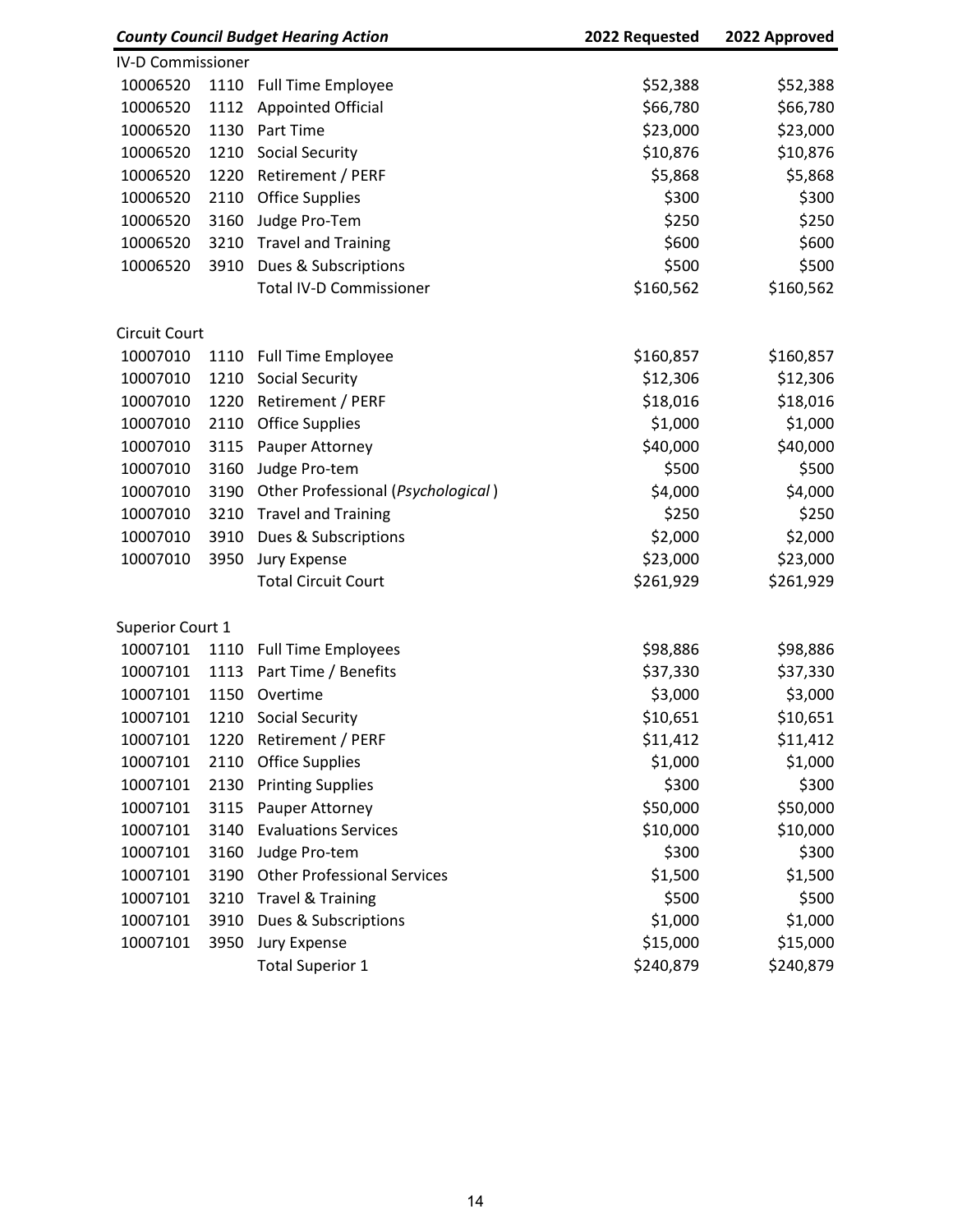|                         |      | <b>County Council Budget Hearing Action</b> | 2022 Requested | 2022 Approved |
|-------------------------|------|---------------------------------------------|----------------|---------------|
| <b>Superior Court 2</b> |      |                                             |                |               |
| 10007102                | 1110 | <b>Full Time Employees</b>                  | \$101,937      | \$101,937     |
| 10007102                | 1113 | Part Time / Benefits                        | \$38,440       | \$38,440      |
| 10007102                | 1150 | Overtime                                    | \$3,500        | \$3,500       |
| 10007102                | 1210 | <b>Social Security</b>                      | \$11,007       | \$11,007      |
| 10007102                | 1220 | Retirement / PERF                           | \$11,809       | \$11,809      |
| 10007102                | 2110 | <b>Office Supplies</b>                      | \$1,000        | \$1,000       |
| 10007102                | 3115 | Pauper Attorney                             | \$50,000       | \$50,000      |
| 10007102                | 3145 | Physicians & Psychiatric Exams              | \$15,000       | \$15,000      |
| 10007102                | 3160 | Judge Pro-tem                               | \$500          | \$500         |
| 10007102                | 3165 | <b>Pauper Transcripts</b>                   | \$75,000       | \$75,000      |
| 10007102                | 3190 | <b>Other Professional Services</b>          | \$250          | \$250         |
| 10007102                | 3210 | <b>Travel &amp; Training</b>                | \$500          | \$500         |
| 10007102                | 3910 | Dues & Subscriptions                        | \$2,500        | \$2,500       |
| 10007102                | 3950 | Jury Expense                                | \$10,000       | \$10,000      |
|                         |      | <b>Total Superior 2</b>                     | \$321,443      | \$321,443     |
| Superior Court 4        |      |                                             |                |               |
| 10007104                | 1110 | <b>Full Time Employee</b>                   | \$194,683      | \$194,683     |
| 10007104                | 1130 | Part Time                                   | \$8,000        | \$8,000       |
| 10007104                | 1150 | Overtime                                    | \$1,200        | \$1,200       |
| 10007104                | 1210 | <b>Social Security</b>                      | \$15,598       | \$15,598      |
| 10007104                | 1220 | Retirement / PERF                           | \$21,939       | \$21,939      |
| 10007104                | 2110 | <b>Office Supplies</b>                      | \$1,250        | \$1,250       |
| 10007104                | 3115 | Pauper Attorney                             | \$5,000        | \$5,000       |
| 10007104                | 3145 | Physicians & Psychiatric Exam               | \$0            | \$15,000      |
| 10007104                | 3160 | Judge Pro-tem                               | \$300          | \$300         |
| 10007104                | 3190 | <b>Other Professional Services</b>          | \$2,000        | \$0           |
| 10007104                | 3210 | <b>Travel &amp; Training</b>                | \$1,500        | \$1,500       |
| 10007104                | 3910 | Dues & Subscriptions                        | \$300          | \$300         |
| 10007104                | 3950 | <b>Jury Expenses</b>                        | \$4,000        | \$4,000       |
|                         |      | <b>Total Superior 4</b>                     | \$255,770      | \$268,770     |
| <b>Superior Court 5</b> |      |                                             |                |               |
| 10007105                | 1110 | <b>Full Time Employees</b>                  | \$202,430      | \$202,430     |
| 10007105                | 1210 | <b>Social Security</b>                      | \$15,486       | \$15,486      |
| 10007105                | 1220 | Retirement / PERF                           | \$22,673       | \$22,673      |
| 10007105                | 2110 | <b>Office Supplies</b>                      | \$2,000        | \$1,000       |
| 10007105                | 3115 | Pauper Attorney                             | \$15,000       | \$15,000      |
| 10007105                | 3140 | Consultants (Evaluations)                   | \$45,000       | \$30,000      |
| 10007105                | 3160 | Judge Pro-tem                               | \$400          | \$400         |
| 10007105                | 3190 | Central Law Library                         | \$250          | \$250         |
| 10007105                | 3210 | <b>Travel &amp; Training</b>                | \$250          | \$250         |
| 10007105                | 3910 | Dues & Subscriptions                        | \$600          | \$600         |
| 10007105                | 3950 | <b>Jury Expenses</b>                        | \$2,000        | \$2,000       |
|                         |      | <b>Total Superior 5</b>                     | \$306,089      | \$290,089     |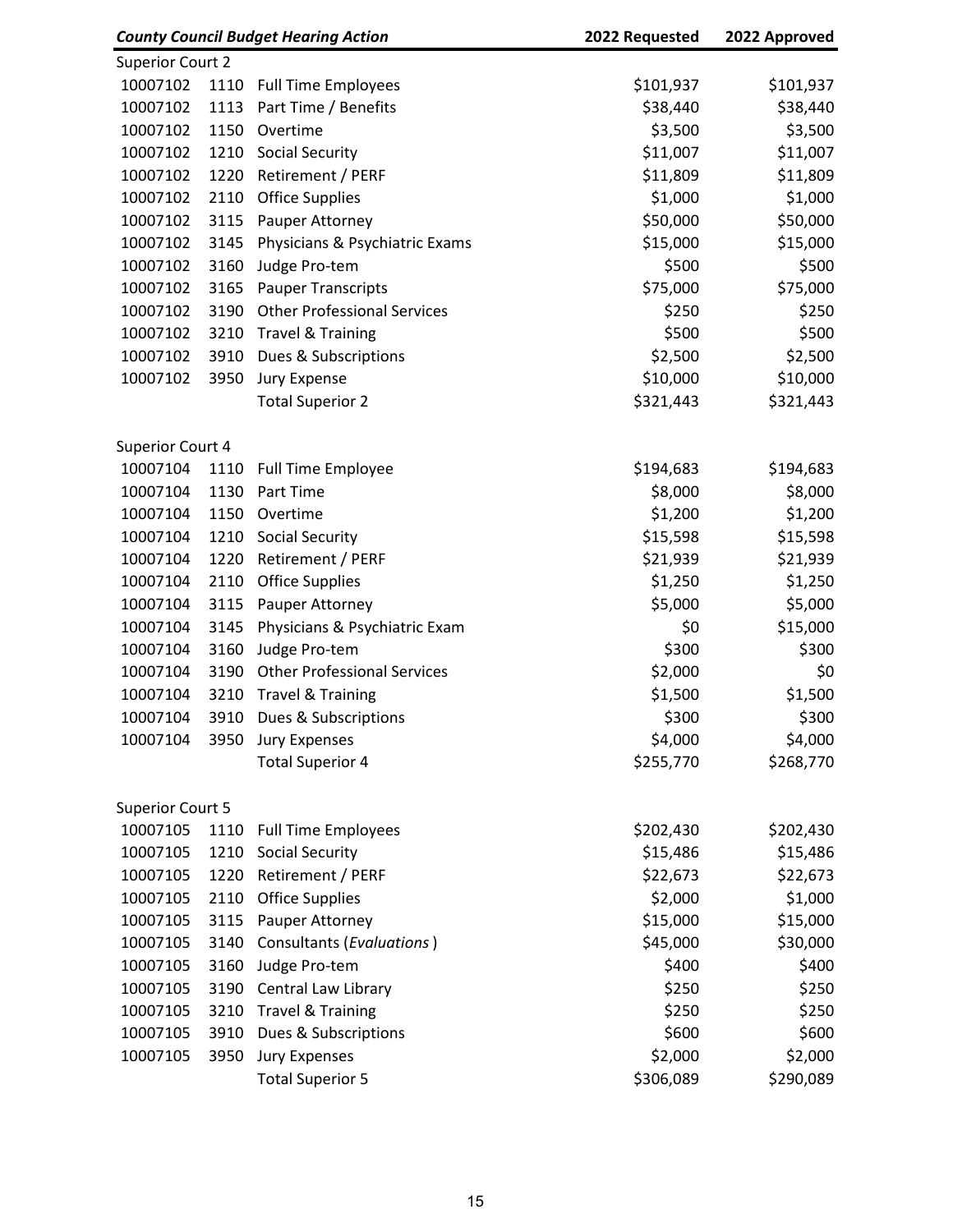|                         |      | <b>County Council Budget Hearing Action</b> | 2022 Requested | 2022 Approved |
|-------------------------|------|---------------------------------------------|----------------|---------------|
| Superior Court 6        |      |                                             |                |               |
| 10007106                | 1110 | <b>Full Time Employees</b>                  | \$250,075      | \$250,075     |
| 10007106                | 1130 | <b>Part Time</b>                            | \$500          | \$500         |
| 10007106                | 1150 | Overtime                                    | \$500          | \$500         |
| 10007106                | 1210 | <b>Social Security</b>                      | \$19,208       | \$19,208      |
| 10007106                | 1220 | Retirement / PERF                           | \$28,065       | \$28,065      |
| 10007106                | 2110 | <b>Office Supplies</b>                      | \$1,500        | \$1,500       |
| 10007106                | 3115 | Pauper Attorney                             | \$2,500        | \$2,500       |
| 10007106                | 3145 | Physicians & Psychiatric Exam               | \$500          | \$500         |
| 10007106                | 3160 | Judge Pro-Tem                               | \$500          | \$500         |
| 10007106                | 3170 | Translator                                  | \$0            | \$0           |
| 10007106                | 3210 | <b>Travel &amp; Training</b>                | \$500          | \$500         |
| 10007106                | 3910 | Dues & Subscriptions                        | \$2,000        | \$2,000       |
| 10007106                | 3950 | <b>Jury Expenses</b>                        | \$1,000        | \$1,000       |
|                         |      | <b>Total Superior 6</b>                     | \$306,848      | \$306,848     |
| Superior Court 7        |      |                                             |                |               |
| 10007107                | 1110 | <b>Full Time Employee</b>                   | \$193,220      | \$193,220     |
| 10007107                | 1130 | Part Time                                   | \$0            | \$0           |
| 10007107                | 1150 | Overtime                                    | \$500          | \$500         |
| 10007107                | 1210 | <b>Social Security</b>                      | \$14,820       | \$14,820      |
| 10007107                | 1220 | Retirement / PERF                           | \$21,697       | \$21,697      |
| 10007107                | 2110 | <b>Office Supplies</b>                      | \$1,500        | \$1,500       |
| 10007107                | 3115 | Pauper Attorney                             | \$8,000        | \$8,000       |
| 10007107                | 3145 | Physicians & Psychiatric Exams              | \$20,000       | \$15,000      |
| 10007107                | 3160 | Judge Pro-tem                               | \$300          | \$300         |
| 10007107                | 3210 | <b>Travel &amp; Training</b>                | \$500          | \$500         |
| 10007107                | 3910 | Dues & Subscriptions                        | \$500          | \$500         |
| 10007107                | 3950 | <b>Jury Expenses</b>                        | \$4,500        | \$4,500       |
|                         |      | <b>Total Superior 7</b>                     | \$265,537      | \$260,537     |
| <b>Superior Court 3</b> |      |                                             |                |               |
| 10007203                | 1110 | <b>Full Time Employees</b>                  | \$256,916      | \$256,916     |
| 10007203                | 1112 | <b>Appointed Official</b>                   | \$41,393       | \$41,393      |
| 10007203                | 1130 | Part Time                                   | \$30,000       | \$30,000      |
| 10007203                | 1210 | Social Security                             | \$25,116       | \$25,116      |
| 10007203                | 1220 | Retirement / PERF                           | \$28,775       | \$28,775      |
| 10007203                | 2110 | <b>Office Supplies</b>                      | \$3,000        | \$3,000       |
| 10007203                | 2220 | Medical                                     | \$9,000        | \$9,000       |
| 10007203                | 3115 | Pauper Attorney                             | \$35,000       | \$35,000      |
| 10007203                | 3145 | <b>Institutional Care</b>                   | \$300,500      | \$300,500     |
| 10007203                | 3160 |                                             | \$600          | \$600         |
|                         |      | Judge Pro-Tem                               |                |               |
| 10007203                | 3190 | Professional Services / Misc                | \$48,000       | \$48,000      |
| 10007203                | 3210 | <b>Travel &amp; Training</b>                | \$2,000        | \$2,000       |
| 10007203                | 3730 | <b>Equipment Lease</b>                      | \$30,000       | \$30,000      |
| 10007203                | 3910 | Dues & Subscriptions                        | \$1,750        | \$1,750       |
|                         |      | <b>Total Superior 3</b>                     | \$812,050      | \$812,050     |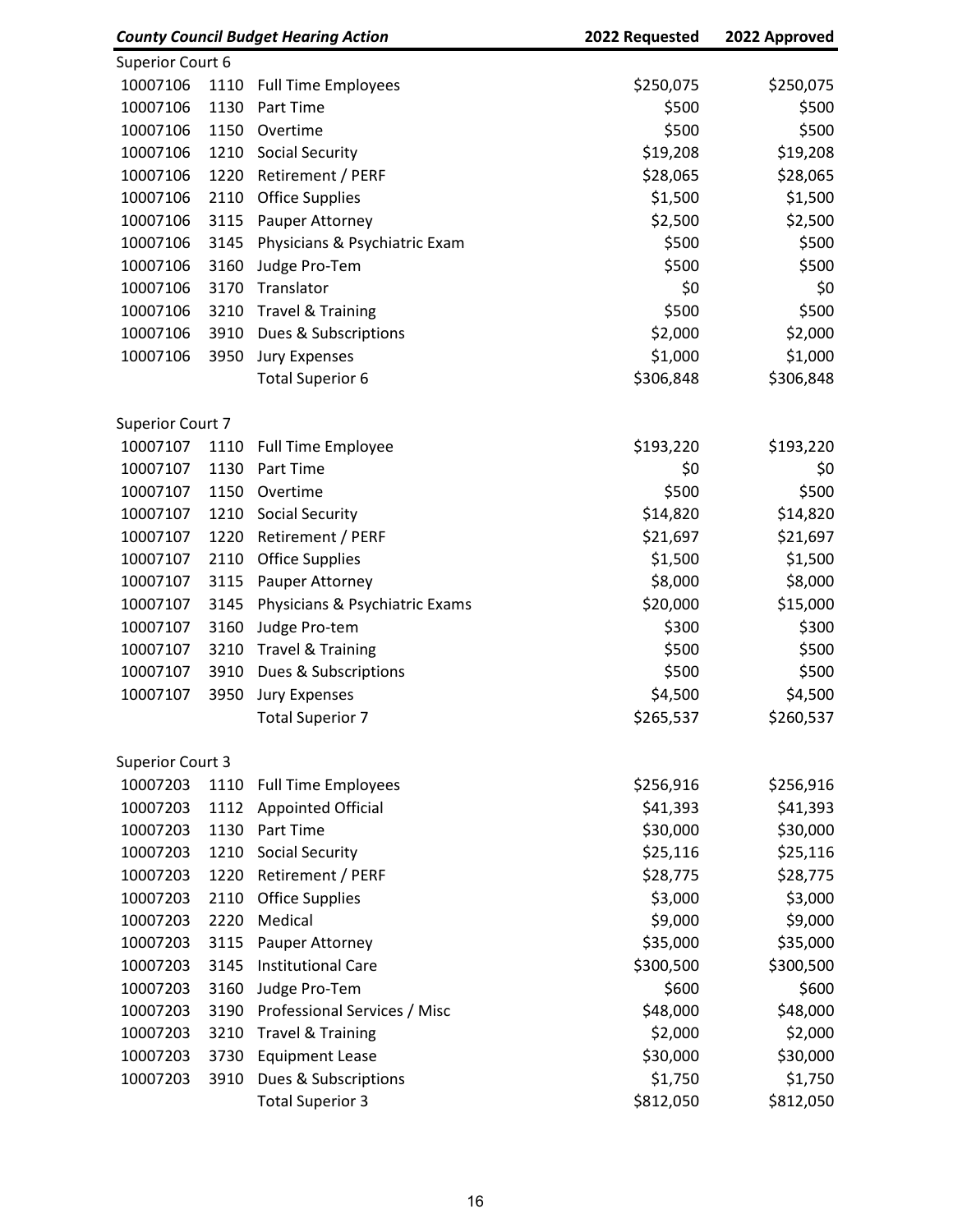|                          |      | <b>County Council Budget Hearing Action</b> | 2022 Requested | 2022 Approved |
|--------------------------|------|---------------------------------------------|----------------|---------------|
| CASA                     |      |                                             |                |               |
| 10007310                 | 1110 | <b>Full Time Employees</b>                  | \$422,350      | \$381,649     |
| 10007310                 | 1113 | Part Time / Benefit Eligible                | \$89,704       | \$134,163     |
| 10007310                 | 1210 | <b>Social Security</b>                      | \$39,173       | \$39,460      |
| 10007310                 | 1220 | Retirement / PERF                           | \$47,304       | \$42,745      |
|                          |      | <b>Total CASA</b>                           | \$598,531      | \$598,017     |
| <b>Health Department</b> |      |                                             |                |               |
| 10009010                 | 1110 | <b>Full Time Employees</b>                  | \$1,019,967    | \$1,019,967   |
| 10009010                 | 1112 | Appointed Health Officer                    | \$58,649       | \$58,649      |
| 10009010                 | 1210 | Social Security                             | \$82,515       | \$82,515      |
| 10009010                 | 1220 | Retirement / PERF                           | \$114,237      | \$114,237     |
| 10009010                 | 2110 | <b>Office Supplies</b>                      | \$5,000        | \$5,000       |
| 10009010                 | 2120 | <b>Printed Forms</b>                        | \$5,000        | \$5,000       |
| 10009010                 | 2210 | Gasoline & Oil                              | \$2,500        | \$2,500       |
| 10009010                 | 2220 | <b>Medical Supplies</b>                     | \$110,000      | \$110,000     |
| 10009010                 | 2340 | Minor Equipment                             | \$1,000        | \$1,000       |
| 10009010                 | 2990 | <b>Other Supplies</b>                       | \$2,700        | \$2,700       |
| 10009010                 | 3110 | <b>Legal Services</b>                       | \$10,000       | \$10,000      |
| 10009010                 | 3150 | Training                                    | \$3,500        | \$3,500       |
| 10009010                 | 3170 | Translator                                  | \$2,000        | \$2,000       |
| 10009010                 | 3190 | Professional Services (Board)               | \$2,100        | \$2,100       |
| 10009010                 | 3210 | Travel and Training / Mileage               | \$8,000        | \$8,000       |
| 10009010                 | 3240 | Software                                    | \$4,675        | \$4,675       |
| 10009010                 | 3310 | <b>Legal Notices</b>                        | \$100          | \$100         |
| 10009010                 | 3510 | Utilities (cell phones)                     | \$3,100        | \$3,100       |
| 10009010                 | 3620 | Repair & Maint (Vehicle)                    | \$100          | \$100         |
| 10009010                 | 3720 | Heavy Machinery (Vehicle Lease)             | \$6,000        | \$6,000       |
| 10009010                 | 3910 | Dues & Subscriptions                        | \$1,800        | \$1,800       |
|                          |      | <b>Total Health</b>                         | \$1,442,943    | \$1,442,943   |
| Employee Insurance       |      |                                             |                |               |
| 10009410                 | 1110 | <b>Full Time Employees</b>                  | \$25,000       | \$0           |
| 10009410                 | 1210 | <b>Social Security</b>                      | \$1,913        | \$0           |
| 10009410                 | 1220 | Retirement / PERF                           | \$2,800        | \$0           |
| 10009410                 | 1222 | <b>Hoosier START Match</b>                  | \$12,000       | \$12,000      |
| 10009410                 | 1230 | Benefits / Health Insurance                 | \$8,088,000    | \$7,452,800   |
| 10009410                 | 1231 | Benefits / Long Term Disability             | \$106,000      | \$106,000     |
| 10009410                 | 1232 | Benefits / Life Insurance                   | \$66,000       | \$66,000      |
| 10009410                 | 1910 | Benefits / Workers Compensation             | \$561,704      | \$450,000     |
| 10009410                 | 1920 | Benefits / Unemployment                     | \$26,000       | \$30,000      |
|                          |      | <b>Total Employee Insurance</b>             | \$8,889,417    | \$8,116,800   |
|                          |      | <b>Total General Fund Expenditures</b>      | \$59,834,262   | \$58,100,562  |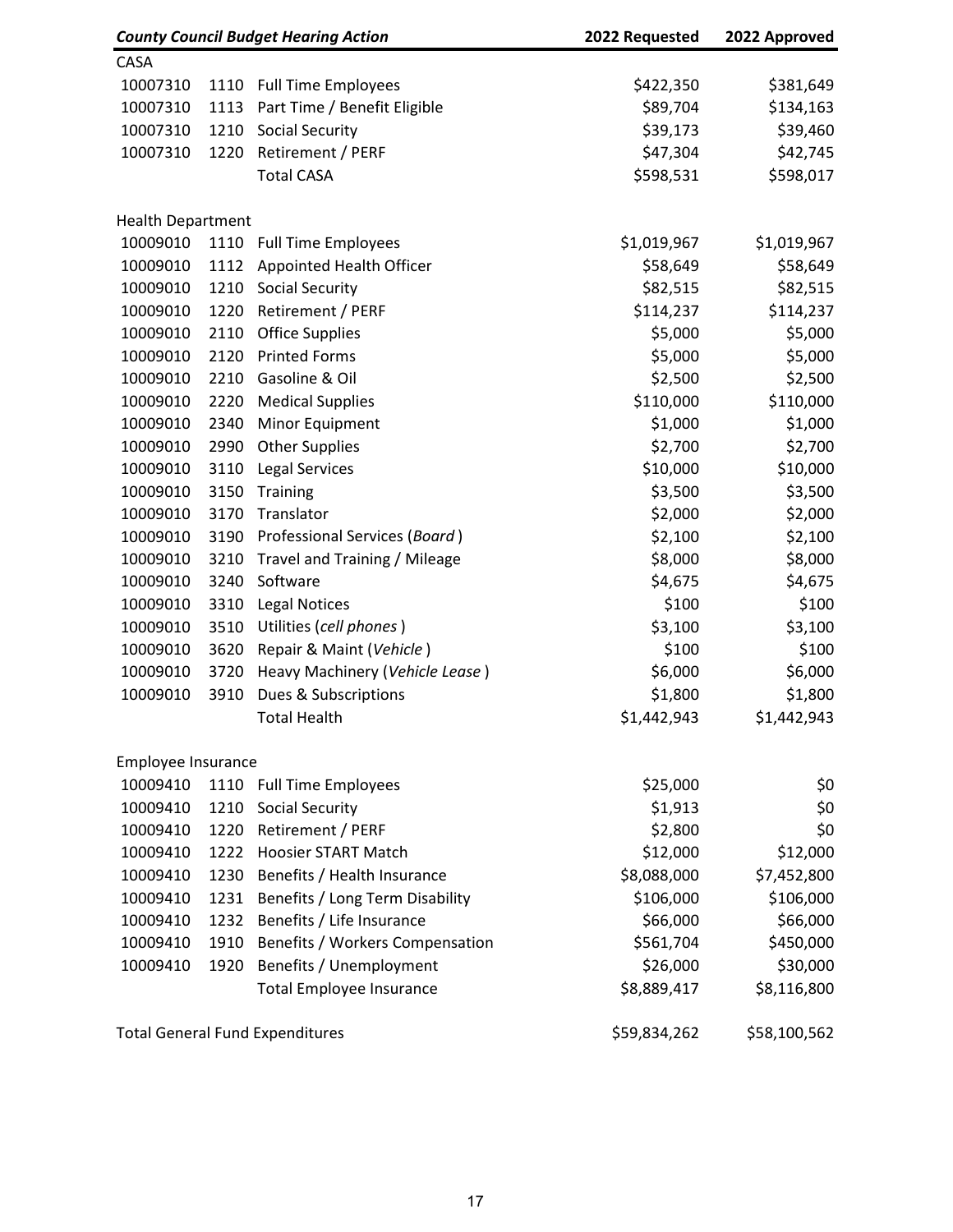| <b>County Council Budget Hearing Action</b>       | 2022 Requested | 2022 Approved |
|---------------------------------------------------|----------------|---------------|
| <b>EDIT</b>                                       |                |               |
| Surveyor                                          |                |               |
| 1112-0420-1110 Full Time Employee                 | \$180,382      | \$180,382     |
| 1112-0420-1111 Elected Official                   | \$21,061       | \$21,061      |
| 1112-0420-1113 Part Time / Benefits Eligible      | \$0            | \$0           |
| 1112-0420-1130 Part Time                          | \$8,000        | \$8,000       |
| 1112-0420-1150 Overtime                           | \$4,000        | \$4,000       |
| 1112-0420-1210 Social Security                    | \$16,329       | \$16,329      |
| 1112-0420-1220 Retirement / PERF                  | \$23,010       | \$23,010      |
| 1112-0430-4520 Capital / Vehicles                 | \$0            | \$0           |
| 1112-0430-4240 Capital / Culverts & Drains        | \$1,000,000    | \$1,000,000   |
| 1112-0430-6100 Interfund Transfers / Transfer Out | \$0            | \$0           |
| $***$<br>Surveyor / Cornerstone Perpetuation      | \$1,252,782    | \$1,252,782   |
| <b>County Commissioners</b>                       |                |               |
| 1112-1110-1110 Full Time Employee                 | \$56,789       | \$56,789      |
| 1112-1110-1210 Social Security                    | \$4,345        | \$4,345       |
| 1112-1110-1220 Retirement / PERF                  | \$6,361        | \$6,361       |
| 1112-1110-2990 Supplies / Other                   | \$2,500        | \$2,500       |
| 1112-1110-3150 Training / Certificates            | \$15,000       | \$15,000      |
| 1112-1110-3190 Other Professional Services        | \$1,500,000    | \$1,425,000   |
| 1112-1110-3210 Travel & Training                  | \$10,000       | \$10,000      |
| 1112-1110-3920 Grants & Agency Support            | \$1,000,000    | \$1,000,000   |
| 1112-1110-4210 Infrastructure / Roads & Streets   | \$1,320,000    | \$1,320,000   |
| 1112-1110-4410 Parking                            | \$185,000      | \$185,000     |
| 1112-1110-4310 Buildings/ Municipal               | \$976,654      | \$976,654     |
| 1112-1110-4590 Capital Outlay / Equip Misc        | \$341,250      | \$341,250     |
| 1112-1110-5300 Bond & Loan                        | \$1,640,638    | \$1,640,638   |
| $***$<br><b>County Commissioners</b>              | \$7,058,537    | \$6,983,537   |
| Americans with Disabilities Act                   |                |               |
| 1112-1150-2110 Office Supplies                    | \$5,000        | \$5,000       |
| 1112-1150-2140 Minor Equipment                    | \$2,500        | \$2,500       |
| 1112-1150-3140 Consultants                        | \$2,500        | \$2,500       |
| 1112-1150-3190 Other Professional Services        | \$5,000        | \$5,000       |
| 1112-1150-3210 Travel & Training                  | \$5,000        | \$5,000       |
| 1112-1150-4310 Capital / Municipal Buildings      | \$145,000      | \$145,000     |
| 1112-1150-4330 Capital / Residential              | \$25,000       | \$25,000      |
| 1112-1150-4510 Capital / Machinery & Equipment    | \$60,000       | \$60,000      |
| $***$<br><b>ADA</b>                               | \$250,000      | \$250,000     |
| <b>MITS</b>                                       |                |               |
| 1112-1410-3150 Training                           | \$12,000       | \$0           |
| 1112-1410-3190 Professional Services              | \$90,000       | \$90,000      |
| 1112-1410-3240 Software                           | \$730,000      | \$730,000     |
| 1112-1410-4510 General Machinery & Equipment      | \$182,400      | \$182,400     |
| $***$<br><b>MITS</b>                              | \$1,014,400    | \$1,002,400   |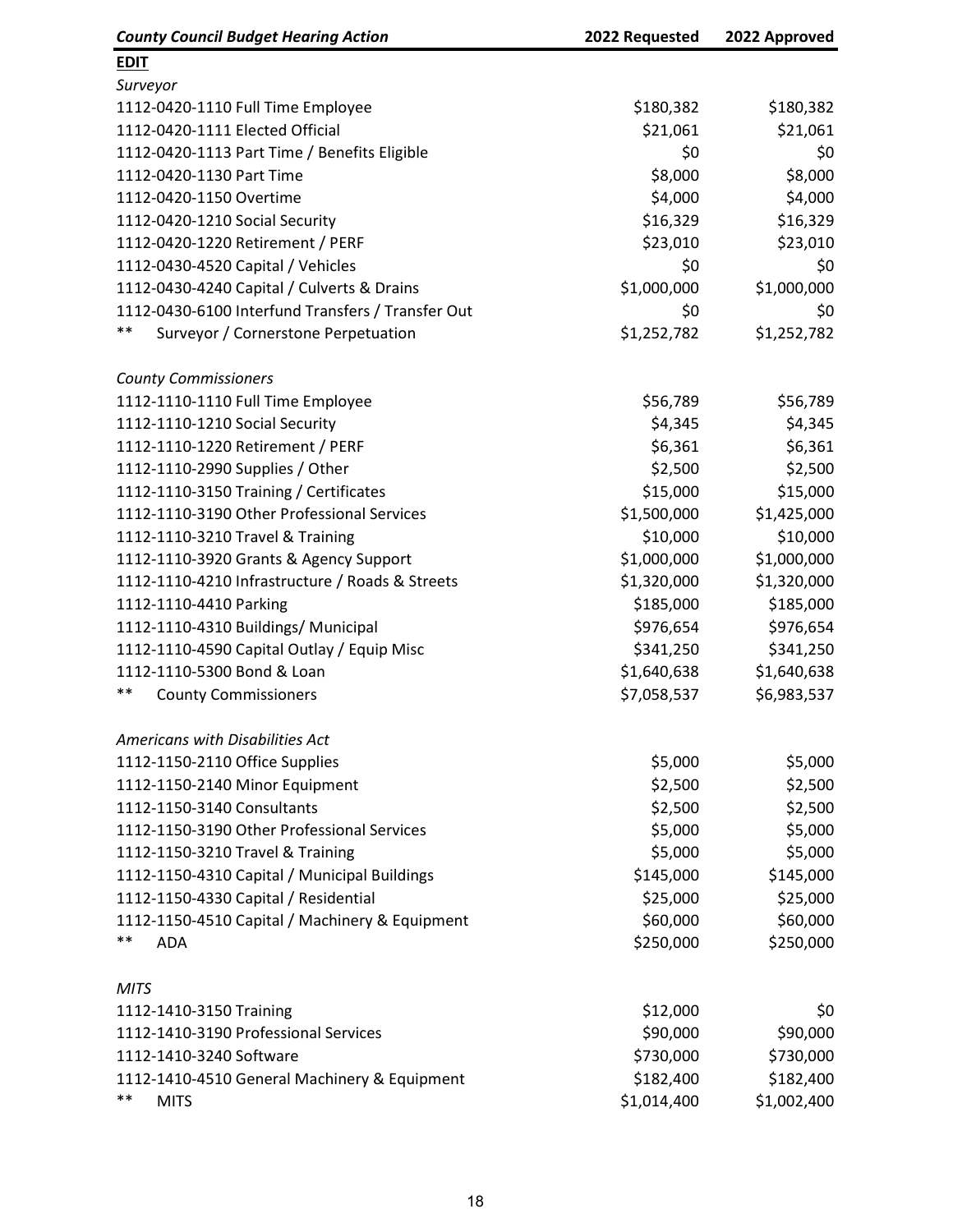| <b>County Council Budget Hearing Action</b>      | 2022 Requested | 2022 Approved |
|--------------------------------------------------|----------------|---------------|
| MITS / GIS                                       |                |               |
| 1112-1420-1110 Full Time Employee                | \$139,117      | \$139,117     |
| 1112-1420-1112 Appointed Official                | \$43,656       | \$43,656      |
| 1112-1420-1210 Social Security                   | \$13,983       | \$13,983      |
| 1112-1420-1220 Retirement / PERF                 | \$20,471       | \$20,471      |
| 1112-1420-2110 Office Supplies                   | \$2,000        | \$2,000       |
| 1112-1420-3150 Training                          | \$3,120        | \$3,120       |
| 1112-1420-3190 Professional Services (Contracts) | \$172,000      | \$138,000     |
| 1112-1420-3210 Travel & Training                 | \$4,152        | \$4,152       |
| 1112-1420-3240 Software                          | \$84,000       | \$84,000      |
| $***$<br>GIS                                     | \$482,499      | \$448,499     |
| Fairgrounds                                      |                |               |
| 1112-4510-1110 Full Time Employee                | \$53,403       | \$53,403      |
| 1112-4510-1210 Social Security                   | \$4,086        | \$4,086       |
| 1112-4510-1220 Retirement / PERF                 | \$5,982        | \$5,982       |
| $***$<br>Fairgrounds                             | \$63,471       | \$63,471      |
| Employee Insurance                               |                |               |
| 1112-9410-1230 Health Insurance                  | \$100,000      | \$100,000     |
| 1112-9410-1231 Long Term Disability              | \$1,800        | \$1,800       |
| 1112-9410-1232 Life Insurance                    | \$1,000        | \$1,000       |
| 1112-9410-1910 Workers Compensation              | \$14,700       | \$3,400       |
| <b>Personal Services</b>                         | \$117,500      | \$106,200     |
| ****<br><b>EDIT Fund Total Expenditures</b>      | \$10,239,189   | \$10,106,889  |
| <b>EDIT Revenue</b>                              |                |               |
| 1112-0000-0112 Income Tax                        | \$7,500,000    | \$8,514,049   |
| 1112-0000-0660 Interest                          | \$105,173      | \$105,173     |
| <b>Total EDIT Revenue</b>                        | \$7,605,173    | \$8,619,222   |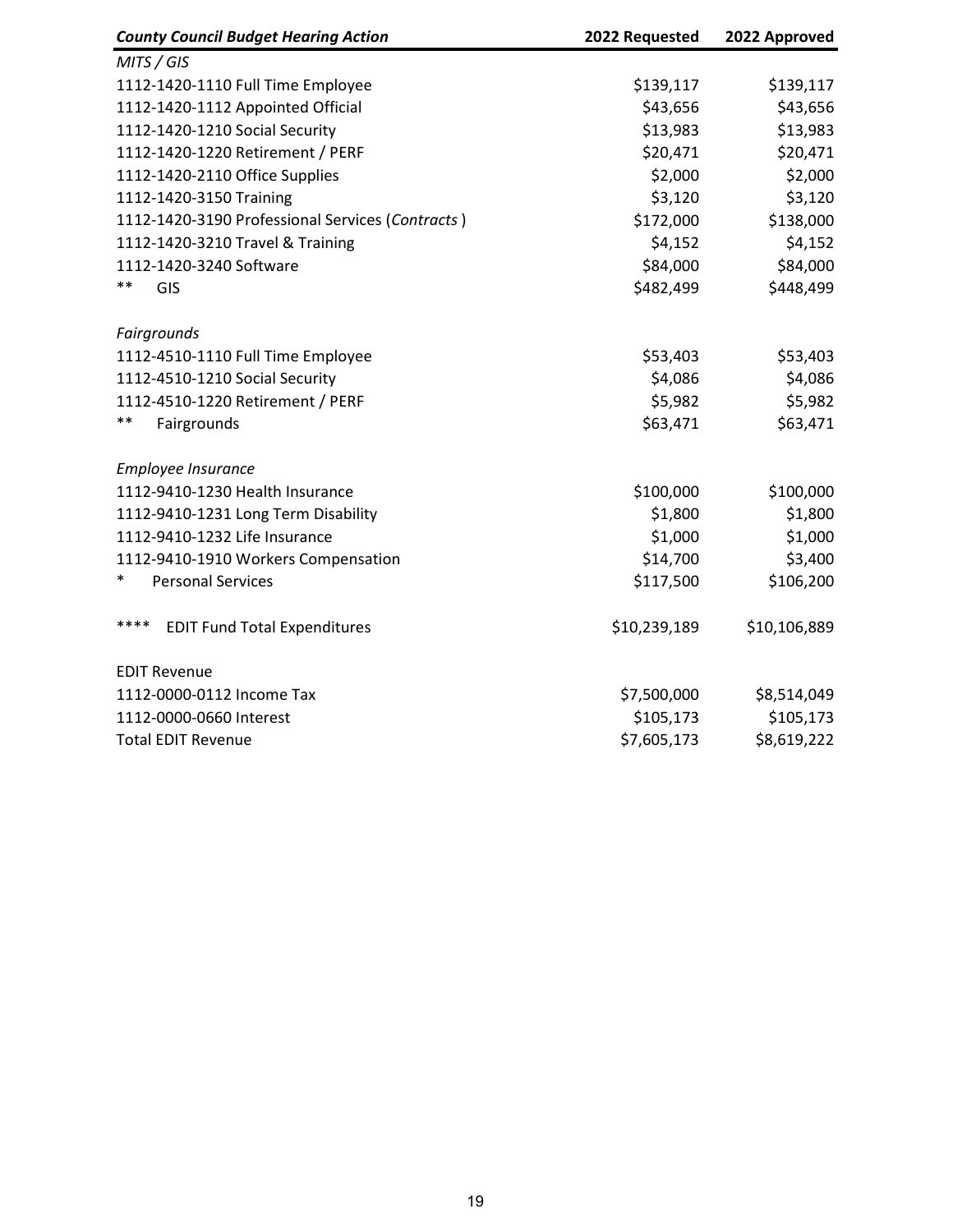| <b>County Council Budget Hearing Action</b>        | 2022 Requested | 2022 Approved |
|----------------------------------------------------|----------------|---------------|
| <b>Clerk Record Perpetuation</b>                   |                |               |
| 1119-5810-1110 Full Time Employee                  | \$46,413       | \$46,413      |
| 1119-5810-1130 Part Time                           | \$50,000       | \$50,000      |
| 1119-5810-1210 Social Security                     | \$7,376        | \$7,376       |
| 1119-5810-1220 Retirement / PERF                   | \$5,199        | \$5,199       |
| 1119-9410-1230 Health Insurance                    | \$8,710        | \$8,710       |
| 1119-9410-1231 Long Term Disability                | \$175          | \$175         |
| 1119-9410-1232 Life Insurance                      | \$75           | \$75          |
| 1119-9410-1910 Workers Compensation                | \$0            | \$80          |
| 1119-5810-2110 Office Supplies                     | \$1,000        | \$1,000       |
| 1119-5810-2340 Maintenance & Repair / Minor Equip  | \$2,000        | \$2,000       |
| 1119-5810-3190 Other Professional Services         | \$2,000        | \$7,000       |
| 1119-5810-3240 Software                            | \$8,000        | \$8,000       |
| 1119-5810-4590 Capital Outlay / Misc               | \$2,000        | \$2,000       |
| ***<br><b>Clerk Record Perp Total Expenditures</b> | \$132,948      | \$138,028     |
| <b>Clerk Record Perpetutation Revenue</b>          |                |               |
| 1119-0000-0282 IV-D Clerk (Federal)                | \$11,000       | \$11,000      |
| 1119-0000-0408 User Fees                           | \$125,000      | \$125,000     |
| <b>Total Clerk Perpetuation Revenue</b>            | \$136,000      | \$136,000     |
| <b>Community Corrections User Fees</b>             |                |               |
| 1122-5510-1110 Full Time Employee                  | \$1,344,295    | \$1,344,295   |
| 1122-5510-1112 Chief Dep & Appt                    | \$79,491       | \$79,491      |
| 1122-5510-1130 Part Time                           | \$85,000       | \$85,000      |
| 1122-5510-1210 Social Security                     | \$115,423      | \$115,423     |
| 1122-5510-1220 Retirement / PERF                   | \$159,465      | \$159,465     |
| 1122-9410-1230 Insurance / Health                  | \$412,906      | \$412,906     |
| 1122-9410-1231 Insurance / Long Term Disability    | \$5,041        | \$5,041       |
| 1122-9410-1232 Insurance / Life                    | \$4,102        | \$4,102       |
| 1122-9410-1910 Insurance / Workers Comp            | \$25,017       | \$37,000      |
| 1122-5510-2990 Operating Supplies / Other          | \$300,000      | \$300,000     |
| 1122-5510-3190 Other Professional Services         | \$218,000      | \$218,000     |
| 1122-5510-3510 Utilities                           | \$50,000       | \$50,000      |
| *** User Fees Expenditures                         | \$2,798,740    | \$2,810,723   |
| <b>CC User Fees Revenue</b>                        |                |               |
| 1122-0000-0410 User Fees                           | \$0            | \$0           |
| 1122-0000-0670 Miscellaneous Revenue               | \$0            | \$0           |
| <b>Total CC User Fee Revenue</b>                   | \$0            | \$0           |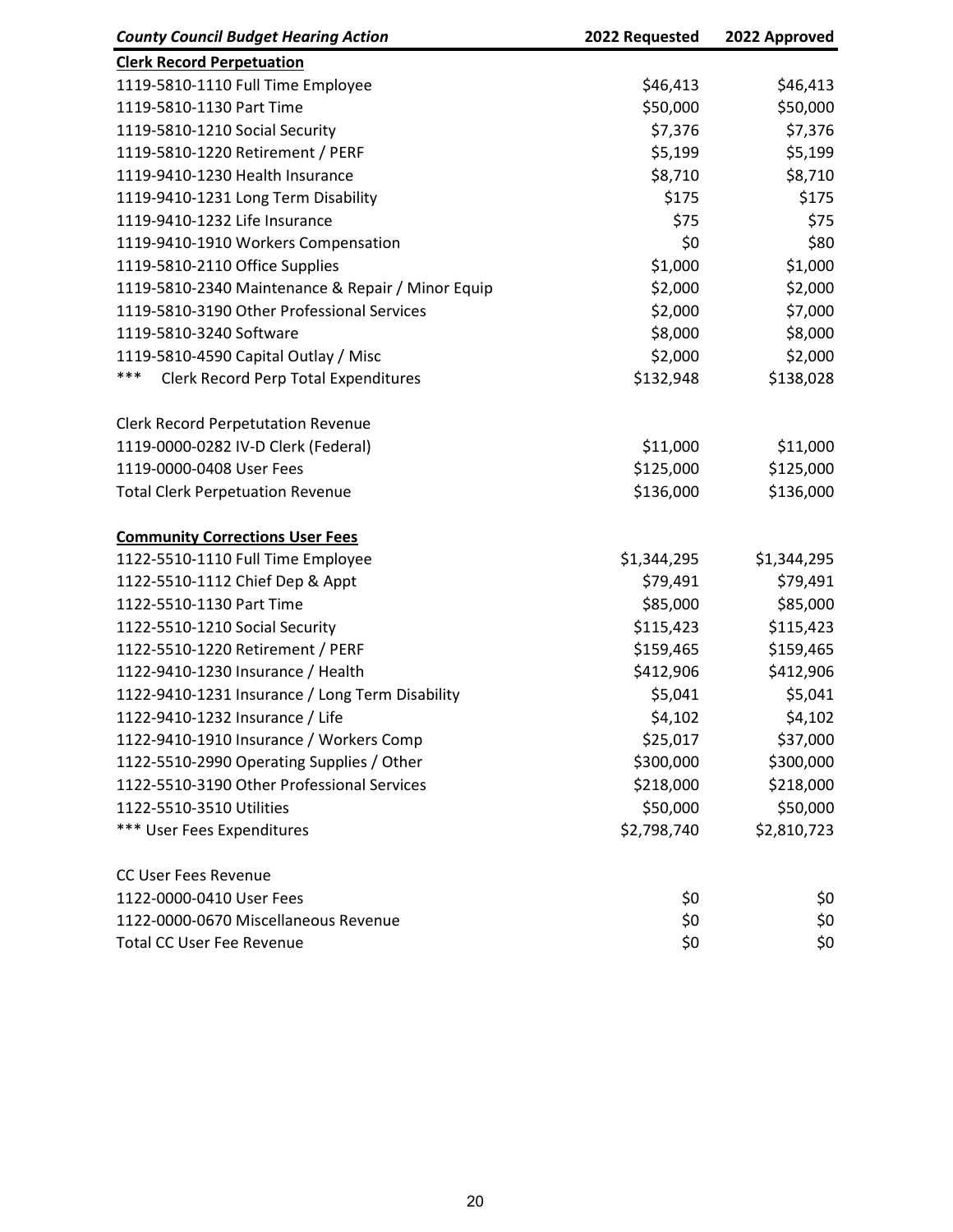| <b>County Council Budget Hearing Action</b>     | 2022 Requested | 2022 Approved |
|-------------------------------------------------|----------------|---------------|
| <b>Sales Disclosure Fund (Assessor)</b>         |                |               |
| 1131-0510-1110 Full Time Employees              | \$6,000        | \$9,500       |
| 1131-0510-1111 Elected Official                 | \$2,500        | \$2,500       |
| 1131-0510-1112 Chief Deputy                     | \$1,000        | \$1,000       |
| 1131-0510-1113 Part Time / Benefits Eligible    | \$500          | \$500         |
| 1131-0510-1210 Social Security                  | \$765          | \$1,033       |
| 1131-0510-1220 Retirement / PERF                | \$1,064        | \$1,456       |
| 1131-0510-3210 Travel & Training                | \$17,000       | \$17,000      |
| 1131-0510-3240 Software                         | \$8,500        | \$8,500       |
| 1131-0510-8007 Settlement (State share)         | \$20,000       | \$40,000      |
| ****<br>Sales Disclosure Total Expenditures     | \$57,329       | \$81,489      |
|                                                 |                |               |
| 1131-0000-0490 Sales Disclosure Fee             | \$40,000       | \$80,000      |
| <b>Total Sales Disclosure Revenue</b>           | \$40,000       | \$80,000      |
|                                                 |                |               |
| <b>Cumulative Bridge</b>                        |                |               |
| 1135-8010-3120 Engineer & Architect Services    | \$240,000      | \$240,000     |
| 1135-8010-3190 Other Professional Services      | \$100,000      | \$100,000     |
| 1135-8010-3910 Dues & Subscriptions             | \$42,000       | \$42,000      |
| 1135-8058-1110 Full Time Employee               | \$267,056      | \$287,244     |
| 1135-8058-1112 Appointed Official               | \$112,366      | \$112,366     |
| 1135-8058-1150 Overtime                         | \$15,000       | \$15,000      |
| 1135-8158-1210 Social Security                  | \$30,174       | \$31,718      |
| 1135-8158-1220 Retirement / PERF                | \$44,176       | \$46,437      |
| 1135-8161-1110 Full Time Employee               | \$787,352      | \$765,916     |
| 1135-8161-1130 Part Time                        | \$3,690        | \$3,690       |
|                                                 |                |               |
| 1135-8161-1150 Overtime                         | \$25,000       | \$25,000      |
| 1135-8161-1210 Social Security                  | \$62,428       | \$60,788      |
| 1135-8161-1220 Retirement / PERF                | \$90,984       | \$88,583      |
| 1135-9410-1230 Health Insurance                 | \$200,000      | \$202,000     |
| 1135-9410-1231 Long Term Disability             | \$2,500        | \$2,500       |
| 1135-9410-1232 Life Insurance                   | \$1,800        | \$1,800       |
| 1135-9410-1910 Workers Compensation             | \$40,000       | \$44,000      |
| 1135-9410-1920 Unemployment                     | \$500          | \$500         |
| 1135-8161-2320 Materials / Other                | \$15,000       | \$15,000      |
| 1135-8161-3630 Repairs / Roads & Streets        | \$100,000      | \$100,000     |
| 1135-8162-4110 Right of Way                     | \$150,000      | \$150,000     |
| 1135-8162-4220 Construction / Bridges           | \$900,000      | \$900,000     |
| 1135-8162-4240 Construction / Culverts & Drains | \$50,000       | \$50,000      |
|                                                 |                |               |
| ***<br><b>Cumulative Bridge</b>                 | \$3,280,026    | \$3,284,542   |
|                                                 |                |               |
| Cum Bridge Revenue                              |                |               |
| 1135-0000-0100 Property Tax                     | \$2,824,000    | \$2,890,425   |
| 1135-0000-0124 Financial Institutions           | \$20,400       | \$34,342      |
| 1135-0000-0130 Excise Tax                       | \$246,000      | \$209,137     |
| 1135-0000-0131 Commercial Vehicle Excise Tax    | \$11,200       | \$11,279      |
| 1135-0000-0660 Interest                         | \$10,407       | \$10,407      |
| <b>Total Cumulative Bridge Fund Revenue</b>     | \$3,112,007    | \$3,155,590   |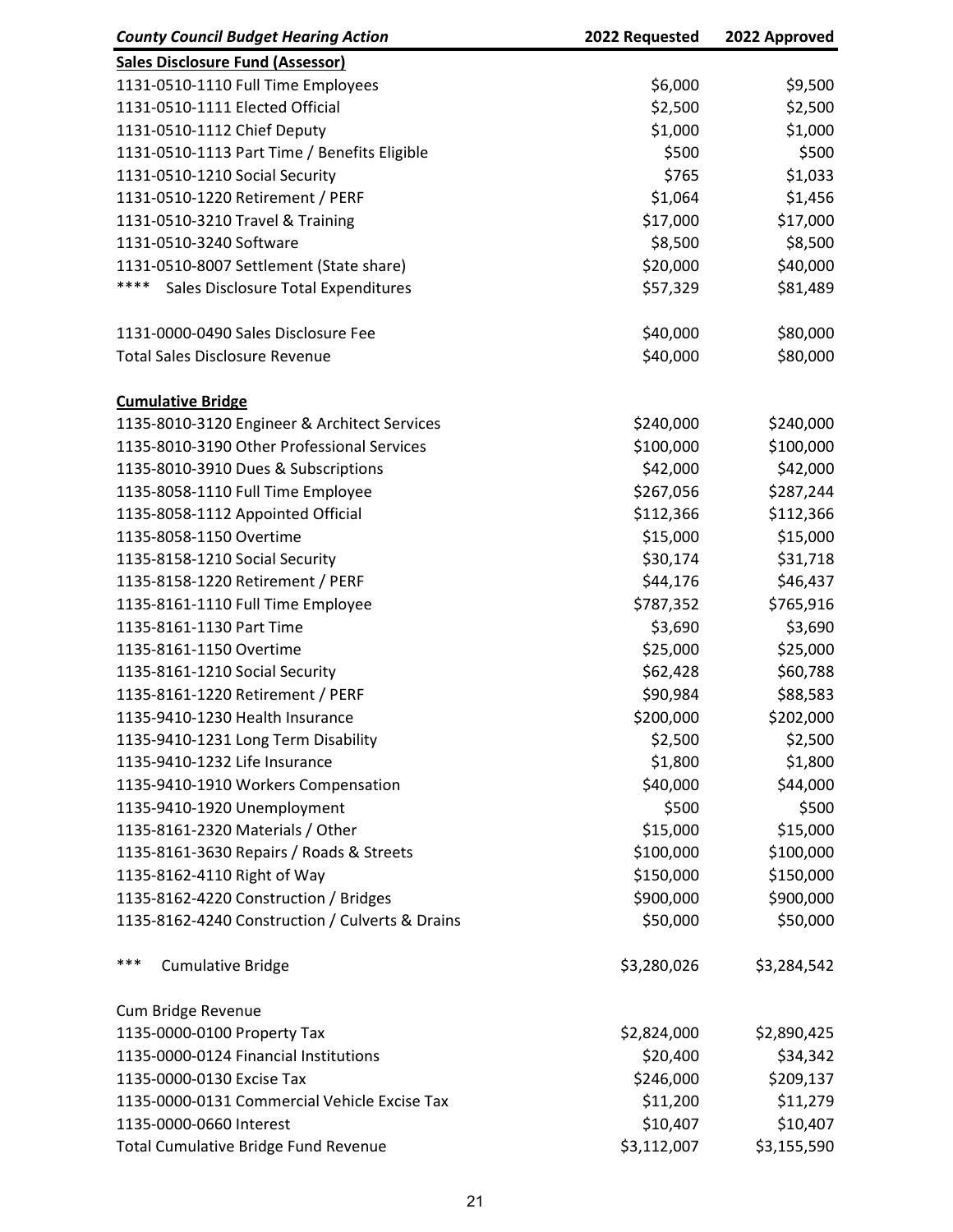| <b>County Council Budget Hearing Action</b>          | 2022 Requested | 2022 Approved |
|------------------------------------------------------|----------------|---------------|
| <b>Cumulative Capital Development</b>                |                |               |
| <b>County Commissioners &amp; Maintenance</b>        |                |               |
| 1138-1110-2140 Minor Equipment                       | \$2,000        | \$2,000       |
| 1138-1110-3190 Other Professional Services           | \$62,500       | \$62,500      |
| 1138-1110-3620 Vehicle & Equipment                   | \$21,000       | \$21,000      |
| 1138-1110-3730 Rentals & Leases / Minor Equip        | \$24,000       | \$24,000      |
| 1138-1110-4330 Residential Single Family             | \$27,714       | \$27,714      |
| 1138-1110-4510 General Maintenance & Equipment       | \$20,222       | \$20,222      |
| 1138-1110-4520 Equipment/Vehicles (Plated)           | \$287,692      | \$287,692     |
| 1138-1110-4530 Equipment / Safety                    | \$624,577      | \$624,577     |
| 1138-1110-6100 Transfer to Another Fund              | \$300,000      | \$300,000     |
| 1138-1130-1150 Overtime                              | \$6,000        | \$6,000       |
| 1138-1130-1210 Social Security                       | \$459          | \$459         |
| 1138-1130-1220 Retirement / PERF                     | \$672          | \$672         |
| 1138-1130-2140 Minor Equipment                       | \$10,000       | \$10,000      |
| 1138-1130-2230 Cleaning Supplies                     | \$60,000       | \$60,000      |
| 1138-1130-2310 Repair & Maint / Bldg Materials       | \$60,000       | \$60,000      |
| 1138-1130-2330 Repair & Maint / Small Tools          | \$5,000        | \$5,000       |
| 1138-1130-3190 Other Professional Services           | \$100,000      | \$100,000     |
| 1138-1130-3610 Repair & Maint / Bldg & Property      | \$60,000       | \$60,000      |
| 1138-1130-4310 Capital / Municipal Buildings         | \$20,000       | \$20,000      |
| 1138-1130-4410 Capital / Parking                     | \$5,000        | \$5,000       |
| 1138-1130-4510 Capital / Maintenance Equipment       | \$11,100       | \$11,100      |
| ***<br><b>County Commissioners &amp; Maintenance</b> | \$1,707,936    | \$1,707,936   |
|                                                      |                |               |
| DolT                                                 |                |               |
| 1138-1410-1110 Full Time Employee                    | \$207,980      | \$207,980     |
| 1138-1410-1210 Social Security                       | \$15,911       | \$15,911      |
| 1138-1410-1220 Retirement / PERF                     | \$23,294       | \$23,294      |
| 1138-9410-1230 Health Insurance                      | \$55,125       | \$55,125      |
| 1138-9410-1231 Long Term Disability                  | \$835          | \$835         |
| 1138-9410-1232 Life Insurance                        | \$499          | \$499         |
| 1138-9410-1910 Workers Compensation                  | \$0            | \$2,400       |
| 1138-1410-3240 Software                              | \$5,760        | \$5,760       |
| 1138-1410-3510 Utilities (Internet Access)           | \$26,600       | \$26,600      |
| 1138-1410-3620 Repair & Maint / Vehicles & Equip     | \$63,500       | \$63,500      |
| 1138-1410-3730 Minor Equip (Copier Lease)            | \$150,000      | \$150,000     |
| $***$<br><b>MITS</b>                                 | \$549,504      | \$551,904     |
| ****<br>Cum Cap Dev Total Expenditures               | \$2,257,440    | \$2,259,840   |
| Cum Cap Revenue                                      |                |               |
| 1138-0000-0100 Property Tax                          | \$2,007,000    | \$2,064,589   |
| 1138-0000-0124 Financial Institutions                | \$14,500       | \$24,530      |
| 1138-0000-0130 Excise Tax                            | \$176,700      | \$149,384     |
| 1138-0000-0131 Commercial Vehicle Excise Tax         | \$8,000        | \$8,056       |
| 1138-0000-0660 Interest                              | \$4,000        | \$1,308       |
| <b>Total Cum Cap Development Revenue</b>             | \$2,210,200    | \$2,247,867   |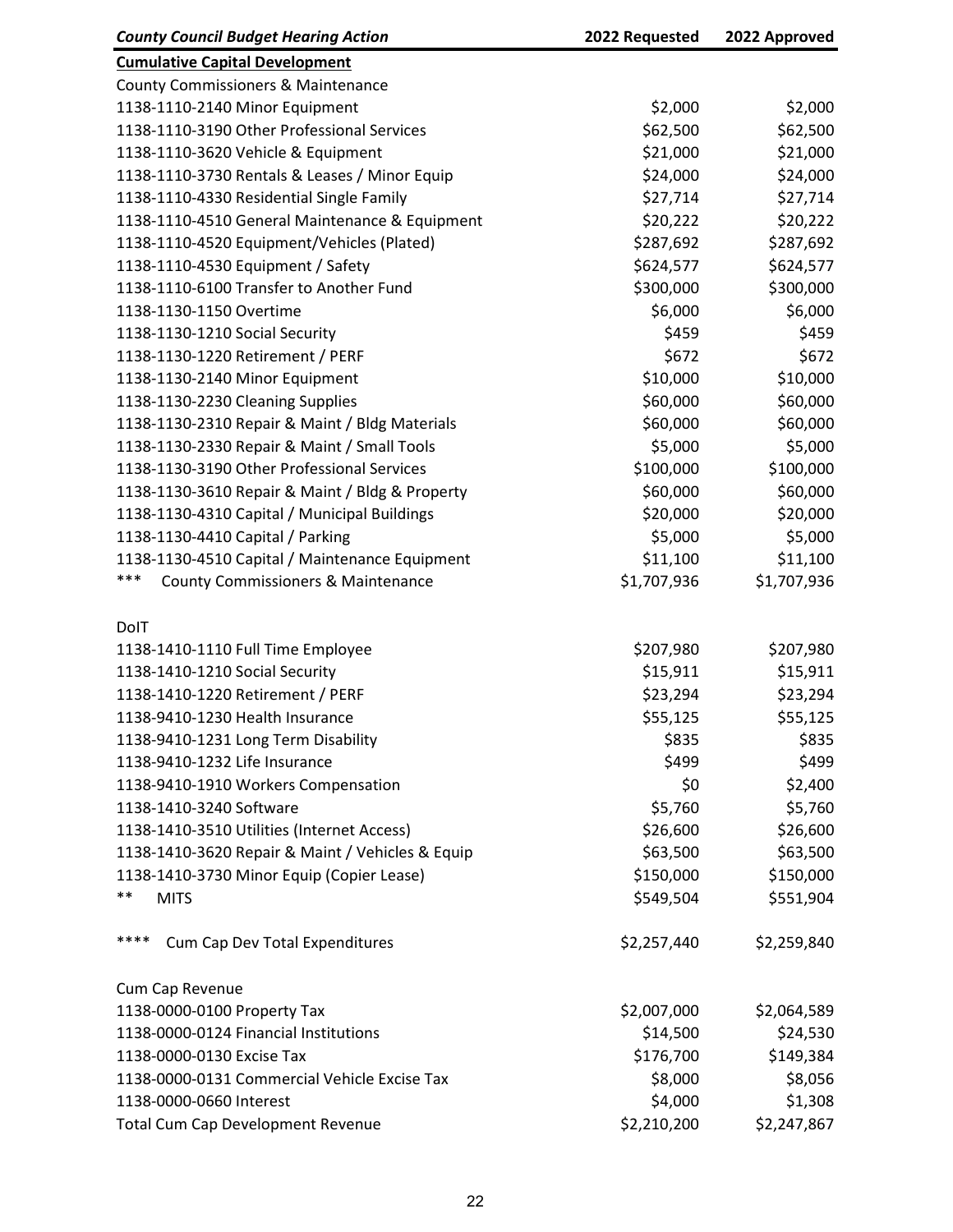| <b>County Council Budget Hearing Action</b>        | 2022 Requested | 2022 Approved |
|----------------------------------------------------|----------------|---------------|
| <b>General Drain Improvement</b>                   |                |               |
| 1158-0410-3190 General Operating / Misc            | \$500,000      | \$500,000     |
| <b>General Drain Revenue</b>                       |                |               |
| 1158-0000-0100 Property Tax                        | \$500,000      | \$500,000     |
| 1158-0000-0660 Interest                            | \$11,900       | \$8,621       |
| 1158-0000-0670 Miscellaneous Revenue               | \$800          | \$800         |
| <b>Total General Drain Improvement Revenue</b>     | \$512,700      | \$509,421     |
| <b>ID Security Protection (Recorder)</b>           |                |               |
| 1160-0110-3190 Other Professional Services         | \$30,000       | \$30,000      |
| ID Security Revenue                                |                |               |
| 1160-0000-0403 User Fees from Deeds                | \$22,500       | \$22,500      |
| <b>Local Health Maintenance</b>                    |                |               |
| 1168-9010-1130 Part Time                           | \$65,649       | \$65,649      |
| 1168-9010-1210 Social Security                     | \$5,023        | \$5,023       |
| ****<br>Local Health Maintenance Expenditures      | \$70,672       | \$70,672      |
| <b>LHM Revenue</b>                                 |                |               |
| 1168-0000-0292 State or Local Grant                | \$0            | \$0           |
| <b>Local Road &amp; Street</b>                     |                |               |
| 1169-8260-2140 Minor Equipment                     | \$1,500        | \$1,500       |
| 1169-8261-2215 Garage & Fleet                      | \$180,000      | \$180,000     |
| 1169-8261-2230 Cleaning Supplies                   | \$4,000        | \$4,000       |
| 1169-8261-2240 Snow Removal                        | \$250,000      | \$250,000     |
| 1169-8261-2260 Road Signs                          | \$30,000       | \$30,000      |
| 1169-8261-2310 Repair & Maintenance / Bldg Mat     | \$10,000       | \$10,000      |
| 1169-8261-2320 Repair & Maintenance / St Materials | \$80,000       | \$80,000      |
| 1169-8261-2990 Other supplies/non-specified        | \$7,000        | \$7,000       |
| 1169-8261-3190 Other Professional Services         | \$15,000       | \$15,000      |
| 1169-8261-3210 Travel & Training                   | \$1,000        | \$1,000       |
| 1169-8261-3610 Maintenance / Misc                  | \$40,000       | \$40,000      |
| 1169-8261-3620 Repair & Maint / Veh & Equip        | \$50,000       | \$50,000      |
| 1169-8261-3630 Repair & Maint / Roads & Streets    | \$500,000      | \$500,000     |
| 1169-8263-3240 Software                            | \$46,000       | \$46,000      |
| 1169-8263-3910 Dues & Subscriptions                | \$7,000        | \$7,000       |
| 1169-8263-4510 Equipment - Miscellaneous           | \$250,000      | \$250,000     |
| ***<br>Local Road & Street                         | \$1,471,500    | \$1,471,500   |
| Local Road & Street Revenue                        |                |               |
| 1169-0000-0132 Gas Tax - LR & St Distr             | \$1,479,828    | \$1,479,828   |
| 1169-0000-0660 Interest                            | \$7,658        | \$7,658       |
| Total Local Road & Street Revenue                  | \$1,487,486    | \$1,487,486   |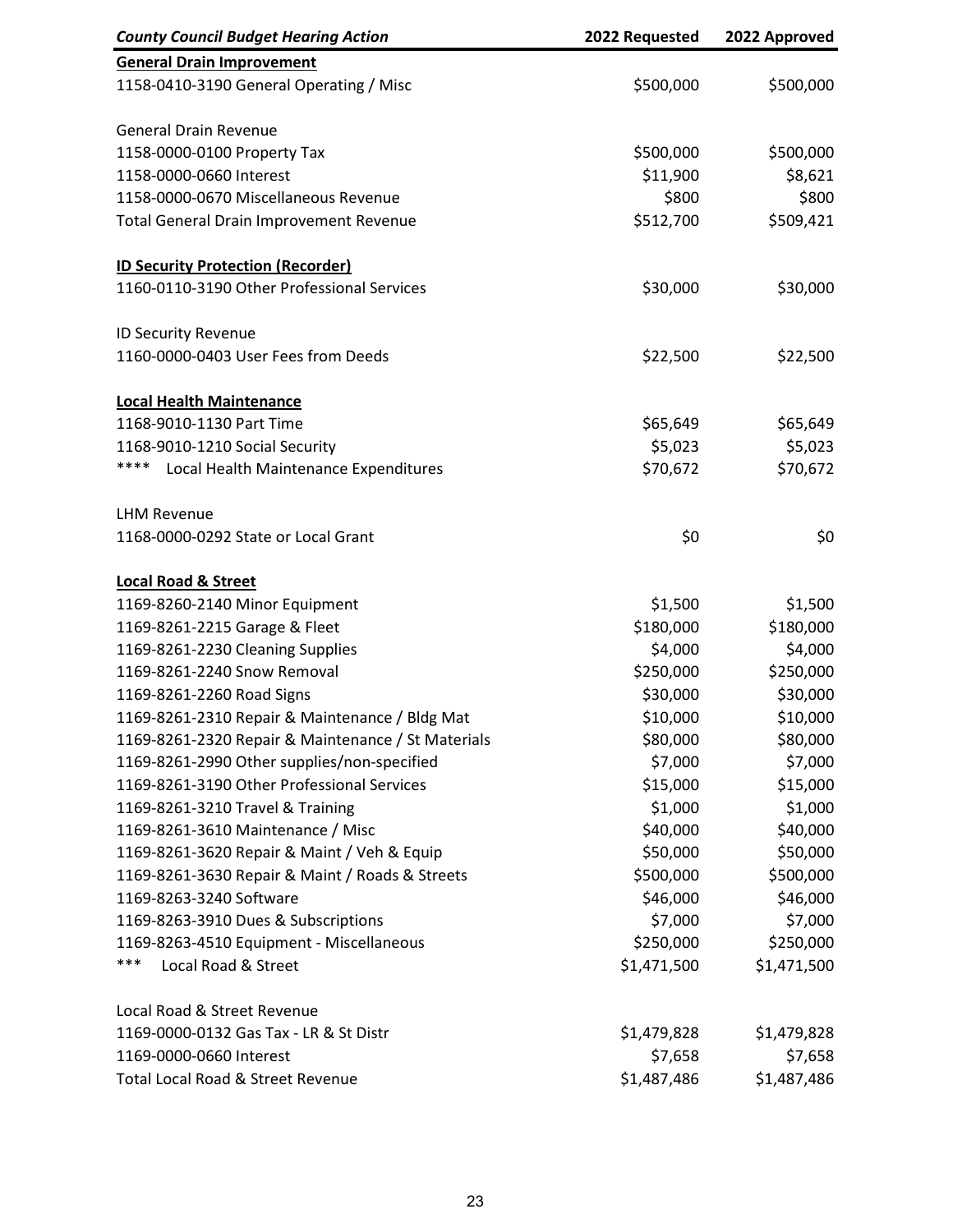| <b>County Council Budget Hearing Action</b>  | 2022 Requested | 2022 Approved |
|----------------------------------------------|----------------|---------------|
| <b>LIT Public Safety</b>                     |                |               |
| Sheriff                                      |                |               |
| 1170-5410-1110 Full Time Employees           | \$688,909      | \$867,646     |
| 1170-5410-1115 Merit Deputies                | \$269,998      | \$327,926     |
| 1170-5410-1210 Social Security               | \$73,357       | \$91,462      |
| 1170-5410-1220 Retirement (PERF)             | \$77,158       | \$97,177      |
| 1170-5410-1221 Retirement (Merit)            | \$94,000       | \$114,000     |
| <b>Departmental Total</b>                    | \$1,203,422    | \$1,498,211   |
| <b>Community Corrections</b>                 |                |               |
| 1170-5510-1110 Full Time Employees           | \$321,724      | \$321,724     |
| 1170-5510-1210 Social Security               | \$24,612       | \$24,612      |
| 1170-5510-1220 Retirement (PERF)             | \$36,034       | \$36,034      |
| 1170-5510-2220 Uniforms & Clothing           | \$0            | \$0           |
| 1170-5510-3145 Professional Services / Other | \$118,340      | \$118,340     |
| <b>Departmental Total</b>                    | \$500,710      | \$500,710     |
| Prosecutor                                   |                |               |
| 1170-5910-1110 Full Time Employees           | \$412,339      | \$412,339     |
| 1170-5910-1210 Social Security               | \$31,544       | \$31,544      |
| 1170-5910-1220 Retirement (PERF)             | \$46,182       | \$46,182      |
| 1170-5910-4510 Machinery and Equip           | \$10,000       | \$10,000      |
| <b>Departmental Total</b>                    | \$500,065      | \$500,065     |
| Probation                                    |                |               |
| 1170-6410-1110 Full Time Employee            | \$92,987       | \$92,987      |
| 1170-6410-1210 Social Security               | \$7,114        | \$7,114       |
| 1170-6410-1220 Retirement/PERF               | \$10,415       | \$10,415      |
| <b>Departmental Total</b>                    | \$110,516      | \$110,516     |
| Insurance Benefits (All Departments)         |                |               |
| 1170-9410-1230 Health Insurance              | \$516,925      | \$583,625     |
| 1170-9410-1231 Long Term Disability          | \$8,700        | \$8,900       |
| 1170-9410-1232 Life Insurance                | \$3,900        | \$4,440       |
| 1170-9410-1233 Workers Compensation          | \$39,600       | \$35,000      |
| <b>Departmental Total</b>                    | \$569,125      | \$631,965     |
| ***<br>LIT Public Safety Expenditures        | \$2,883,838    | \$3,241,467   |
| LIT Public Safety Revenue                    |                |               |
| 1170-0000-0112 Income Tax                    | \$3,290,000    | \$3,883,681   |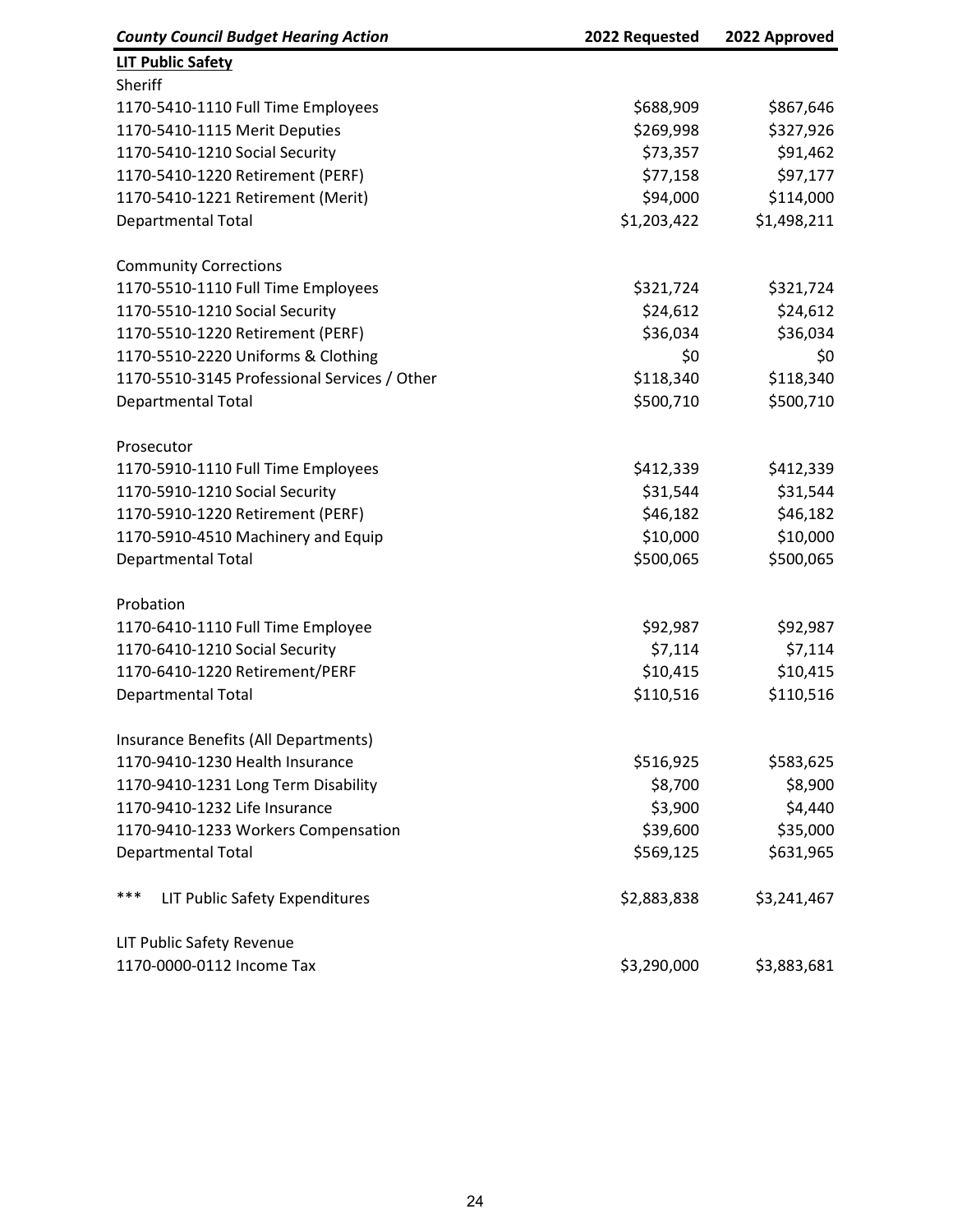| <b>Major Bridge</b><br>1171-8161-3190 Professional Services<br>\$200,000<br>\$200,000<br>1171-8162-3190 Professional Services<br>\$0<br>\$0<br><b>Total Major Bridge Fund</b><br>\$200,000<br>\$200,000<br>Major Bridge Revenue<br>1171-0000-0100 Property Tax<br>\$826,640<br>\$794,000<br>\$9,812<br>1171-0000-0124 Financial Institutions<br>\$5,800<br>\$59,754<br>1171-0000-0130 Excise Tax<br>\$70,000<br>1171-0000-0131 Commercial Vehicle Excise Tax<br>\$3,200<br>\$3,222<br><b>Total Major Bridge Fund Revenue</b><br>\$873,000<br>\$899,428<br><b>Highway (MVH Restricted)</b><br>1173-8062-2320 Repair & Maintenance / Streets<br>\$1,000,000<br>\$1,000,000<br>\$50,000<br>1173-8062-3120 Engineering Services<br>\$50,000<br>\$50,000<br>\$50,000<br>1173-8062-3190 Professional Services / Other<br>\$150,000<br>\$150,000<br>1173-8062-3630 Repair & Maintenance / Streets<br>\$600,000<br>1173-8062-4210 Infrastructure/Roads and Streets<br>\$600,000<br>1173-8062-4240 Capital / Culverts & Drains<br>\$400,000<br>\$400,000<br>**** Total Highway (MVH Restricted)<br>\$2,250,000<br>\$2,250,000<br><b>MVH Restricted Revenue</b><br>1173-0000-0133 Motor Vehicle Highway<br>\$2,648,487<br>\$2,648,487<br><b>Highway (MVH)</b><br>1176-8059-1130 Part Time<br>\$5,310<br>\$5,310<br>\$415,149<br>\$415,149<br>1176-8060-1110 Full Time Employee<br>1176-8060-1112 Appointed Official<br>\$161,697<br>\$161,697<br>\$20,000<br>1176-8060-1150 Overtime<br>\$20,000<br>\$46,065<br>1176-8060-1210 Social Security<br>\$46,065<br>1176-8060-1220 Retirement / PERF<br>\$66,847<br>\$66,847<br>\$1,102,172<br>\$1,102,172<br>1176-8061-1110 Full Time Employee<br>\$80,000<br>\$80,000<br>1176-8061-1150 Overtime<br>\$90,437<br>\$90,437<br>1176-8061-1210 Social Security<br>1176-8061-1220 Retirement / PERF<br>\$132,404<br>\$132,404<br>1176-8063-2110 Office Supplies<br>\$10,000<br>\$10,000<br>\$1,500<br>\$1,500<br>1176-8063-3110 Legal Services<br>\$2,000<br>\$2,000<br>1176-8063-3145 Drug & Alcohol Testing<br>1176-8063-3210 Travel<br>\$2,000<br>\$2,000<br>\$500<br>\$500<br>1176-8063-3230 Postage<br>\$3,500<br>1176-8063-3410 Insurance / Property<br>\$3,500<br>1176-8063-3420 Insurance / Vehicle<br>\$35,000<br>\$35,000<br>\$80,000<br>\$80,000<br>1176-8063-3430 Insurance / Liability<br>1176-8063-3910 Dues & Subscriptions<br>\$72,000<br>\$72,000<br>1176-9410-1230 Benefits / Health Insurance<br>\$611,353<br>\$611,353<br>\$5,845<br>\$5,845<br>1176-9410-1231 Benefits / Long Term Disability<br>\$3,643<br>\$3,643<br>1176-9410-1232 Benefits / Life Insurance<br>\$83,448<br>\$83,448<br>1176-9410-1910 Benefits / Workers Compensation<br>\$1,500<br>1176-9410-1920 Benefits / Unemployment<br>\$1,500<br>****<br>\$3,032,370<br>County Highway<br>\$3,032,370 | <b>County Council Budget Hearing Action</b> | 2022 Requested | 2022 Approved |
|---------------------------------------------------------------------------------------------------------------------------------------------------------------------------------------------------------------------------------------------------------------------------------------------------------------------------------------------------------------------------------------------------------------------------------------------------------------------------------------------------------------------------------------------------------------------------------------------------------------------------------------------------------------------------------------------------------------------------------------------------------------------------------------------------------------------------------------------------------------------------------------------------------------------------------------------------------------------------------------------------------------------------------------------------------------------------------------------------------------------------------------------------------------------------------------------------------------------------------------------------------------------------------------------------------------------------------------------------------------------------------------------------------------------------------------------------------------------------------------------------------------------------------------------------------------------------------------------------------------------------------------------------------------------------------------------------------------------------------------------------------------------------------------------------------------------------------------------------------------------------------------------------------------------------------------------------------------------------------------------------------------------------------------------------------------------------------------------------------------------------------------------------------------------------------------------------------------------------------------------------------------------------------------------------------------------------------------------------------------------------------------------------------------------------------------------------------------------------------------------------------------------------------------------------------------------------------------------------------------------------------------------------------------------------------------------------------------------------------------------------------------------------------------------------------------------|---------------------------------------------|----------------|---------------|
|                                                                                                                                                                                                                                                                                                                                                                                                                                                                                                                                                                                                                                                                                                                                                                                                                                                                                                                                                                                                                                                                                                                                                                                                                                                                                                                                                                                                                                                                                                                                                                                                                                                                                                                                                                                                                                                                                                                                                                                                                                                                                                                                                                                                                                                                                                                                                                                                                                                                                                                                                                                                                                                                                                                                                                                                                     |                                             |                |               |
|                                                                                                                                                                                                                                                                                                                                                                                                                                                                                                                                                                                                                                                                                                                                                                                                                                                                                                                                                                                                                                                                                                                                                                                                                                                                                                                                                                                                                                                                                                                                                                                                                                                                                                                                                                                                                                                                                                                                                                                                                                                                                                                                                                                                                                                                                                                                                                                                                                                                                                                                                                                                                                                                                                                                                                                                                     |                                             |                |               |
|                                                                                                                                                                                                                                                                                                                                                                                                                                                                                                                                                                                                                                                                                                                                                                                                                                                                                                                                                                                                                                                                                                                                                                                                                                                                                                                                                                                                                                                                                                                                                                                                                                                                                                                                                                                                                                                                                                                                                                                                                                                                                                                                                                                                                                                                                                                                                                                                                                                                                                                                                                                                                                                                                                                                                                                                                     |                                             |                |               |
|                                                                                                                                                                                                                                                                                                                                                                                                                                                                                                                                                                                                                                                                                                                                                                                                                                                                                                                                                                                                                                                                                                                                                                                                                                                                                                                                                                                                                                                                                                                                                                                                                                                                                                                                                                                                                                                                                                                                                                                                                                                                                                                                                                                                                                                                                                                                                                                                                                                                                                                                                                                                                                                                                                                                                                                                                     |                                             |                |               |
|                                                                                                                                                                                                                                                                                                                                                                                                                                                                                                                                                                                                                                                                                                                                                                                                                                                                                                                                                                                                                                                                                                                                                                                                                                                                                                                                                                                                                                                                                                                                                                                                                                                                                                                                                                                                                                                                                                                                                                                                                                                                                                                                                                                                                                                                                                                                                                                                                                                                                                                                                                                                                                                                                                                                                                                                                     |                                             |                |               |
|                                                                                                                                                                                                                                                                                                                                                                                                                                                                                                                                                                                                                                                                                                                                                                                                                                                                                                                                                                                                                                                                                                                                                                                                                                                                                                                                                                                                                                                                                                                                                                                                                                                                                                                                                                                                                                                                                                                                                                                                                                                                                                                                                                                                                                                                                                                                                                                                                                                                                                                                                                                                                                                                                                                                                                                                                     |                                             |                |               |
|                                                                                                                                                                                                                                                                                                                                                                                                                                                                                                                                                                                                                                                                                                                                                                                                                                                                                                                                                                                                                                                                                                                                                                                                                                                                                                                                                                                                                                                                                                                                                                                                                                                                                                                                                                                                                                                                                                                                                                                                                                                                                                                                                                                                                                                                                                                                                                                                                                                                                                                                                                                                                                                                                                                                                                                                                     |                                             |                |               |
|                                                                                                                                                                                                                                                                                                                                                                                                                                                                                                                                                                                                                                                                                                                                                                                                                                                                                                                                                                                                                                                                                                                                                                                                                                                                                                                                                                                                                                                                                                                                                                                                                                                                                                                                                                                                                                                                                                                                                                                                                                                                                                                                                                                                                                                                                                                                                                                                                                                                                                                                                                                                                                                                                                                                                                                                                     |                                             |                |               |
|                                                                                                                                                                                                                                                                                                                                                                                                                                                                                                                                                                                                                                                                                                                                                                                                                                                                                                                                                                                                                                                                                                                                                                                                                                                                                                                                                                                                                                                                                                                                                                                                                                                                                                                                                                                                                                                                                                                                                                                                                                                                                                                                                                                                                                                                                                                                                                                                                                                                                                                                                                                                                                                                                                                                                                                                                     |                                             |                |               |
|                                                                                                                                                                                                                                                                                                                                                                                                                                                                                                                                                                                                                                                                                                                                                                                                                                                                                                                                                                                                                                                                                                                                                                                                                                                                                                                                                                                                                                                                                                                                                                                                                                                                                                                                                                                                                                                                                                                                                                                                                                                                                                                                                                                                                                                                                                                                                                                                                                                                                                                                                                                                                                                                                                                                                                                                                     |                                             |                |               |
|                                                                                                                                                                                                                                                                                                                                                                                                                                                                                                                                                                                                                                                                                                                                                                                                                                                                                                                                                                                                                                                                                                                                                                                                                                                                                                                                                                                                                                                                                                                                                                                                                                                                                                                                                                                                                                                                                                                                                                                                                                                                                                                                                                                                                                                                                                                                                                                                                                                                                                                                                                                                                                                                                                                                                                                                                     |                                             |                |               |
|                                                                                                                                                                                                                                                                                                                                                                                                                                                                                                                                                                                                                                                                                                                                                                                                                                                                                                                                                                                                                                                                                                                                                                                                                                                                                                                                                                                                                                                                                                                                                                                                                                                                                                                                                                                                                                                                                                                                                                                                                                                                                                                                                                                                                                                                                                                                                                                                                                                                                                                                                                                                                                                                                                                                                                                                                     |                                             |                |               |
|                                                                                                                                                                                                                                                                                                                                                                                                                                                                                                                                                                                                                                                                                                                                                                                                                                                                                                                                                                                                                                                                                                                                                                                                                                                                                                                                                                                                                                                                                                                                                                                                                                                                                                                                                                                                                                                                                                                                                                                                                                                                                                                                                                                                                                                                                                                                                                                                                                                                                                                                                                                                                                                                                                                                                                                                                     |                                             |                |               |
|                                                                                                                                                                                                                                                                                                                                                                                                                                                                                                                                                                                                                                                                                                                                                                                                                                                                                                                                                                                                                                                                                                                                                                                                                                                                                                                                                                                                                                                                                                                                                                                                                                                                                                                                                                                                                                                                                                                                                                                                                                                                                                                                                                                                                                                                                                                                                                                                                                                                                                                                                                                                                                                                                                                                                                                                                     |                                             |                |               |
|                                                                                                                                                                                                                                                                                                                                                                                                                                                                                                                                                                                                                                                                                                                                                                                                                                                                                                                                                                                                                                                                                                                                                                                                                                                                                                                                                                                                                                                                                                                                                                                                                                                                                                                                                                                                                                                                                                                                                                                                                                                                                                                                                                                                                                                                                                                                                                                                                                                                                                                                                                                                                                                                                                                                                                                                                     |                                             |                |               |
|                                                                                                                                                                                                                                                                                                                                                                                                                                                                                                                                                                                                                                                                                                                                                                                                                                                                                                                                                                                                                                                                                                                                                                                                                                                                                                                                                                                                                                                                                                                                                                                                                                                                                                                                                                                                                                                                                                                                                                                                                                                                                                                                                                                                                                                                                                                                                                                                                                                                                                                                                                                                                                                                                                                                                                                                                     |                                             |                |               |
|                                                                                                                                                                                                                                                                                                                                                                                                                                                                                                                                                                                                                                                                                                                                                                                                                                                                                                                                                                                                                                                                                                                                                                                                                                                                                                                                                                                                                                                                                                                                                                                                                                                                                                                                                                                                                                                                                                                                                                                                                                                                                                                                                                                                                                                                                                                                                                                                                                                                                                                                                                                                                                                                                                                                                                                                                     |                                             |                |               |
|                                                                                                                                                                                                                                                                                                                                                                                                                                                                                                                                                                                                                                                                                                                                                                                                                                                                                                                                                                                                                                                                                                                                                                                                                                                                                                                                                                                                                                                                                                                                                                                                                                                                                                                                                                                                                                                                                                                                                                                                                                                                                                                                                                                                                                                                                                                                                                                                                                                                                                                                                                                                                                                                                                                                                                                                                     |                                             |                |               |
|                                                                                                                                                                                                                                                                                                                                                                                                                                                                                                                                                                                                                                                                                                                                                                                                                                                                                                                                                                                                                                                                                                                                                                                                                                                                                                                                                                                                                                                                                                                                                                                                                                                                                                                                                                                                                                                                                                                                                                                                                                                                                                                                                                                                                                                                                                                                                                                                                                                                                                                                                                                                                                                                                                                                                                                                                     |                                             |                |               |
|                                                                                                                                                                                                                                                                                                                                                                                                                                                                                                                                                                                                                                                                                                                                                                                                                                                                                                                                                                                                                                                                                                                                                                                                                                                                                                                                                                                                                                                                                                                                                                                                                                                                                                                                                                                                                                                                                                                                                                                                                                                                                                                                                                                                                                                                                                                                                                                                                                                                                                                                                                                                                                                                                                                                                                                                                     |                                             |                |               |
|                                                                                                                                                                                                                                                                                                                                                                                                                                                                                                                                                                                                                                                                                                                                                                                                                                                                                                                                                                                                                                                                                                                                                                                                                                                                                                                                                                                                                                                                                                                                                                                                                                                                                                                                                                                                                                                                                                                                                                                                                                                                                                                                                                                                                                                                                                                                                                                                                                                                                                                                                                                                                                                                                                                                                                                                                     |                                             |                |               |
|                                                                                                                                                                                                                                                                                                                                                                                                                                                                                                                                                                                                                                                                                                                                                                                                                                                                                                                                                                                                                                                                                                                                                                                                                                                                                                                                                                                                                                                                                                                                                                                                                                                                                                                                                                                                                                                                                                                                                                                                                                                                                                                                                                                                                                                                                                                                                                                                                                                                                                                                                                                                                                                                                                                                                                                                                     |                                             |                |               |
|                                                                                                                                                                                                                                                                                                                                                                                                                                                                                                                                                                                                                                                                                                                                                                                                                                                                                                                                                                                                                                                                                                                                                                                                                                                                                                                                                                                                                                                                                                                                                                                                                                                                                                                                                                                                                                                                                                                                                                                                                                                                                                                                                                                                                                                                                                                                                                                                                                                                                                                                                                                                                                                                                                                                                                                                                     |                                             |                |               |
|                                                                                                                                                                                                                                                                                                                                                                                                                                                                                                                                                                                                                                                                                                                                                                                                                                                                                                                                                                                                                                                                                                                                                                                                                                                                                                                                                                                                                                                                                                                                                                                                                                                                                                                                                                                                                                                                                                                                                                                                                                                                                                                                                                                                                                                                                                                                                                                                                                                                                                                                                                                                                                                                                                                                                                                                                     |                                             |                |               |
|                                                                                                                                                                                                                                                                                                                                                                                                                                                                                                                                                                                                                                                                                                                                                                                                                                                                                                                                                                                                                                                                                                                                                                                                                                                                                                                                                                                                                                                                                                                                                                                                                                                                                                                                                                                                                                                                                                                                                                                                                                                                                                                                                                                                                                                                                                                                                                                                                                                                                                                                                                                                                                                                                                                                                                                                                     |                                             |                |               |
|                                                                                                                                                                                                                                                                                                                                                                                                                                                                                                                                                                                                                                                                                                                                                                                                                                                                                                                                                                                                                                                                                                                                                                                                                                                                                                                                                                                                                                                                                                                                                                                                                                                                                                                                                                                                                                                                                                                                                                                                                                                                                                                                                                                                                                                                                                                                                                                                                                                                                                                                                                                                                                                                                                                                                                                                                     |                                             |                |               |
|                                                                                                                                                                                                                                                                                                                                                                                                                                                                                                                                                                                                                                                                                                                                                                                                                                                                                                                                                                                                                                                                                                                                                                                                                                                                                                                                                                                                                                                                                                                                                                                                                                                                                                                                                                                                                                                                                                                                                                                                                                                                                                                                                                                                                                                                                                                                                                                                                                                                                                                                                                                                                                                                                                                                                                                                                     |                                             |                |               |
|                                                                                                                                                                                                                                                                                                                                                                                                                                                                                                                                                                                                                                                                                                                                                                                                                                                                                                                                                                                                                                                                                                                                                                                                                                                                                                                                                                                                                                                                                                                                                                                                                                                                                                                                                                                                                                                                                                                                                                                                                                                                                                                                                                                                                                                                                                                                                                                                                                                                                                                                                                                                                                                                                                                                                                                                                     |                                             |                |               |
|                                                                                                                                                                                                                                                                                                                                                                                                                                                                                                                                                                                                                                                                                                                                                                                                                                                                                                                                                                                                                                                                                                                                                                                                                                                                                                                                                                                                                                                                                                                                                                                                                                                                                                                                                                                                                                                                                                                                                                                                                                                                                                                                                                                                                                                                                                                                                                                                                                                                                                                                                                                                                                                                                                                                                                                                                     |                                             |                |               |
|                                                                                                                                                                                                                                                                                                                                                                                                                                                                                                                                                                                                                                                                                                                                                                                                                                                                                                                                                                                                                                                                                                                                                                                                                                                                                                                                                                                                                                                                                                                                                                                                                                                                                                                                                                                                                                                                                                                                                                                                                                                                                                                                                                                                                                                                                                                                                                                                                                                                                                                                                                                                                                                                                                                                                                                                                     |                                             |                |               |
|                                                                                                                                                                                                                                                                                                                                                                                                                                                                                                                                                                                                                                                                                                                                                                                                                                                                                                                                                                                                                                                                                                                                                                                                                                                                                                                                                                                                                                                                                                                                                                                                                                                                                                                                                                                                                                                                                                                                                                                                                                                                                                                                                                                                                                                                                                                                                                                                                                                                                                                                                                                                                                                                                                                                                                                                                     |                                             |                |               |
|                                                                                                                                                                                                                                                                                                                                                                                                                                                                                                                                                                                                                                                                                                                                                                                                                                                                                                                                                                                                                                                                                                                                                                                                                                                                                                                                                                                                                                                                                                                                                                                                                                                                                                                                                                                                                                                                                                                                                                                                                                                                                                                                                                                                                                                                                                                                                                                                                                                                                                                                                                                                                                                                                                                                                                                                                     |                                             |                |               |
|                                                                                                                                                                                                                                                                                                                                                                                                                                                                                                                                                                                                                                                                                                                                                                                                                                                                                                                                                                                                                                                                                                                                                                                                                                                                                                                                                                                                                                                                                                                                                                                                                                                                                                                                                                                                                                                                                                                                                                                                                                                                                                                                                                                                                                                                                                                                                                                                                                                                                                                                                                                                                                                                                                                                                                                                                     |                                             |                |               |
|                                                                                                                                                                                                                                                                                                                                                                                                                                                                                                                                                                                                                                                                                                                                                                                                                                                                                                                                                                                                                                                                                                                                                                                                                                                                                                                                                                                                                                                                                                                                                                                                                                                                                                                                                                                                                                                                                                                                                                                                                                                                                                                                                                                                                                                                                                                                                                                                                                                                                                                                                                                                                                                                                                                                                                                                                     |                                             |                |               |
|                                                                                                                                                                                                                                                                                                                                                                                                                                                                                                                                                                                                                                                                                                                                                                                                                                                                                                                                                                                                                                                                                                                                                                                                                                                                                                                                                                                                                                                                                                                                                                                                                                                                                                                                                                                                                                                                                                                                                                                                                                                                                                                                                                                                                                                                                                                                                                                                                                                                                                                                                                                                                                                                                                                                                                                                                     |                                             |                |               |
|                                                                                                                                                                                                                                                                                                                                                                                                                                                                                                                                                                                                                                                                                                                                                                                                                                                                                                                                                                                                                                                                                                                                                                                                                                                                                                                                                                                                                                                                                                                                                                                                                                                                                                                                                                                                                                                                                                                                                                                                                                                                                                                                                                                                                                                                                                                                                                                                                                                                                                                                                                                                                                                                                                                                                                                                                     |                                             |                |               |
|                                                                                                                                                                                                                                                                                                                                                                                                                                                                                                                                                                                                                                                                                                                                                                                                                                                                                                                                                                                                                                                                                                                                                                                                                                                                                                                                                                                                                                                                                                                                                                                                                                                                                                                                                                                                                                                                                                                                                                                                                                                                                                                                                                                                                                                                                                                                                                                                                                                                                                                                                                                                                                                                                                                                                                                                                     |                                             |                |               |
|                                                                                                                                                                                                                                                                                                                                                                                                                                                                                                                                                                                                                                                                                                                                                                                                                                                                                                                                                                                                                                                                                                                                                                                                                                                                                                                                                                                                                                                                                                                                                                                                                                                                                                                                                                                                                                                                                                                                                                                                                                                                                                                                                                                                                                                                                                                                                                                                                                                                                                                                                                                                                                                                                                                                                                                                                     |                                             |                |               |
|                                                                                                                                                                                                                                                                                                                                                                                                                                                                                                                                                                                                                                                                                                                                                                                                                                                                                                                                                                                                                                                                                                                                                                                                                                                                                                                                                                                                                                                                                                                                                                                                                                                                                                                                                                                                                                                                                                                                                                                                                                                                                                                                                                                                                                                                                                                                                                                                                                                                                                                                                                                                                                                                                                                                                                                                                     |                                             |                |               |
|                                                                                                                                                                                                                                                                                                                                                                                                                                                                                                                                                                                                                                                                                                                                                                                                                                                                                                                                                                                                                                                                                                                                                                                                                                                                                                                                                                                                                                                                                                                                                                                                                                                                                                                                                                                                                                                                                                                                                                                                                                                                                                                                                                                                                                                                                                                                                                                                                                                                                                                                                                                                                                                                                                                                                                                                                     |                                             |                |               |
|                                                                                                                                                                                                                                                                                                                                                                                                                                                                                                                                                                                                                                                                                                                                                                                                                                                                                                                                                                                                                                                                                                                                                                                                                                                                                                                                                                                                                                                                                                                                                                                                                                                                                                                                                                                                                                                                                                                                                                                                                                                                                                                                                                                                                                                                                                                                                                                                                                                                                                                                                                                                                                                                                                                                                                                                                     |                                             |                |               |
|                                                                                                                                                                                                                                                                                                                                                                                                                                                                                                                                                                                                                                                                                                                                                                                                                                                                                                                                                                                                                                                                                                                                                                                                                                                                                                                                                                                                                                                                                                                                                                                                                                                                                                                                                                                                                                                                                                                                                                                                                                                                                                                                                                                                                                                                                                                                                                                                                                                                                                                                                                                                                                                                                                                                                                                                                     |                                             |                |               |
|                                                                                                                                                                                                                                                                                                                                                                                                                                                                                                                                                                                                                                                                                                                                                                                                                                                                                                                                                                                                                                                                                                                                                                                                                                                                                                                                                                                                                                                                                                                                                                                                                                                                                                                                                                                                                                                                                                                                                                                                                                                                                                                                                                                                                                                                                                                                                                                                                                                                                                                                                                                                                                                                                                                                                                                                                     |                                             |                |               |
|                                                                                                                                                                                                                                                                                                                                                                                                                                                                                                                                                                                                                                                                                                                                                                                                                                                                                                                                                                                                                                                                                                                                                                                                                                                                                                                                                                                                                                                                                                                                                                                                                                                                                                                                                                                                                                                                                                                                                                                                                                                                                                                                                                                                                                                                                                                                                                                                                                                                                                                                                                                                                                                                                                                                                                                                                     |                                             |                |               |
|                                                                                                                                                                                                                                                                                                                                                                                                                                                                                                                                                                                                                                                                                                                                                                                                                                                                                                                                                                                                                                                                                                                                                                                                                                                                                                                                                                                                                                                                                                                                                                                                                                                                                                                                                                                                                                                                                                                                                                                                                                                                                                                                                                                                                                                                                                                                                                                                                                                                                                                                                                                                                                                                                                                                                                                                                     |                                             |                |               |
|                                                                                                                                                                                                                                                                                                                                                                                                                                                                                                                                                                                                                                                                                                                                                                                                                                                                                                                                                                                                                                                                                                                                                                                                                                                                                                                                                                                                                                                                                                                                                                                                                                                                                                                                                                                                                                                                                                                                                                                                                                                                                                                                                                                                                                                                                                                                                                                                                                                                                                                                                                                                                                                                                                                                                                                                                     |                                             |                |               |
|                                                                                                                                                                                                                                                                                                                                                                                                                                                                                                                                                                                                                                                                                                                                                                                                                                                                                                                                                                                                                                                                                                                                                                                                                                                                                                                                                                                                                                                                                                                                                                                                                                                                                                                                                                                                                                                                                                                                                                                                                                                                                                                                                                                                                                                                                                                                                                                                                                                                                                                                                                                                                                                                                                                                                                                                                     |                                             |                |               |
|                                                                                                                                                                                                                                                                                                                                                                                                                                                                                                                                                                                                                                                                                                                                                                                                                                                                                                                                                                                                                                                                                                                                                                                                                                                                                                                                                                                                                                                                                                                                                                                                                                                                                                                                                                                                                                                                                                                                                                                                                                                                                                                                                                                                                                                                                                                                                                                                                                                                                                                                                                                                                                                                                                                                                                                                                     |                                             |                |               |
|                                                                                                                                                                                                                                                                                                                                                                                                                                                                                                                                                                                                                                                                                                                                                                                                                                                                                                                                                                                                                                                                                                                                                                                                                                                                                                                                                                                                                                                                                                                                                                                                                                                                                                                                                                                                                                                                                                                                                                                                                                                                                                                                                                                                                                                                                                                                                                                                                                                                                                                                                                                                                                                                                                                                                                                                                     |                                             |                |               |
|                                                                                                                                                                                                                                                                                                                                                                                                                                                                                                                                                                                                                                                                                                                                                                                                                                                                                                                                                                                                                                                                                                                                                                                                                                                                                                                                                                                                                                                                                                                                                                                                                                                                                                                                                                                                                                                                                                                                                                                                                                                                                                                                                                                                                                                                                                                                                                                                                                                                                                                                                                                                                                                                                                                                                                                                                     |                                             |                |               |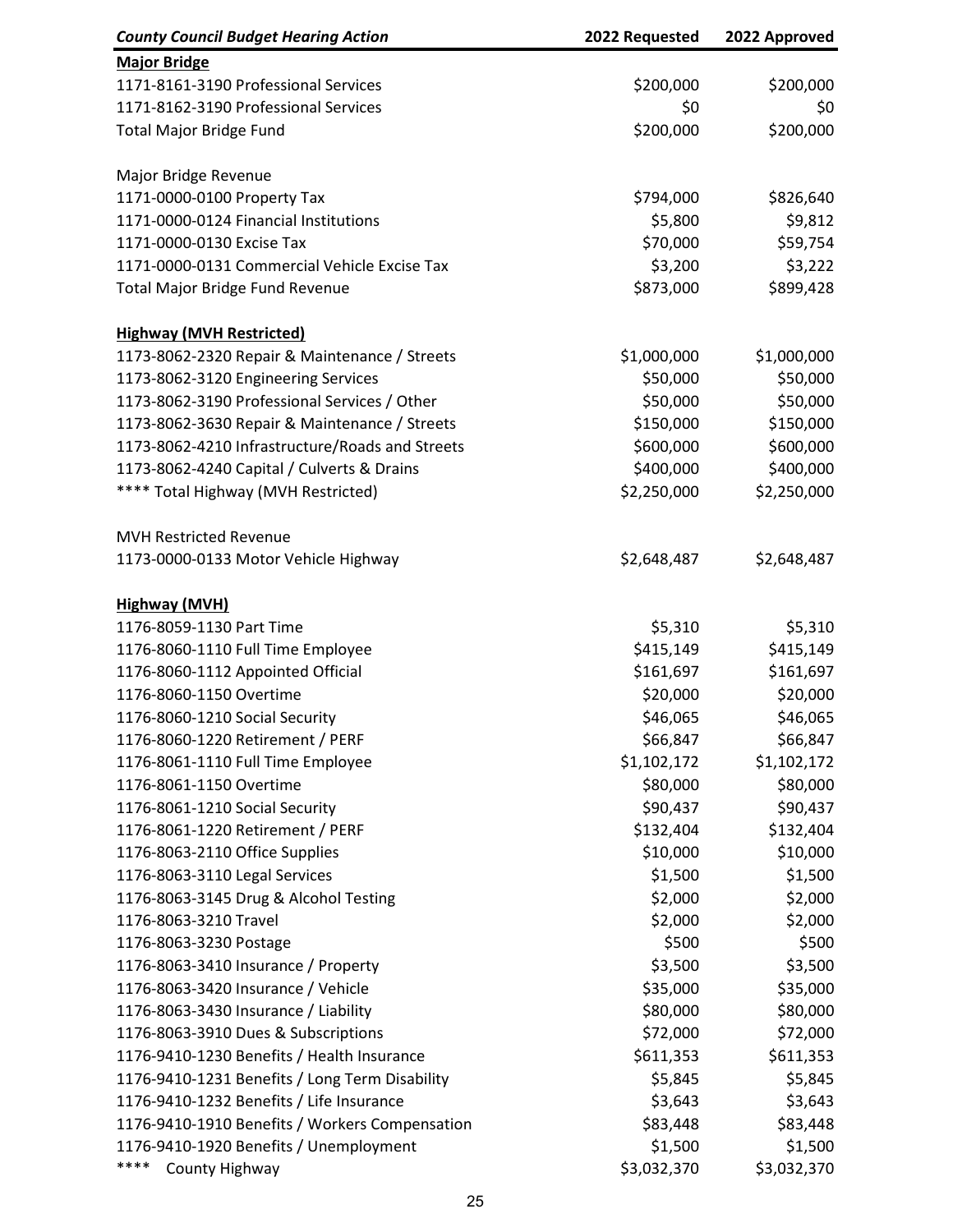| <b>County Council Budget Hearing Action</b>     | 2022 Requested | 2022 Approved |
|-------------------------------------------------|----------------|---------------|
| <b>MVH Revenue</b>                              |                |               |
| 1176-0000-0133 Motor Vehicle Highway            | \$2,648,487    | \$2,648,487   |
| 1176-0000-0293 Reimbursements / State or Local  | \$40,000       | \$40,000      |
| 1176-0000-0660 Interest                         | \$14,048       | \$14,048      |
| Total Highway (MVH) Revenue                     | \$2,702,535    | \$2,702,535   |
|                                                 |                |               |
| <b>Plat Book (Auditor)</b>                      |                |               |
| 1181-0110-1113 Part Time / Benefit Eligible     | \$37,130       | \$37,130      |
| 1181-0110-1210 Social Security                  | \$2,841        | \$2,841       |
| 1181-9410-1910 Workers Compensation             | \$0            | \$65          |
| 1181-0110-2110 Office Supplies                  | \$3,250        | \$3,250       |
| 1181-0110-2120 Printed Forms                    | \$1,000        | \$1,000       |
| 1181-0110-3210 Travel & Training                | \$750          | \$750         |
| 1181-0110-4590 Capital / Machinery & Equipment  | \$1,000        | \$1,000       |
| 1181-0110-6100 Interfund Transfers              | \$20,000       | \$20,000      |
| ****<br>Plat Book Fund                          | \$65,971       | \$66,036      |
| Plat Book Revenue                               |                |               |
| 1181-0000-0401 User Fees from Deeds             | \$60,000       | \$60,000      |
| <b>Rainy Day Fund</b>                           |                |               |
| 1186-0110-6100 Interfund Transfer               | \$0            | \$0           |
| 1186-0430-4240 Drainage Projects                | \$0            | \$0           |
| 1186-1110-4210 Roads & Streets                  | \$0            | \$0           |
| 1186-8061-4210 Infrastructure / Roads & Streets | \$0            | \$0           |
| ***<br>Rainy Day Fund Expenditures              | \$0            | \$0           |
| Rainy Day Revenue                               |                |               |
| 1186-0000-0761 Internal Transfer                | \$0            | \$0           |
|                                                 |                |               |
| <b>Recorder Perpetuation</b>                    |                |               |
| 1189-0310-1110 Full Time Employee               | \$92,895       | \$92,895      |
| 1189-0310-1111 Elected Official                 | \$71,838       | \$71,838      |
| 1189-0310-1112 Chief Deputy                     | \$57,470       | \$57,470      |
| 1189-0310-1130 Part Time                        | \$11,500       | \$11,500      |
| 1189-0310-1210 Social Security                  | \$17,879       | \$17,879      |
| 1189-0310-1220 Retirement / PERF                | \$24,887       | \$24,887      |
| 1189-9410-1230 Benefits / Health Insurance      | \$34,348       | \$34,348      |
| 1189-9410-1231 Benefits / Long Term Disability  | \$896          | \$896         |
| 1189-9410-1232 Benefits / Life Insurance        | \$483          | \$483         |
| 1189-9410-1910 Benefits / Workers Compensation  | \$2,000        | \$500         |
| 1189-0310-3190 Other Professional Services      | \$200,000      | \$200,000     |
| ****<br>Recorder Perpetuation Fund              | \$514,196      | \$512,696     |
| Recorder Perp Revenue                           |                |               |
| 1189-0000-0403 User Fees from Documents         | \$375,000      | \$375,000     |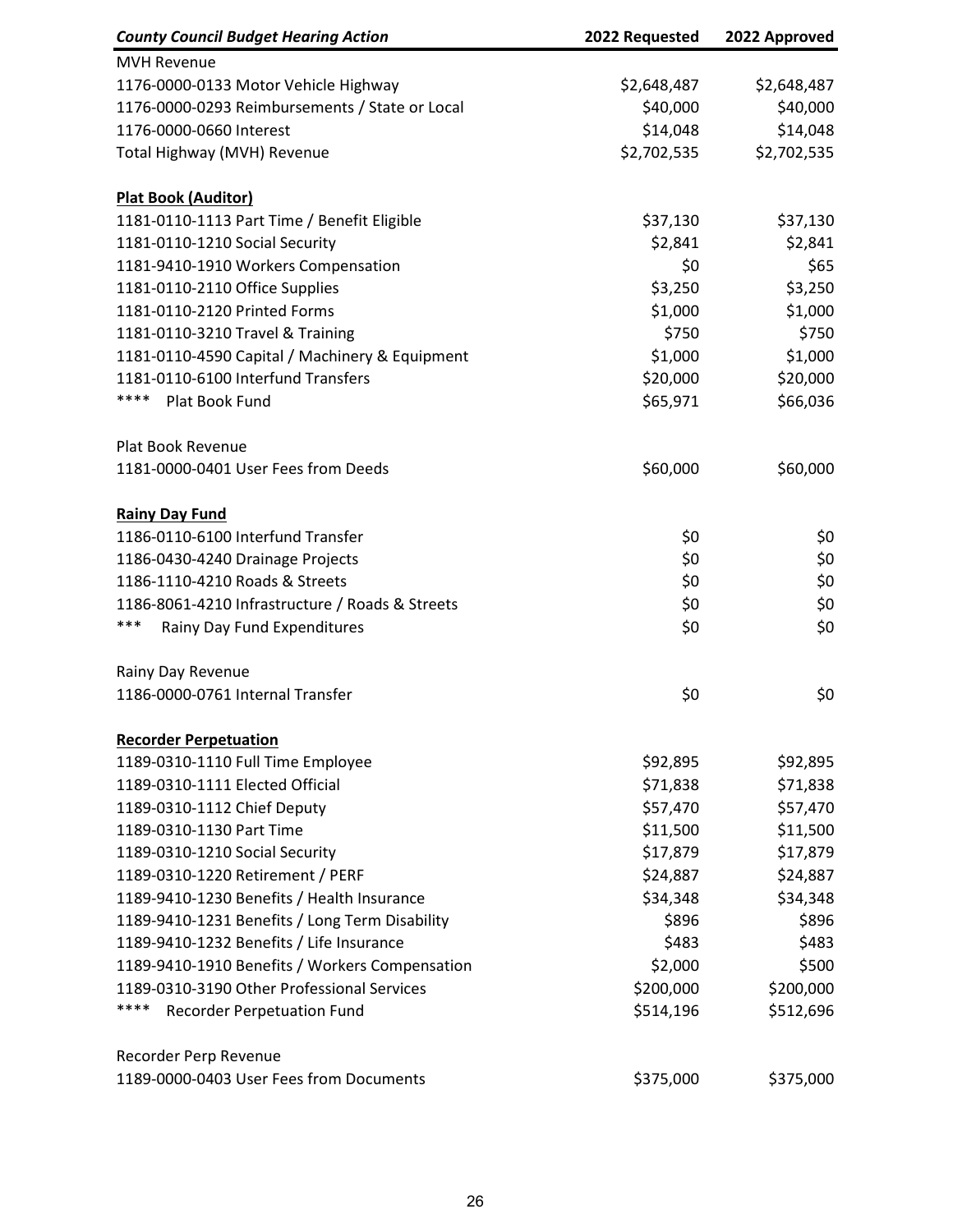| <b>County Council Budget Hearing Action</b>    | 2022 Requested | 2022 Approved |
|------------------------------------------------|----------------|---------------|
| <b>Sheriff Service Fee</b>                     |                |               |
| 1193-5410-1221 Sheriff Retirement              | \$133,559      | \$113,274     |
|                                                |                |               |
| <b>Sheriff Revenue</b>                         |                |               |
| 1193-0000-0511 Clerk of the Circuit Court      | \$95,000       | \$95,000      |
| <b>Public Defender User Fees</b>               |                |               |
| 1200-6310-3190 Professional Services           | \$20,000       | \$20,000      |
| ****<br>Public Defender User Fee Expenditures  | \$20,000       | \$20,000      |
| Pub Def User Fees Revenue                      |                |               |
| 1200-0000-0414 User Fees                       | \$70,000       | \$70,000      |
| <b>Surveyor Cornerstone Perpetuation</b>       |                |               |
| 1202-0410-1110 Full Time Employee              | \$44,442       | \$44,442      |
| 1202-0410-1111 Elected Official                | \$57,917       | \$57,917      |
| 1202-0410-1130 Part Time                       | \$5,000        | \$5,000       |
| 1202-0410-1210 Social Security                 | \$8,213        | \$8,213       |
| 1202-0410-1220 Retirement / PERF               | \$11,465       | \$11,465      |
| 1202-9410-1230 Benefits / Health Insurance     | \$4,631        | \$4,631       |
| 1202-9410-1231 Benefits / Long Term Disability | \$284          | \$284         |
| 1202-9410-1232 Benefits / Life Insurance       | \$234          | \$234         |
| 1202-9410-1910 Benefits / Workers Compensation | \$0            | \$1,290       |
| 1202-0410-2110 Office Supplies                 | \$4,000        | \$4,000       |
| 1202-0410-2210 Gas Oil & Lube                  | \$4,000        | \$4,000       |
| 1202-0410-3140 Consultant                      | \$90,000       | \$90,000      |
| 1202-0410-3210 Travel & Training               | \$4,000        | \$4,000       |
| 1202-0410-3240 Software                        | \$5,000        | \$5,000       |
| 1202-0410-3310 Advertising                     | \$1,000        | \$1,000       |
| 1202-0410-3510 Utilities (Telephone)           | \$2,500        | \$2,500       |
| 1202-0410-3610 Maintenance & Repair / Equip    | \$3,000        | \$3,000       |
| 1202-0410-3620 Maintenance & Repair / Vehicle  | \$5,000        | \$5,000       |
| 1202-0410-3910 Dues & Subscriptions            | \$1,800        | \$1,800       |
| 1202-0410-4590 Capital Outlay / Misc           | \$50,000       | \$50,000      |
| ****<br><b>Cornerstone Perpetuation</b>        | \$302,486      | \$303,776     |
| Corner Perp Revenue                            |                |               |
| 1202-0000-0403 User Fees from Deeds            | \$80,000       | \$80,000      |
| <b>Local Health Trust</b>                      |                |               |
| 1206-9010-1113 Part Time / Benefits Eligible   | \$48,290       | \$48,290      |
| 1206-9010-1210 Social Security                 | \$3,695        | \$3,695       |
| 1206-9410-1910 Workers Compensation            | \$0            | \$140         |
| 1206-9010-3145 Health/Medical Professional     | \$4,800        | \$4,800       |
| 1206-9010-3190 Other Professional              | \$4,643        | \$4,643       |
| 1206-9010-3510 Utilities                       | \$4,000        | \$4,000       |
| ****<br>Local Health Trust Expenditures        | \$65,428       | \$65,568      |
| <b>LHT Revenue</b>                             |                |               |
| 1206-0000-0292 Health & Welfare State or Local | \$65,428       | \$65,428      |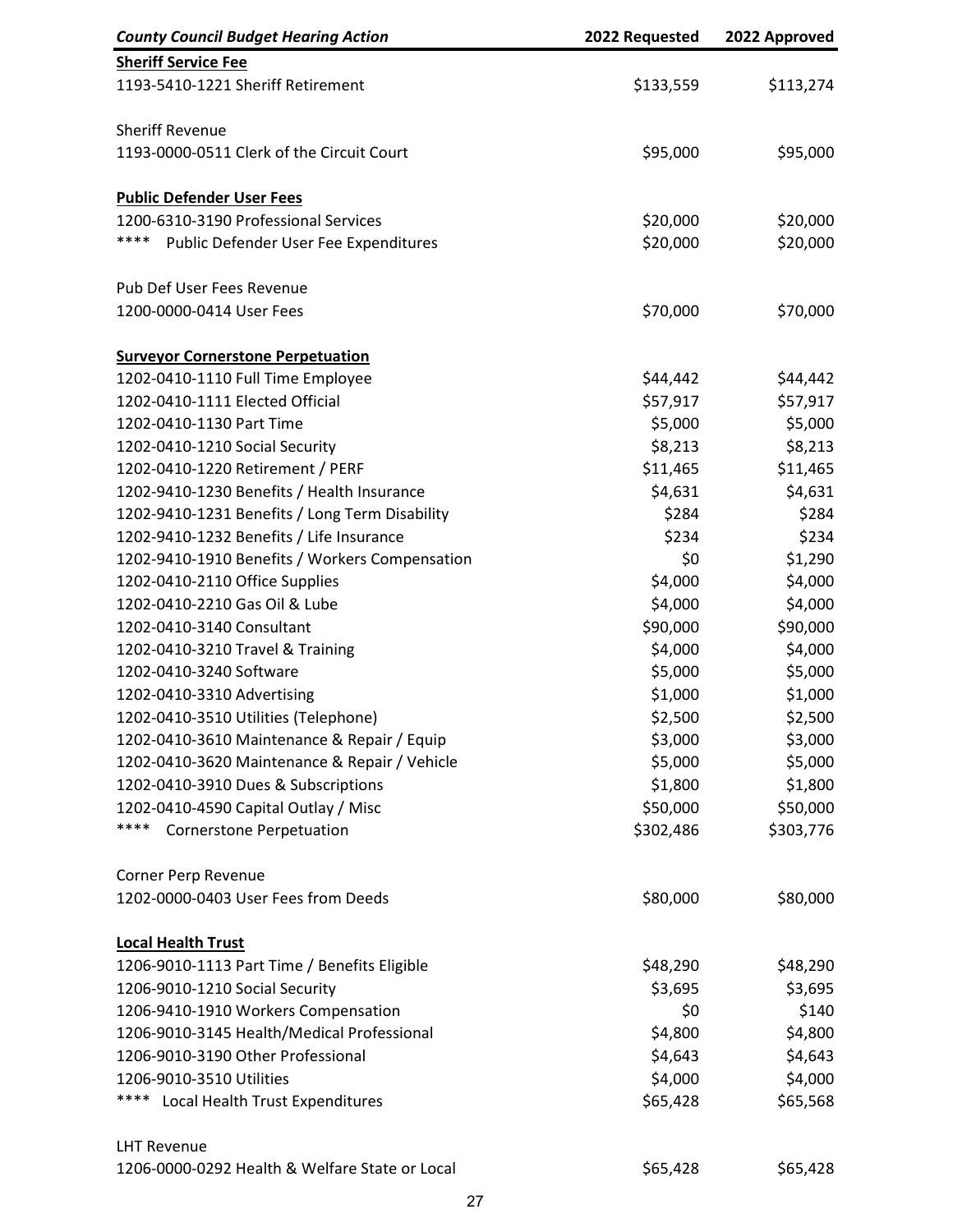| <b>County Council Budget Hearing Action</b>    | 2022 Requested | 2022 Approved |
|------------------------------------------------|----------------|---------------|
| <b>Unsafe Building Fund</b>                    |                |               |
| 1207-2610-3190 Unsafe Building Structure       | \$46,200       | \$46,200      |
| <b>GAL Grant (CASA)</b>                        |                |               |
| 1213-7310-1110 Full Time Employee              | \$37,605       | \$37,605      |
| 1213-7310-1130 Part Time                       | \$3,000        | \$3,000       |
| 1213-7310-1210 Social Security                 | \$3,107        | \$3,107       |
| 1213-7310-1220 Retirement / PERF               | \$4,212        | \$4,212       |
| 1213-9410-1220 Benefits / Workers Compensation | \$0            | \$70          |
| 1213-7310-2110 Office Supplies                 | \$2,027        | \$2,027       |
| 1213-7310-2130 Printing Supplies               | \$1,000        | \$1,000       |
| 1213-7310-2140 Minor Equipment                 | \$1,500        | \$1,430       |
| 1213-7310-2260 Signage                         | \$8,000        | \$8,000       |
| 1213-7310-2990 Educational Supplies            | \$1,000        | \$1,000       |
| 1213-7310-3115 Pauper Attorney                 | \$1,000        | \$1,000       |
| 1213-7310-3190 Other Professional Services     | \$1,000        | \$1,000       |
| 1213-7310-3210 Travel & Training               | \$3,500        | \$3,500       |
| 1213-7310-3240 Comm & Transp/Software          | \$500          | \$500         |
| 1213-7310-3620 Vehicles & Equipment            | \$1,000        | \$1,000       |
| 1213-7310-3910 Dues & Subscriptions            | \$1,775        | \$1,775       |
| ****<br><b>CASA GAL Grant</b>                  | \$70,226       | \$70,226      |
| <b>GAL Grant Revenue</b>                       |                |               |
| 1213-0000-0292 Grants / State                  | \$73,926       | \$73,926      |
| <b>Ineligible Homestead (Auditor)</b>          |                |               |
| 1216-0110-1110 Full Time Employee              | \$11,666       | \$11,666      |
| 1216-0110-1113 Part Time / Benefit Eligible    | \$0            | \$0           |
| 1216-0110-1130 Part Time                       | \$13,000       | \$13,000      |
| 1216-0110-1150 Overtime                        | \$1,000        | \$1,000       |
| 1216-0110-1210 Social Security                 | \$1,964        | \$1,964       |
| 1216-0110-1220 Retirement / PERF               | \$1,419        | \$1,419       |
| 1216-9410-1910 Benefits / Workers Compensation | \$0            | \$20          |
| 1216-0110-2110 Office Supplies                 | \$1,500        | \$1,500       |
| 1216-0110-2130 Printed Forms                   | \$2,500        | \$2,500       |
| 1216-0110-3190 Other Professional Services     | \$50,000       | \$50,000      |
| 1216-0110-3210 Travel & Training               | \$1,000        | \$1,000       |
| 1216-0110-3910 Dues & Subscriptions            | \$1,240        | \$1,240       |
| 1216-0110-4590 Capital Outlay / Misc Equip     | \$1,500        | \$1,500       |
| 1216-0120-8008 Ineligible Penalty / State      | \$100          | \$100         |
| ****<br>Ineligible Homestead                   | \$86,889       | \$86,909      |
| Ineligible Revenue                             |                |               |
| 1216-0000-0104 Ineligible HSC / Tax            | \$14,000       | \$14,000      |
| 1216-0000-0665 Civil Penalty / County          | \$1,000        | \$1,000       |
| Total Ineligible Homestead Credit Revenue      | \$15,000       | \$15,000      |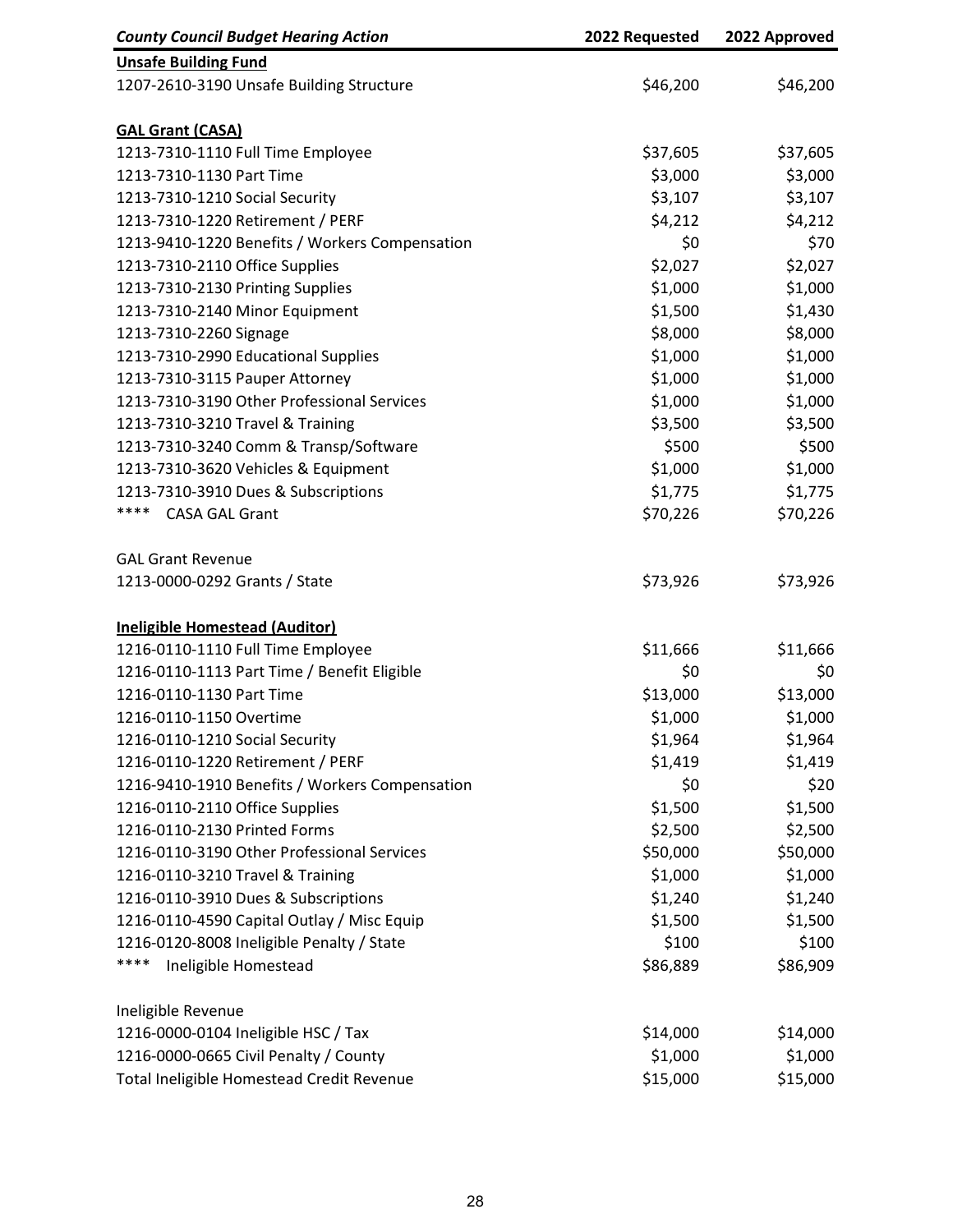| <b>County Council Budget Hearing Action</b>    | 2022 Requested | 2022 Approved |
|------------------------------------------------|----------------|---------------|
| <b>Elected Officials Training Fund</b>         |                |               |
| 1217-0110-3210 Training / Auditor              | \$3,200        | \$3,200       |
| 1217-0210-3210 Training / Treasurer            | \$2,000        | \$2,000       |
| 1217-0310-3210 Training / Recorder             | \$1,500        | \$1,500       |
| 1217-0410-3210 Training / Surveyor             | \$5,000        | \$5,000       |
| 1217-5810-3210 Training / Clerk                | \$6,000        | \$6,000       |
| ****<br><b>Elected Officials Training Fund</b> | \$17,700       | \$17,700      |
| <b>EO Training Revenue</b>                     |                |               |
| 1217-0000-0403 User Fees / Recorder Collected  | \$22,500       | \$22,500      |
| County 911                                     |                |               |
| 1222-5410-1110 Full Time Employee              | \$56,438       | \$56,438      |
| 1222-5410-1150 Overtime                        | \$3,500        | \$3,500       |
| 1222-5410-1210 Social Security                 | \$4,586        | \$4,586       |
| 1222-5410-1220 Retirement / PERF               | \$6,714        | \$6,714       |
| 1222-9410-1230 Benefits / Health Insurance     | \$17,152       | \$17,152      |
| 1222-9410-1231 Benefits / Long Term Disability | \$206          | \$206         |
| 1222-9410-1232 Benefits / Life Insurance       | \$121          | \$121         |
| 1222-9410-1910 Benefits / Workers Compensation | \$1,697        | \$1,400       |
| 1222-9410-1920 Benefits / Unemployment         | \$2,000        | \$2,000       |
| 1222-5410-2110 Office Supplies                 | \$5,000        | \$5,000       |
| 1222-5410-3140 Consultant                      | \$105,000      | \$105,000     |
| 1222-5410-3190 Other Professional Services     | \$1,030,839    | \$1,030,839   |
| 1222-5410-3210 Travel & Training               | \$27,562       | \$27,562      |
| 1222-5410-3220 Trunking Services               | \$392,700      | \$392,700     |
| 1222-5410-3240 Software Services               | \$175,087      | \$175,087     |
| 1222-5410-4590 Capital Outlay Misc             | \$273,786      | \$273,786     |
| ****<br>County 911                             | \$2,102,388    | \$2,102,091   |
| 911 Revenue                                    |                |               |
| 1222-0000-0416 User Fees from Telephones       | \$1,400,000    | \$1,400,000   |
| 1222-0000-0660 Interest                        | \$60,000       | \$12,694      |
| <b>Total County 911 Revenue</b>                | \$1,460,000    | \$1,412,694   |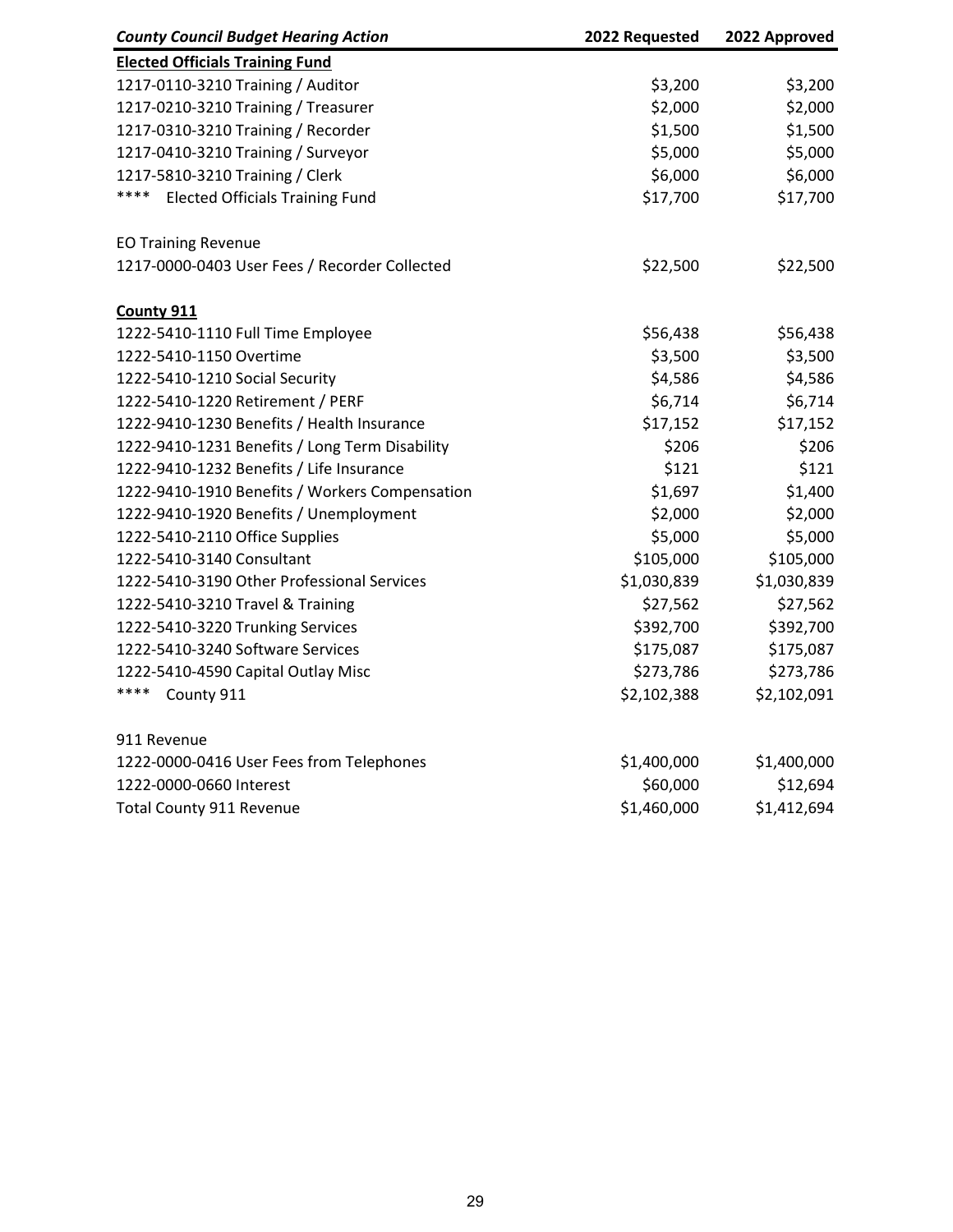| <b>County Council Budget Hearing Action</b>    | 2022 Requested | 2022 Approved |
|------------------------------------------------|----------------|---------------|
| Reassessment                                   |                |               |
| 1224-0510-1110 Full Time Employee              | \$0            | \$0           |
| 1224-0510-1113 Part Time / Benefits Eligible   | \$0            | \$37,130      |
| 1224-0510-1130 Part Time                       | \$76,000       | \$76,000      |
| 1224-0510-1210 Social Security                 | \$5,814        | \$8,655       |
| 1224-0510-1220 Retirement / PERF               | \$0            | \$0           |
| 1224-9410-1230 Benefits / Health Insurance     | \$0            | \$16,675      |
| 1224-9410-1131 Benefits / Long Term Disability | \$0            | \$50          |
| 1224-9410-1132 Benefits / Life Insurance       | \$0            | \$135         |
| 1224-0510-1910 Benefits / Workers Compensation | \$0            | \$65          |
| 1224-0510-2110 Office Supplies                 | \$6,100        | \$6,100       |
| 1224-0510-2120 Printed Forms                   | \$11,000       | \$11,000      |
| 1224-0510-2210 Gasoline & Oil                  | \$3,000        | \$3,000       |
| 1224-0510-3140 Consultant                      | \$6,000        | \$6,000       |
| 1224-0510-3190 Other Professional (Contracts)  | \$58,000       | \$58,000      |
| 1224-0510-3210 Travel & Training               | \$0            | \$0           |
| 1224-0510-3230 Postage                         | \$22,000       | \$22,000      |
| 1224-0510-3240 Software                        | \$40,000       | \$40,000      |
| 1224-0510-3310 Legal Publishing                | \$450          | \$450         |
| 1224-0510-3420 Insurance / Vehicle             | \$1,600        | \$1,600       |
| 1224-0510-3510 Utilities (Internet Access)     | \$1,005        | \$1,005       |
| 1224-0510-3620 Vehicle Repair & Maintenance    | \$1,800        | \$1,800       |
| 1224-0510-3910 Dues & Subscriptions            | \$23,500       | \$23,500      |
| 1224-0510-4520 Vehicle (Platted)               | \$0            | \$0           |
| ****<br><b>Reassessment Total Expenditures</b> | \$256,269      | \$313,165     |
| <b>Reassessment Revenue</b>                    |                |               |
| 1224-0000-0100 Property Tax                    | \$353,000      | \$363,367     |
| 1224-0000-0124 Financial Institutions          | \$3,000        | \$4,317       |
| 1224-0000-0130 Excise Tax                      | \$25,000       | \$26,292      |
| 1224-0000-0131 Commercial Vehicle Excise Tax   | \$1,200        | \$1,418       |
| 1224-0000-0660 Interest Earnings               | \$3,840        | \$636         |
| **** Total Reassessment Fund Revenue           | \$386,040      | \$396,030     |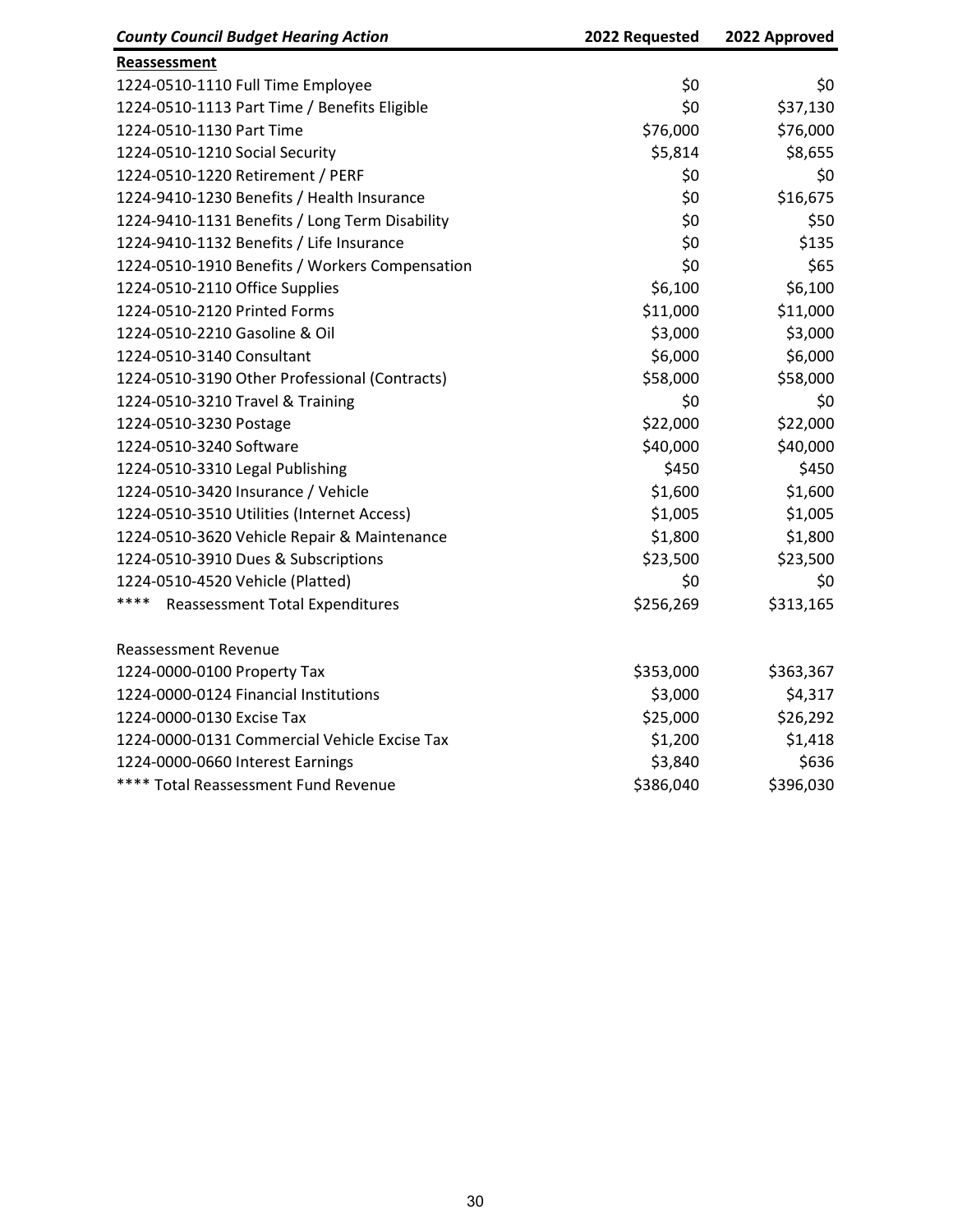| <b>County Council Budget Hearing Action</b>            | 2022 Requested | 2022 Approved |
|--------------------------------------------------------|----------------|---------------|
| <b>Probation User Fees</b>                             |                |               |
| 2000-6110-1110 Full Time Employees                     | \$101,930      | \$101,930     |
| 2000-6110-1130 Part Time                               | \$40,000       | \$40,000      |
| 2000-6110-1210 Social Security                         | \$10,858       | \$10,858      |
| 2000-6110-1220 Retirement / PERF                       | \$11,417       | \$11,417      |
| 2000-9410-1230 Benefits / Health Insurance             | \$33,075       | \$33,075      |
| 2000-9410-1231 Benefits / Long Term Disability         | \$378          | \$378         |
| 2000-9410-1232 Benefits / Life Insurance               | \$261          | \$261         |
| 2000-9410-1910 Benefits / Workers Compensation         | \$1,804        | \$3,100       |
| 2000-9410-1920 Benefits / Unemployment                 | \$4,984        | \$4,984       |
| 2000-6110-2110 Office Supplies                         | \$30,000       | \$30,000      |
| 2000-6110-2210 Gasoline & Oil                          | \$2,500        | \$2,500       |
| 2000-6110-2220 Medical Supplies                        | \$6,500        | \$6,500       |
| 2000-6110-3145 Drug & Alcohol Screens                  | \$6,500        | \$6,500       |
| 2000-6110-3150 Training                                | \$3,000        | \$3,000       |
| 2000-6110-3190 Other Professional Services             | \$1,500        | \$1,500       |
| 2000-6110-3210 Travel & Training                       | \$18,000       | \$18,000      |
| 2000-6110-3420 Maintenance / Vehicle & Equip           | \$1,000        | \$1,000       |
| 2000-6110-3510 Utilities (Cellular Telephones)         | \$2,500        | \$2,500       |
| 2000-6110-3620 Vehicles & Equipment                    | \$2,000        | \$2,000       |
| 2000-6110-3910 Dues & Subscriptions                    | \$3,000        | \$3,000       |
| 2000-0120-8007 Interstate Compact Fees                 | \$3,500        | \$3,500       |
| *****<br><b>Total Probation User Fees Expenditures</b> | \$284,707      | \$286,003     |
|                                                        |                |               |
| <b>Probation User Revenue</b>                          |                |               |
| 2000-0000-0413 User Fees                               | \$275,000      | \$275,000     |
|                                                        |                |               |
| <b>Alternative Dispute Resolution</b>                  |                |               |
| 2200-7010-3110 Court Mediation                         | \$18,000       | \$18,000      |
|                                                        |                |               |
| Alt Dispute Revenue                                    |                |               |
| 2200-0000-0511 Clerk of the Circuit Court              | \$15,000       | \$15,000      |
|                                                        |                |               |
| <b>Pre-Trial Diversion</b>                             |                |               |
| 2560-5910-1110 Full Time Employees                     |                |               |
| 2560-5910-1130 Part Time                               | \$25,000       | \$25,000      |
| 2560-5910-1150 Overtime                                | \$5,000        | \$5,000       |
| 2560-5910-1210 Social Security                         | \$2,295        | \$2,295       |
| 2560-5910-1220 Retirement / PERF                       | \$560          | \$560         |
| 2560-9410-1910 Benefits / Workers Compensation         | \$0            | \$110         |
| 2560-5910-2110 Office Supplies                         | \$7,000        | \$7,000       |
| 2560-5910-2210 Gas & Oil                               | \$10,000       | \$10,000      |
| 2560-5910-3165 Transcripts Records                     | \$30,000       | \$30,000      |
| 2560-5910-3190 Other Professional (Gen Law Enf)        | \$100,000      | \$100,000     |
| 2560-5910-3210 Travel & Training                       | \$12,000       | \$12,000      |
| 2560-5910-3510 Utilities (Cell Phone)                  | \$15,000       | \$15,000      |
| 2560-5910-3620 Repair & Maintenance / Vehicle          | \$8,000        | \$8,000       |
| 2560-5910-3910 Dues & Subscriptions                    | \$8,000        | \$8,000       |
| 2560-5910-4520 Capital Outlay / Vehicle                | \$30,000       | \$30,000      |
| ****<br><b>Pre-Trial Diversion</b>                     | \$252,855      | \$252,965     |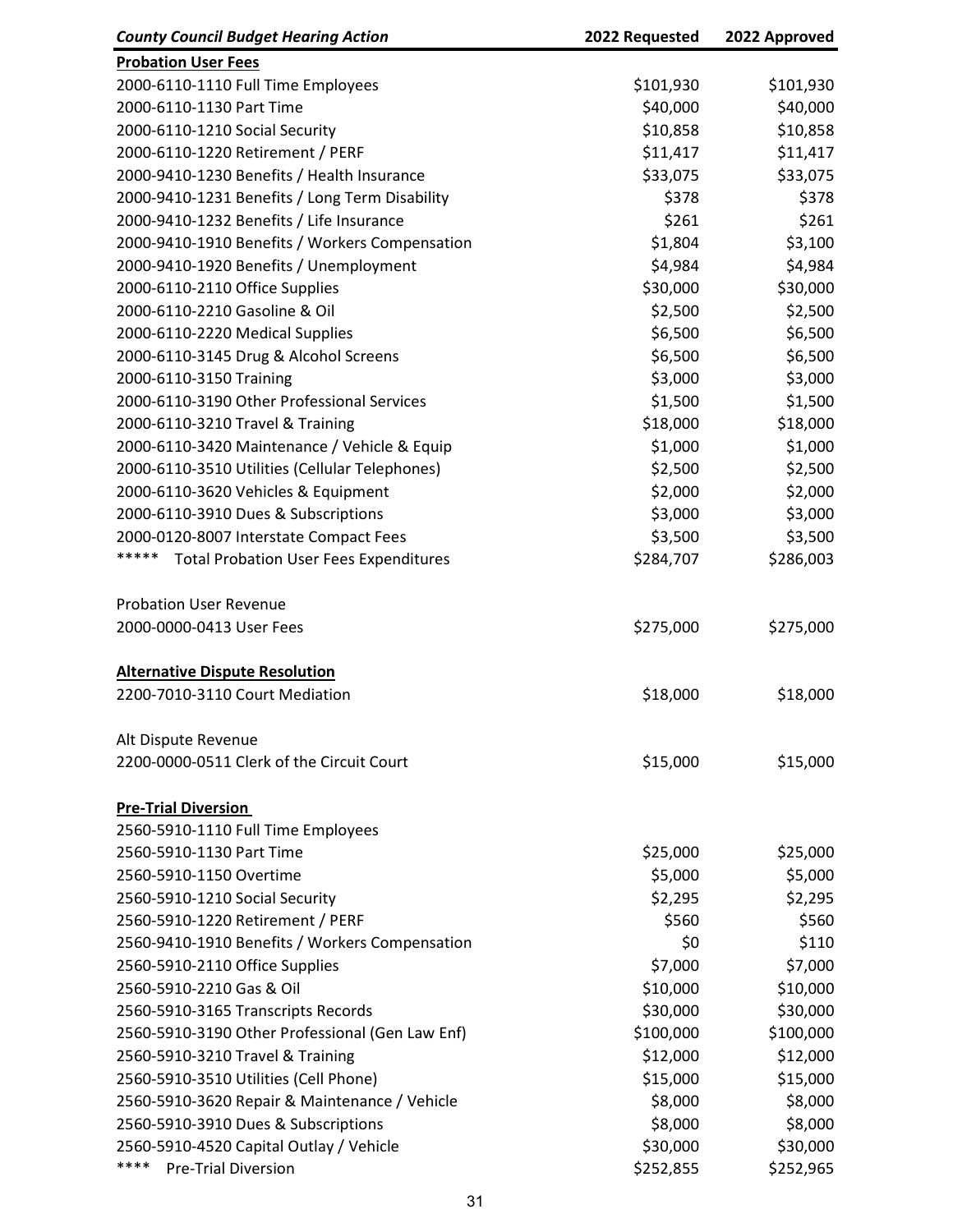| <b>County Council Budget Hearing Action</b>    | 2022 Requested | 2022 Approved |
|------------------------------------------------|----------------|---------------|
| <b>Pre-Trial Revenue</b>                       |                |               |
| 2560-0000-0417 Pre-Trial Diversion Fees        | \$190,000      | \$190,000     |
| <b>Infraction Diversion</b>                    |                |               |
| 2561-5910-1110 Full Time Employees             | \$46,662       | \$46,662      |
| 2561-5910-1130 Part Time                       | \$20,000       | \$20,000      |
| 2561-5910-1210 Social Security                 | \$5,100        | \$5,100       |
| 2561-5910-1220 Retirement / PERF               | \$5,227        | \$5,227       |
| 2561-9410-1910 Benefits / Workers Compensation | \$0            | \$110         |
| ****<br><b>Infraction Diversion</b>            | \$76,989       | \$77,099      |
| <b>Infraction Revenue</b>                      |                |               |
| 2561-0000-0417 Infraction Diversion Fees       | \$40,000       | \$40,000      |
| <b>Substance Abuse/Mental Health</b>           |                |               |
| 2580-5710-1110 Full Time Employee              | \$114,090      | \$114,090     |
| 2580-5710-1112 Appointed Official              | \$0            | \$0           |
| 2580-5710-1130 Part Time                       | \$20,358       | \$20,358      |
| 2580-5710-1210 Social Security                 | \$10,286       | \$10,286      |
| 2580-5710-1220 Retirement / PERF               | \$12,779       | \$12,779      |
| 2580-9410-1230 Benefits / Health Insurance     | \$42,000       | \$42,000      |
| 2580-9410-1231 Benefits / Long Term Disability | \$392          | \$392         |
| 2580-9410-1232 Benefits / Life Insurance       | \$267          | \$267         |
| 2580-9410-1910 Benefits / Workers Compensation | \$0            | \$200         |
| 2580-5710-2110 Office Supplies                 | \$3,000        | \$3,000       |
| 2580-5710-3210 Travel & Training               | \$2,000        | \$2,000       |
| ****<br>Substance Abuse/MH                     | \$205,172      | \$205,372     |
| Subst Abuse/MH Revenue                         |                |               |
| 2580-0000-0415 Participant User Fees           | \$180,000      | \$180,000     |
| <b>Jury Pay Fund</b>                           |                |               |
| 2584-7101-3950 Jury Expense / Circuit Court    | \$0            | \$0           |
| 2584-7101-3950 Jury Expense / Superior Court 1 | \$10,000       | \$10,000      |
| 2584-7102-3950 Jury Expense / Superior Court 2 | \$10,000       | \$10,000      |
| 2584-7104-3950 Jury Expense / Superior Court 4 | \$0            | \$0           |
| 2584-7105-3950 Jury Expense / Superior Court 5 | \$10,000       | \$10,000      |
| 2584-7106-3950 Jury Expense / Superior Court 6 | \$4,000        | \$4,000       |
| 2584-7107-3950 Jury Expense / Superior Court 7 | \$0            | \$0           |
| ****<br>Jury Pay Fund Total Expenditures       | \$34,000       | \$34,000      |
| Jury Pay Revenue                               |                |               |
| 2584-0000-0511 Clerk Collections               | \$20,400       | \$20,400      |
| 2584-0000-0670 Miscellaneous Revenue           | \$0            | \$0           |
| <b>Total Jury Pay Fund Revenue</b>             | \$20,400       | \$20,400      |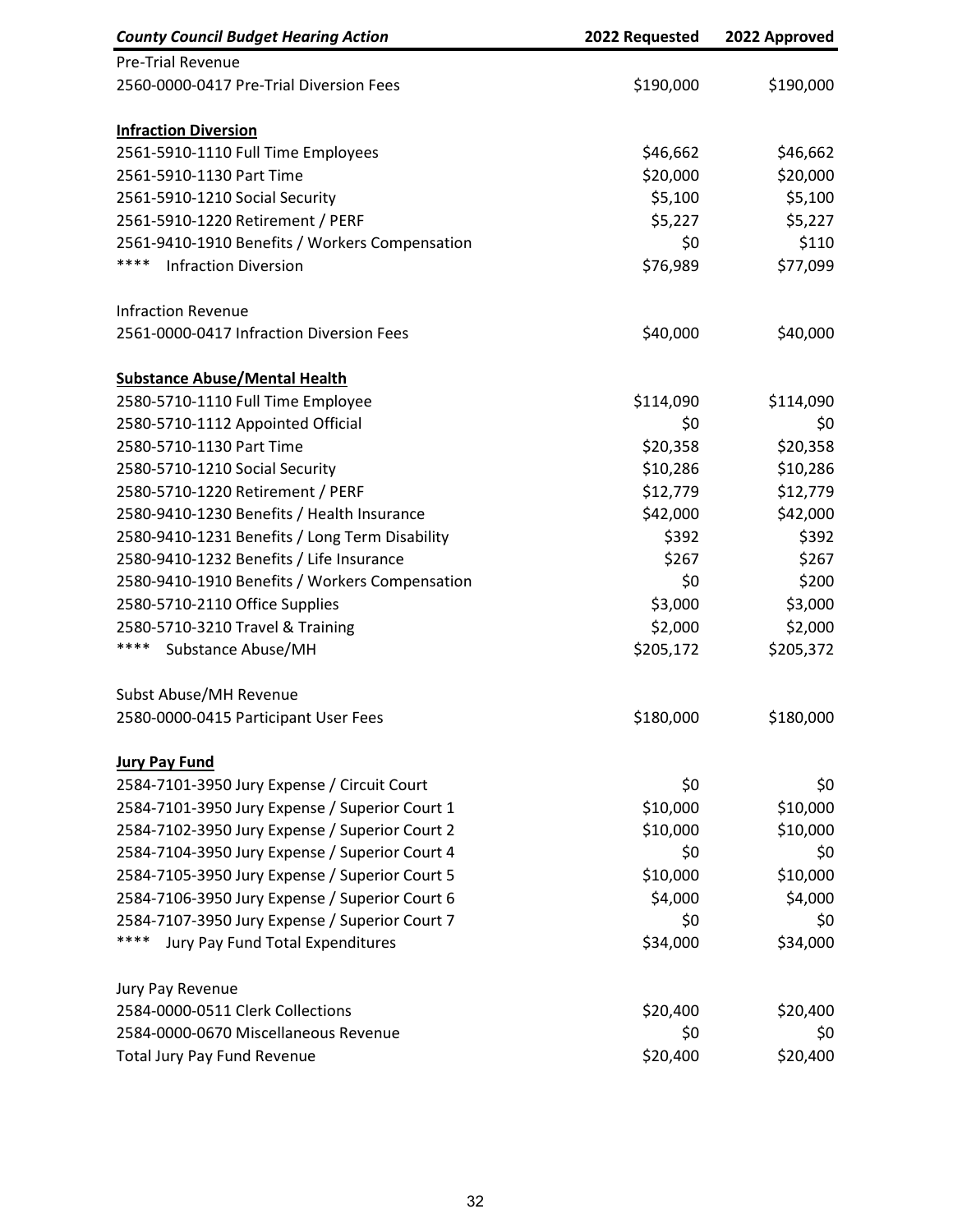| <b>County Council Budget Hearing Action</b>      | 2022 Requested | 2022 Approved |
|--------------------------------------------------|----------------|---------------|
| <b>Family Counseling</b>                         |                |               |
| 2595-7102-3140 Contracts / Family Relations      | \$25,000       | \$25,000      |
| <b>Family Counseling Revenue</b>                 |                |               |
| 2595-0000-0420 User Fees                         | \$0            | \$0           |
| <b>Recycling</b>                                 |                |               |
| 4013-1110-3190 Other Professional Services       | \$0            | \$0           |
| <b>Recycling Revenue</b>                         |                |               |
| 4013-0000-0420 User Fees                         | \$0            | \$0           |
| <b>Parking Garage Maintenance</b>                |                |               |
| 4017-1110-1150 Overtime                          | \$1,800        | \$1,800       |
| 4017-1110-1210 Social Security                   | \$138          | \$138         |
| 4017-1110-1220 Retirement                        | \$202          | \$202         |
| 4017-1110-3190 Management Contracts              | \$70,000       | \$70,000      |
| 4017-1110-3410 Insurance / Property              | \$8,720        | \$8,720       |
| 4017-1110-3430 Insurance / Liability             | \$2,300        | \$2,300       |
| 4017-1110-3510 Utilities                         | \$15,000       | \$15,000      |
| 4017-1110-3610 Maintenance & Repair              | \$68,000       | \$68,000      |
| 4017-1110-3970 Cost of Business (Depreciation)   | \$50,000       | \$50,000      |
| ****<br>Parking Garage Maintenance               | \$216,160      | \$216,160     |
| Parking Garage Maintenance Revenue               |                |               |
| 4017-0000-0493 User Fees                         | \$0            | \$120,000     |
| 4017-0000-0660 Interest                          | \$0            | \$4,492       |
| <b>Total Parking Garage Maintenance Revenue</b>  | \$0            | \$124,492     |
| <b>Fairgrounds Donation Fund</b>                 |                |               |
| 4117-4510-3190 Other Professional Services       | \$0            | \$8,500       |
| 4117-4510-4310 Buildings / Municipal             | \$0            | \$8,500       |
| ****<br><b>Fairgrounds Donation Fund</b>         | \$0            | \$17,000      |
| <b>Fairgrounds Donation Revenue</b>              |                |               |
| 4117-0000-0672 Donations / Gifts                 | \$0            | \$0           |
| <b>Health Department Donations</b>               |                |               |
| 4118-9010-3190 Other Professional Services       | \$0            | \$11,400      |
| ****<br>Health Department Donation Fund          | \$0            | \$11,400      |
| <b>Health Dep Revenue</b>                        |                |               |
| 4118-0000-0671 Non-Governmental Grants           | \$0            | \$0           |
| 4118-0000-0672 Donations / Gifts                 | \$0            | \$0           |
| <b>Total Health Department Donations Revenue</b> | \$0            | \$0           |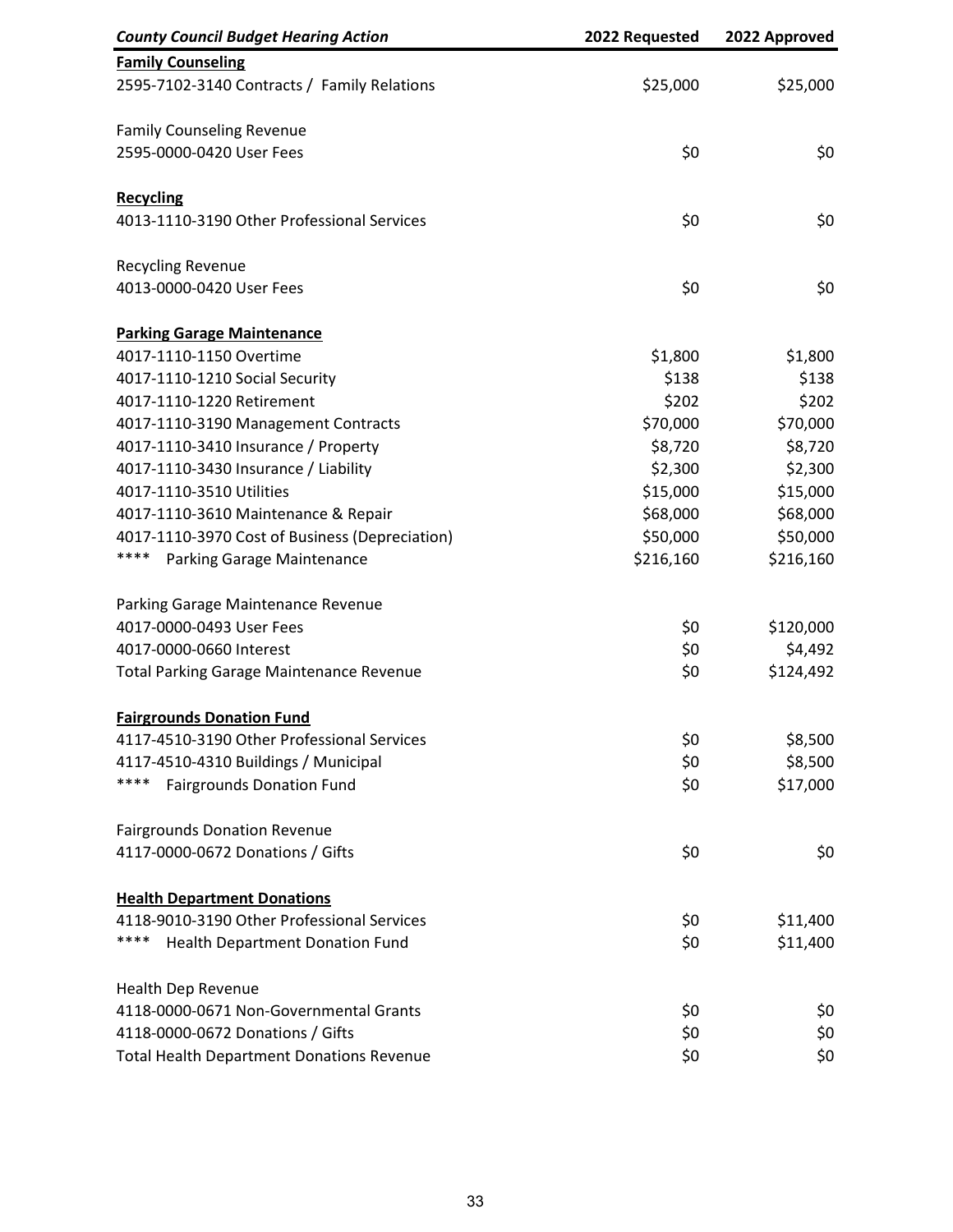| <b>County Council Budget Hearing Action</b>     | 2022 Requested | 2022 Approved |
|-------------------------------------------------|----------------|---------------|
| <b>Park Donations</b>                           |                |               |
| 4125-4310-2990 Supplies / Other                 | \$6,000        | \$6,000       |
| 4125-4310-3190 Other Professional Services      | \$4,000        | \$4,000       |
| ****<br><b>Park Donation Fund</b>               | \$10,000       | \$10,000      |
| 4125-0000-0672 Donations / Gifts                | \$0            | \$0           |
| <b>Surveyor Donation Fund</b>                   |                |               |
| 4128-0410-2990 Supplies / Other                 | \$12,000       | \$12,000      |
| 4128-0410-3190 Other Professional Services      | \$10,000       | \$10,000      |
| ****<br><b>Surveyor Donation Fund</b>           | \$22,000       | \$22,000      |
| <b>Surveyor Donation Revenue</b>                |                |               |
| 4128-0000-0672 Donations / Gifts                | \$5,000        | \$5,000       |
| <b>Villa Donation Fund</b>                      |                |               |
| 4129-3510-3190 Other Professional Services      | \$0            | \$0           |
| 4129-3510-4230 Sidewalks & Curbs                | \$0            | \$0           |
| 4129-3510-4510 Capital Outlay/Machinery & Equip | \$0            | \$0           |
| ****<br><b>Villa Donation Fund</b>              | \$0            | \$0           |
| <b>Villa Donation Revenue</b>                   |                |               |
| 4129-0000-0672 Donations                        | \$0            | \$0           |
| <b>Cary Home Donation Fund</b>                  |                |               |
| 4130-3610-3190 Other Professional Services      | \$10,000       | \$10,000      |
| 4130-3710-3190 Other Professional Services      | \$5,000        | \$5,000       |
| ****<br>Cary Home Donation Fund                 | \$15,000       | \$15,000      |
| Cary Home Donation Revenue                      |                |               |
| 4130-0000-0672 Donations                        | \$8,000        | \$8,000       |
| <b>Total Cary Home Donations</b>                | \$8,000        | \$8,000       |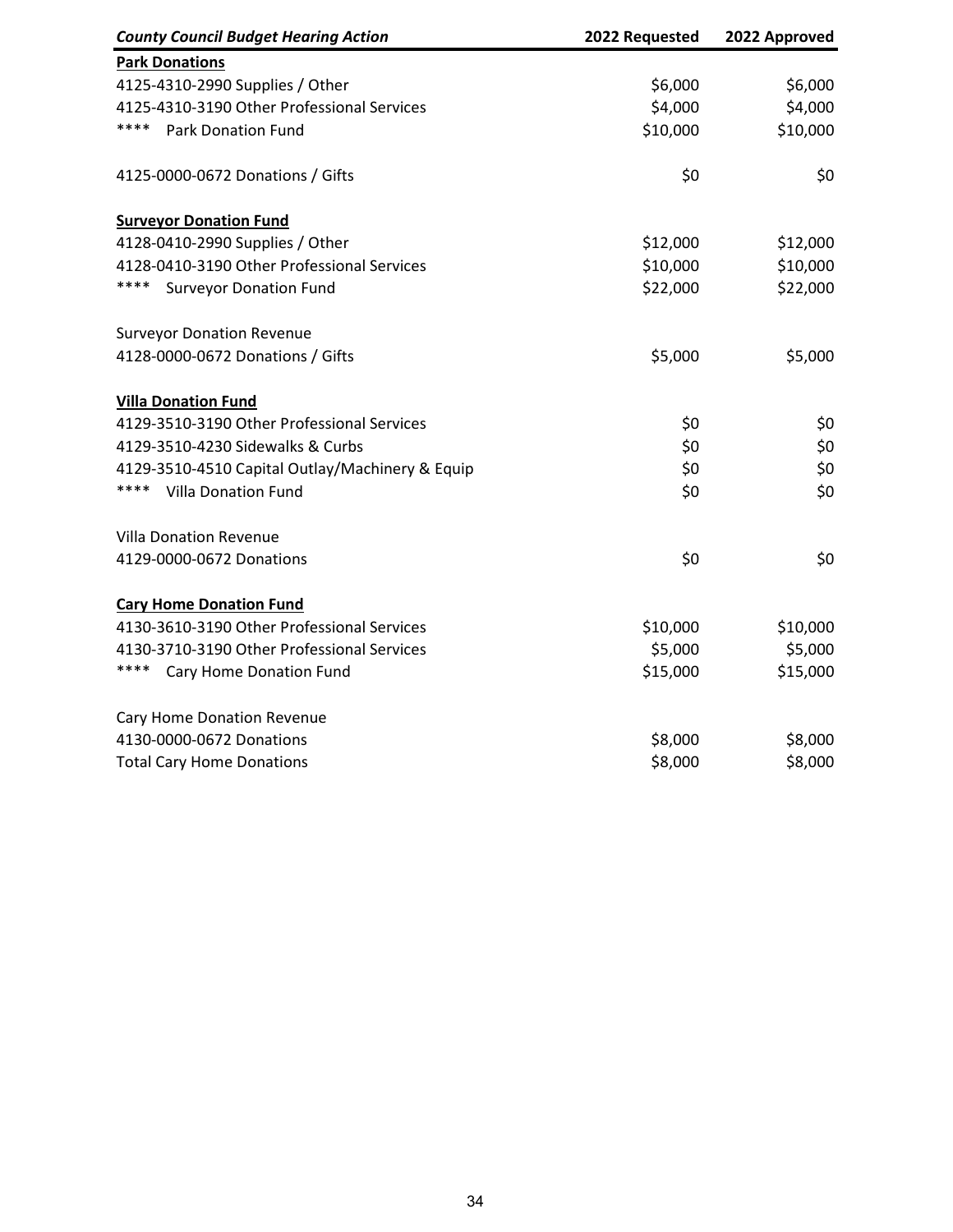| <b>County Council Budget Hearing Action</b>    | 2022 Requested | 2022 Approved |
|------------------------------------------------|----------------|---------------|
| Law Enforcement Warrant Fund                   |                |               |
| 4266-5910-1110 Full Time Employee              | \$138,393      | \$138,393     |
| 4266-5910-1130 Part Time                       | \$5,000        | \$0           |
| 4266-5910-1150 Overtime                        | \$5,000        | \$0           |
| 4266-5910-1210 Social Security                 | \$11,353       | \$10,588      |
| 4266-5910-1220 Retirement / PERF               | \$16,061       | \$15,501      |
| 4266-9410-1230 Benefits / Health Insurance     | \$33,740       | \$33,740      |
| 4266-9410-1231 Benefits / Long Term Disability | \$514          | \$514         |
| 4266-9410-1232 Benefits / Life Insurance       | \$230          | \$230         |
| 4266-9410-1910 Benefits / Workers Compensation | \$0            | \$1,460       |
| 4266-5910-2140 Minor Equipment                 | \$10,000       | \$10,000      |
| 4266-5910-2210 Gasoline & Oil                  | \$8,000        | \$0           |
| 4266-5910-2990 Other Supplies                  | \$5,000        | \$5,000       |
| 4266-5910-3190 Other Professional Services     | \$25,000       | \$0           |
| 4266-5910-3210 Travel & Training               | \$5,000        | \$5,000       |
| 4266-5910-3620 Automotive / Maintenance        | \$10,000       | \$0           |
| 4266-5910-4520 Vehicles / Plated               | \$30,000       | \$0           |
| ****<br>Law Enforcement Warrant Fund           | \$303,291      | \$220,426     |
| <b>Enforcement Warrant Revenue</b>             |                |               |
| 4266-0000-0660 Interest Earned                 | \$0            | \$1,376       |
| <b>Public Safety Lease Payment Fund (BOT)</b>  |                |               |
| 4621-0110-37-10 Law Enforcement Lease          | \$652,986      | \$652,986     |
| Public Safety Lease Payment Fund Revenue       |                |               |
| 4621-0000-0100 Property Tax                    | \$1,505,974    | \$782,371     |
| 4621-0000-0124 Financial Institutions Tax      | \$0            | \$9,310       |
| 4621-0000-0130 Excise Tax                      | \$135,000      | \$53,778      |
| 4621-0000-0131 Commercial Vehicle Excise Tax   | \$0            | \$3,058       |
| <b>Total BOT Revenue</b>                       | \$1,640,974    | \$848,517     |
| Co Self-Insurance (Employee Health)            |                |               |
| 4710-1120-3190 Health Insurance                | \$0            | \$0           |
| 4710-1120-3970 Cost of Business                | \$0            | \$0           |
| ****<br><b>County Self-Insurance</b>           | \$0            | \$0           |
| Self-Insurance (Employee Health) Revenue       |                |               |
| 4710-0000-0490 Fees (Budgets & Employees)      | \$0            | \$0           |
| 4710-0000-0660 Interest                        | \$0            | \$0           |
| <b>Total County Self-Insurance Revenue</b>     | \$0            | \$0           |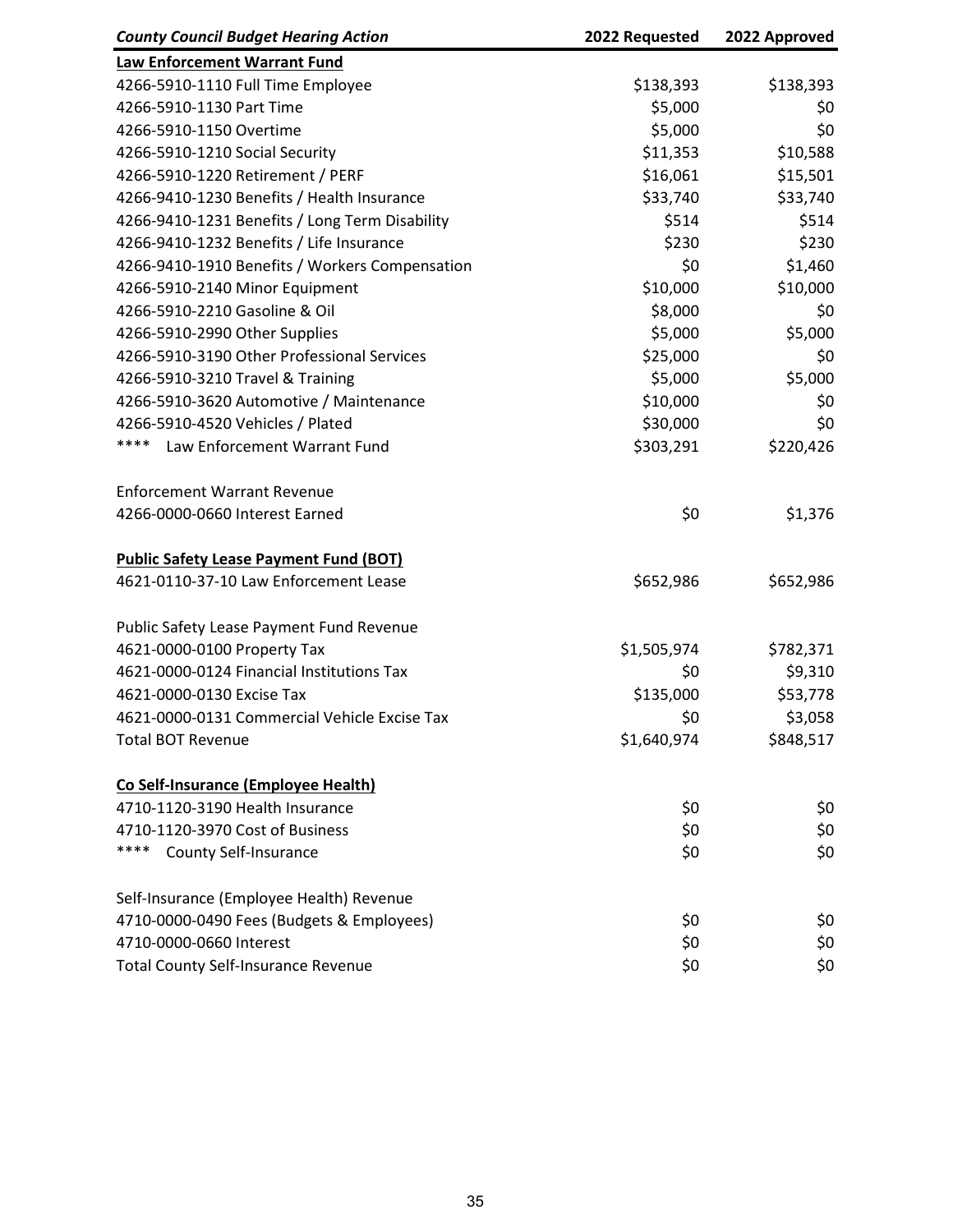| <b>County Council Budget Hearing Action</b>         | 2022 Requested | 2022 Approved |
|-----------------------------------------------------|----------------|---------------|
| <b>Excise Surtax Fund</b>                           |                |               |
| 4805-8261-2210 Gas & Oil                            | \$370,000      | \$370,000     |
| 4805-8261-3720 Rent & Lease/Hvy Mach & Equip        | \$27,000       | \$27,000      |
| ***<br><b>Excise Surtax Fund Total Expenditures</b> | \$397,000      | \$397,000     |
| 4805-8263-2220 Inst or Medical                      | \$36,000       | \$36,000      |
| 4805-8263-3510 Utilities                            | \$55,000       | \$55,000      |
| 4805-8263-3970 Cost of Business                     | \$15,000       | \$15,000      |
| 4805-8263-4510 Capital/Machines & Equipment         | \$200,000      | \$200,000     |
| **** Excise Surtax Expenditures                     | \$306,000      | \$306,000     |
| <b>Excise Revenue</b>                               |                |               |
| 4805-0000-0135 Excise Sur Tax                       | \$1,200,000    | \$1,200,000   |
| <b>Wheel Tax Fund</b>                               |                |               |
| 4806-8261-3630 Rep & Maint/Roads and Streets        | \$100,000      | \$100,000     |
| ***<br>Wheel Tax Fund Total Expenditures            | \$100,000      | \$100,000     |
| <b>Wheel Revenue</b>                                |                |               |
| 4806-0000-0134 Wheel Tax                            | \$123,768      | \$123,768     |
| <b>Highway Project Fund</b>                         |                |               |
| 4880-8062-4210 Infrastructure / Roads & Streets     | \$1,060,000    | \$1,060,000   |
| 4880-8062-4220 Infrastructure / Bridges             | \$3,050,000    | \$3,050,000   |
| ****<br>Project Fund                                | \$4,110,000    | \$4,110,000   |
| <b>Highway Project Revenue</b>                      |                |               |
| 4880-0000-0100 Property Tax (TIF)                   | \$4,260,000    | \$4,260,000   |
| 4880-0000-0660 Interest                             | \$12,889       | \$12,889      |
| <b>Total Project Fund Revenue</b>                   | \$4,272,889    | \$4,272,889   |
| <b>F-Lake Detention</b>                             |                |               |
| 4890-0410-3640 Detention / Infrastructure           | \$120,000      | \$120,000     |
| 4890-0410-4245 Detention / Constuct & Observ        | \$115,000      | \$115,000     |
| ****<br><b>F-Lake Detention</b>                     | \$235,000      | \$235,000     |
| F-Lake Revenue                                      |                |               |
| 4890-0000-0404 User Fees                            | \$2,000        | \$2,000       |
| 4890-0000-0660 Interest                             | \$4,000        | \$1,952       |
| <b>Total F-Lake Detention Revenue</b>               | \$6,000        | \$3,952       |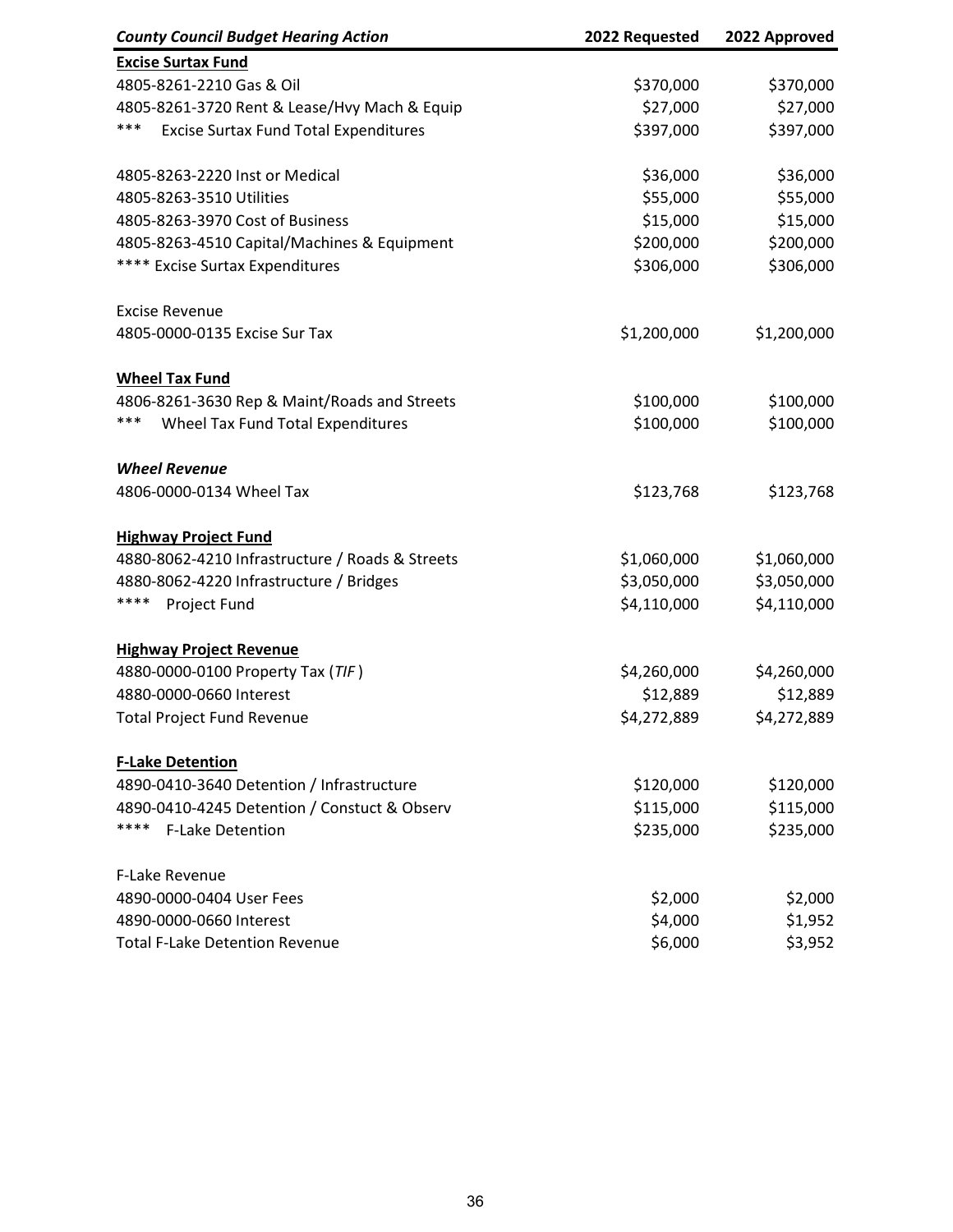| <b>County Council Budget Hearing Action</b> | 2022 Requested | 2022 Approved |
|---------------------------------------------|----------------|---------------|
| <b>Berlovitz Detention</b>                  |                |               |
| 4891-0410-3610 Detention / Maintenance      | \$1,000        | \$1,000       |
| 4891-0410-3640 Drainage Infrastructure      | \$2,000        | \$2,000       |
| 4891-0410-4245 Detention Ponds              | \$2,500        | \$2,500       |
| ****<br><b>Berlovitz Detention</b>          | \$5,500        | \$5,500       |
| <b>Berlovitz Revenue</b>                    |                |               |
| 4891-0000-0404 User Fees                    | \$5,000        | \$5,000       |
| 4891-0000-0660 Interest                     | \$50           | \$12          |
| <b>Total Berlovitz Detention Revenue</b>    | \$5,050        | \$5,012       |
| <b>Great Lakes Fund</b>                     |                |               |
| 4892-0410-4245 Detention - Const & Observ   | \$0            | \$0           |
| <b>Great Lakes Revenue</b>                  |                |               |
| 4892-0000-0660 Interest                     | \$6,000        | \$2,037       |
| <b>Alexander Ross Detention</b>             |                |               |
| 4893-0410-3640 Detention / Infrastructure   | \$6,000        | \$6,000       |
| 4893-0410-4245 Detention Ponds              | \$6,000        | \$6,000       |
| ****<br><b>Alexander Ross Detention</b>     | \$12,000       | \$12,000      |
| Alexander Revenue                           |                |               |
| 4893-0000-0404 User Fees                    | \$2,000        | \$2,000       |
| 4893-0000-0660 Interest                     | \$400          | \$174         |
| <b>Total A Ross Detention Revenue</b>       | \$2,400        | \$2,174       |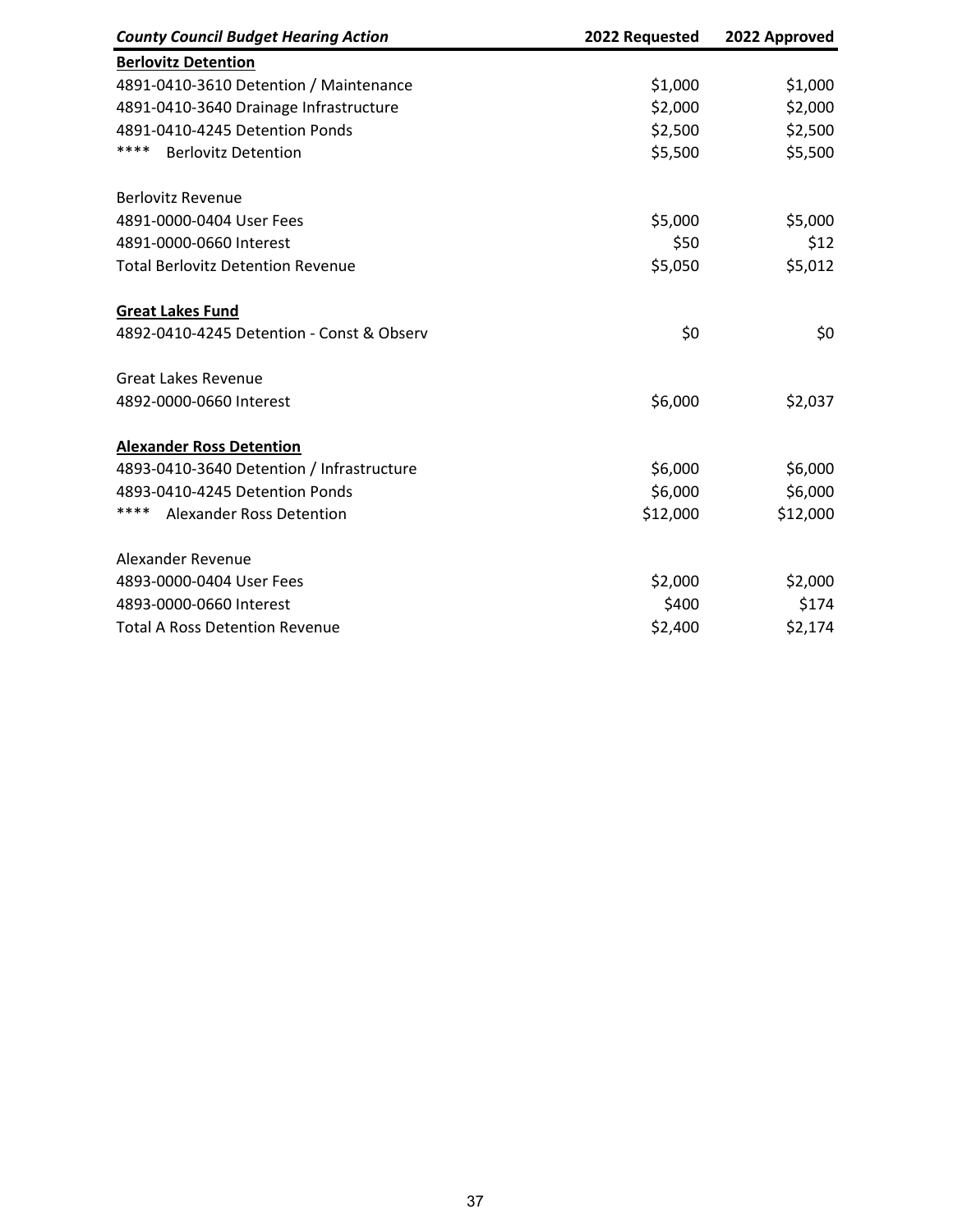| <b>County Council Budget Hearing Action</b>     | 2022 Requested | 2022 Approved |
|-------------------------------------------------|----------------|---------------|
| <b>Phase II Stormwater</b>                      |                |               |
| 4897-0410-1110 Full Time Employees              | \$206,841      | \$206,841     |
| 4897-0410-1111 Elected Official                 | \$26,326       | \$26,326      |
| 4897-0410-1130 Part Time                        | \$7,500        | \$7,500       |
| 4897-0410-1150 Overtime                         | \$3,000        | \$3,000       |
| 4897-0410-1210 Social Security                  | \$18,641       | \$18,641      |
| 4897-0410-1220 Retirement / PERF                | \$26,451       | \$26,451      |
| 4897-9410-1230 Benefits / Health Insurance      | \$67,899       | \$67,899      |
| 4897-9410-1231 Benefits / Long Term Disability  | \$1,127        | \$1,127       |
| 4897-9410-1232 Benefits / Life Insurance        | \$634          | \$634         |
| 4897-9410-1910 Benefits / Workers Compensation  | \$0            | \$2,160       |
| 4897-0410-2110 Office Supplies                  | \$15,000       | \$15,000      |
| 4897-0410-2120 Printed Forms                    | \$5,000        | \$5,000       |
| 4897-0410-2130 Printing                         | \$10,000       | \$10,000      |
| 4897-0410-2140 Office Equipment (Minor Equip)   | \$8,000        | \$8,000       |
| 4897-0410-2210 Gasoline, Oil & Lube             | \$5,000        | \$5,000       |
| 4897-0410-2990 Other Supplies                   | \$20,000       | \$20,000      |
| 4897-0410-3110 Legal Services                   | \$20,000       | \$20,000      |
| 4897-0410-3120 Engineering                      | \$50,000       | \$50,000      |
| 4897-0410-3150 Training (Contracts - Educator)  | \$10,000       | \$10,000      |
| 4897-0410-3190 Other Professional Services      | \$325,000      | \$325,000     |
| 4897-0410-3210 Travel & Mileage                 | \$15,000       | \$15,000      |
| 4897-0410-3230 Postage                          | \$2,500        | \$2,500       |
| 4897-0410-3240 Software                         | \$10,000       | \$10,000      |
| 4897-0410-3310 Legal Publishing                 | \$6,500        | \$6,500       |
| 4897-0410-3510 Utilities                        | \$3,000        | \$3,000       |
| 4897-0410-3620 Repair & Maint Vehicle & Equip   | \$3,000        | \$3,000       |
| 4897-0410-3910 Dues & Subscriptions             | \$2,000        | \$2,000       |
| 4897-0410-4590 Capital Outlay / Other Equipment | \$3,000        | \$3,000       |
| ****<br>Phase II Stormwater                     | \$871,419      | \$873,579     |
|                                                 |                |               |
| <b>Phase II Revenue</b>                         |                |               |
| 4897-0000-0404 Engineering Review Fees          | \$30,000       | \$30,000      |
| 4897-0000-0660 Interest                         | \$13,000       | \$3,964       |
| 4897-0000-0670 Miscellaneous Revenue            | \$60,000       | \$60,000      |
| <b>Total Phase II Stormwater Revenue</b>        | \$103,000      | \$93,964      |
| <b>Innkeepers Tax</b>                           |                |               |
| 4920-0210-3190 Professional Services            | \$0            | \$10,000      |
| 4920-0210-6100 Transfer to Another Fund         | \$0            | \$2,500       |
| <b>Battle Ground Fence</b>                      |                |               |
| 5980-4310-3190 Other Professional Services      | \$10,000       | \$10,000      |
|                                                 |                |               |
| <b>Battle Ground Revenue</b>                    |                |               |
| 5980-0000-0660 Interest                         | \$0            | \$81          |